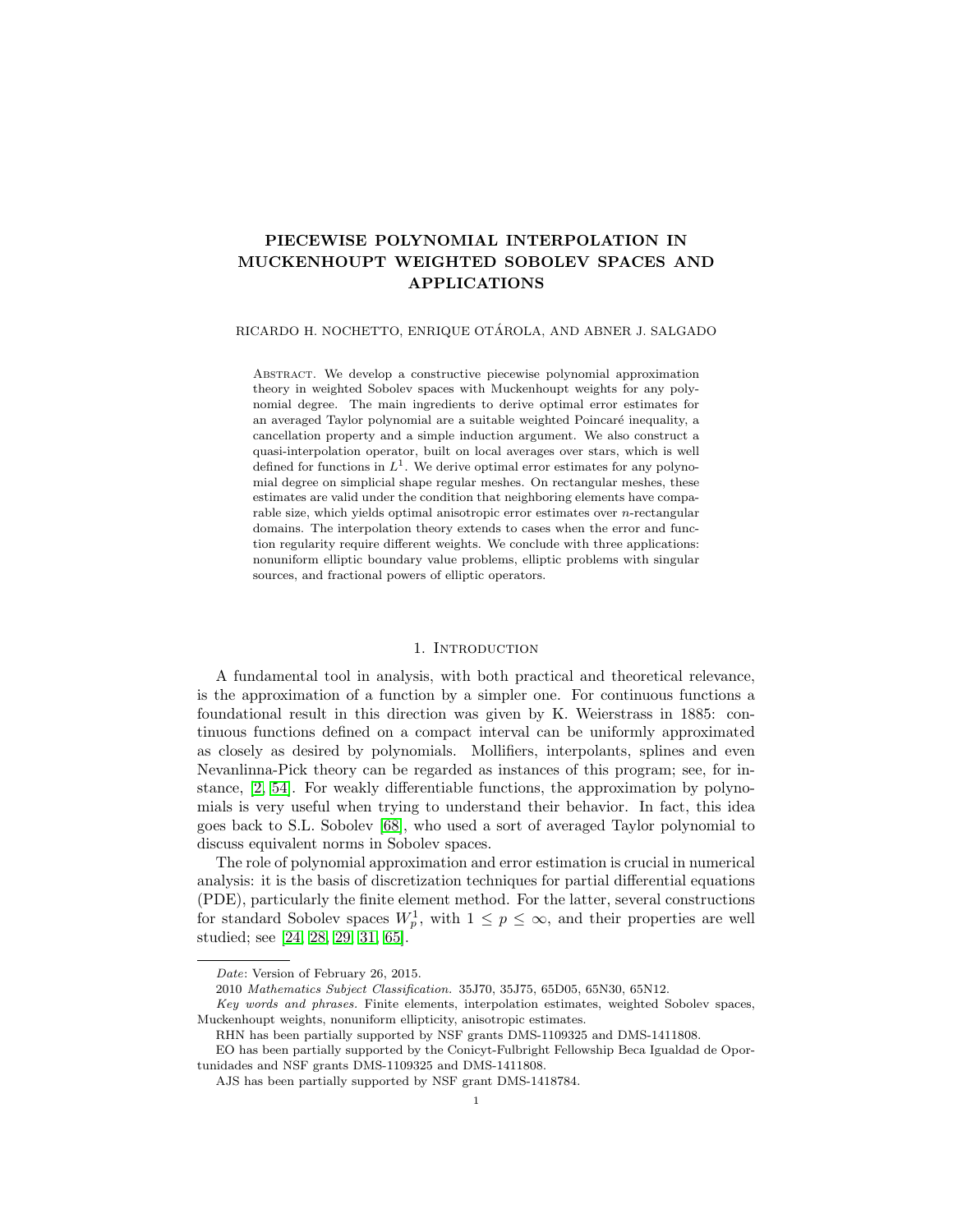On the other hand, many applications lead to boundary value problems for nonuniformly elliptic equations. The ellipticity distortion can be caused by degenerate/singular behavior of the coefficients of the differential operator or by singularities in the domain. For such equations it is natural to look for solutions in weighted Sobolev spaces [\[3,](#page-34-1) [10,](#page-34-2) [14,](#page-35-4) [15,](#page-35-5) [25,](#page-35-6) [33,](#page-35-7) [36,](#page-35-8) [37,](#page-35-9) [51,](#page-36-2) [70\]](#page-37-1) and to study the regularity properties of the solution in weighted spaces as well [\[53\]](#page-36-3). Of particular importance are weighted Sobolev spaces with a weight belonging to the so-called Muckenhoupt class  $A_p$  [\[58\]](#page-36-4); see also [\[36,](#page-35-8) [49,](#page-36-5) [70\]](#page-37-1). However, the literature focusing on polynomial approximation in this type of Sobolev spaces is rather scarce; we refer the reader to  $[3, 4, 6, 10, 25, 39, 42, 56]$  $[3, 4, 6, 10, 25, 39, 42, 56]$  $[3, 4, 6, 10, 25, 39, 42, 56]$  $[3, 4, 6, 10, 25, 39, 42, 56]$  $[3, 4, 6, 10, 25, 39, 42, 56]$  $[3, 4, 6, 10, 25, 39, 42, 56]$  $[3, 4, 6, 10, 25, 39, 42, 56]$  $[3, 4, 6, 10, 25, 39, 42, 56]$  for some partial results. Most of these results focus on a particular nonuniformly elliptic equation and exploit the special structure of the coefficient to derive polynomial interpolation results.

To fix ideas, consider the following nonuniformly elliptic boundary value problem: let  $\Omega$  be an open and bounded subset of  $\mathbb{R}^n$   $(n \geq 1)$  with boundary  $\partial\Omega$ . Given a function  $f$ , find  $u$  that solves

<span id="page-1-0"></span>(1.1) 
$$
\begin{cases} -\text{div}(\mathcal{A}(x)\nabla u) = f, & \text{in } \Omega, \\ u = 0, & \text{on } \partial\Omega, \end{cases}
$$

where  $\mathcal{A}: \Omega \to \mathbb{R}^{n \times n}$  is symmetric and satisfies the following nonuniform ellipticity condition

<span id="page-1-1"></span>(1.2) 
$$
\omega(x)|\xi|^2 \lesssim \xi^{\mathsf{T}}\mathcal{A}(x)\xi \lesssim \omega(x)|\xi|^2, \quad \forall \xi \in \mathbb{R}^n, \quad a.e. \ \Omega.
$$

Here the relation  $a \leq b$  indicates that  $a \leq Cb$ , with a constant C and  $\omega$  is a weight function, i.e., a nonnegative and locally integrable measurable function, which might vanish, blow up, and possess singularities. Examples of this type of equations are the harmonic extension problem related with the fractional Laplace operator [\[14,](#page-35-4) [15,](#page-35-5) [60\]](#page-36-8), elliptic problems involving measures [\[3,](#page-34-1) [25\]](#page-35-6), elliptic PDE in an axisymmetric three dimensional domain with axisymmetric data [\[10,](#page-34-2) [42\]](#page-36-6), and equations modeling the motion of particles in a central potential field in quantum mechanics  $[6]$ . Due to the nature of the coefficient  $A$ , the classical Sobolev space  $H^1(\Omega)$  is not appropriate for the analysis and approximation of this problem.

Nonuniformly elliptic equations of the type  $(1.1)$ – $(1.2)$ , with  $\omega$  in the so-called Muckenhoupt class  $A_2$ , have been studied in [\[36\]](#page-35-8): for  $f \in L^2(\omega^{-1}, \Omega)$ , there exists a unique solution in  $H_0^1(\omega,\Omega)$  [\[36,](#page-35-8) Theorem [2.2](#page-3-0)] (see § 2.2 for notation). Consider the discretization of [\(1.1\)](#page-1-0) with the finite element method. Let  $\mathscr T$  be a conforming triangulation of  $\Omega$  and let  $\mathbb{V}(\mathscr{T})$  be a finite element space. The Galerkin approx-imation of the solution to [\(1.1\)](#page-1-0) is given by the unique function  $U_{\mathscr{T}} \in \mathbb{V}(\mathscr{T})$  that solves

<span id="page-1-3"></span>(1.3) 
$$
\int_{\Omega} \mathcal{A} \nabla U_{\mathcal{T}} \cdot \nabla W = \int_{\Omega} fW, \quad \forall W \in \mathbb{V}(\mathcal{T}).
$$

Invoking Galerkin orthogonality, we deduce

<span id="page-1-2"></span>(1.4) 
$$
||u - U_{\mathscr{T}}||_{H_0^1(\omega,\Omega)} \lesssim \inf_{W \in \mathbb{V}(\mathscr{T})} ||u - W||_{H_0^1(\omega,\Omega)}.
$$

In other words, the numerical analysis of this boundary value problem reduces to a result in approximation theory: the distance between the exact solution  $u$  and its approximation  $U_{\mathcal{F}}$  in a finite element space is bounded by the best approximation error in the finite element space with respect to an appropriate weighted Sobolev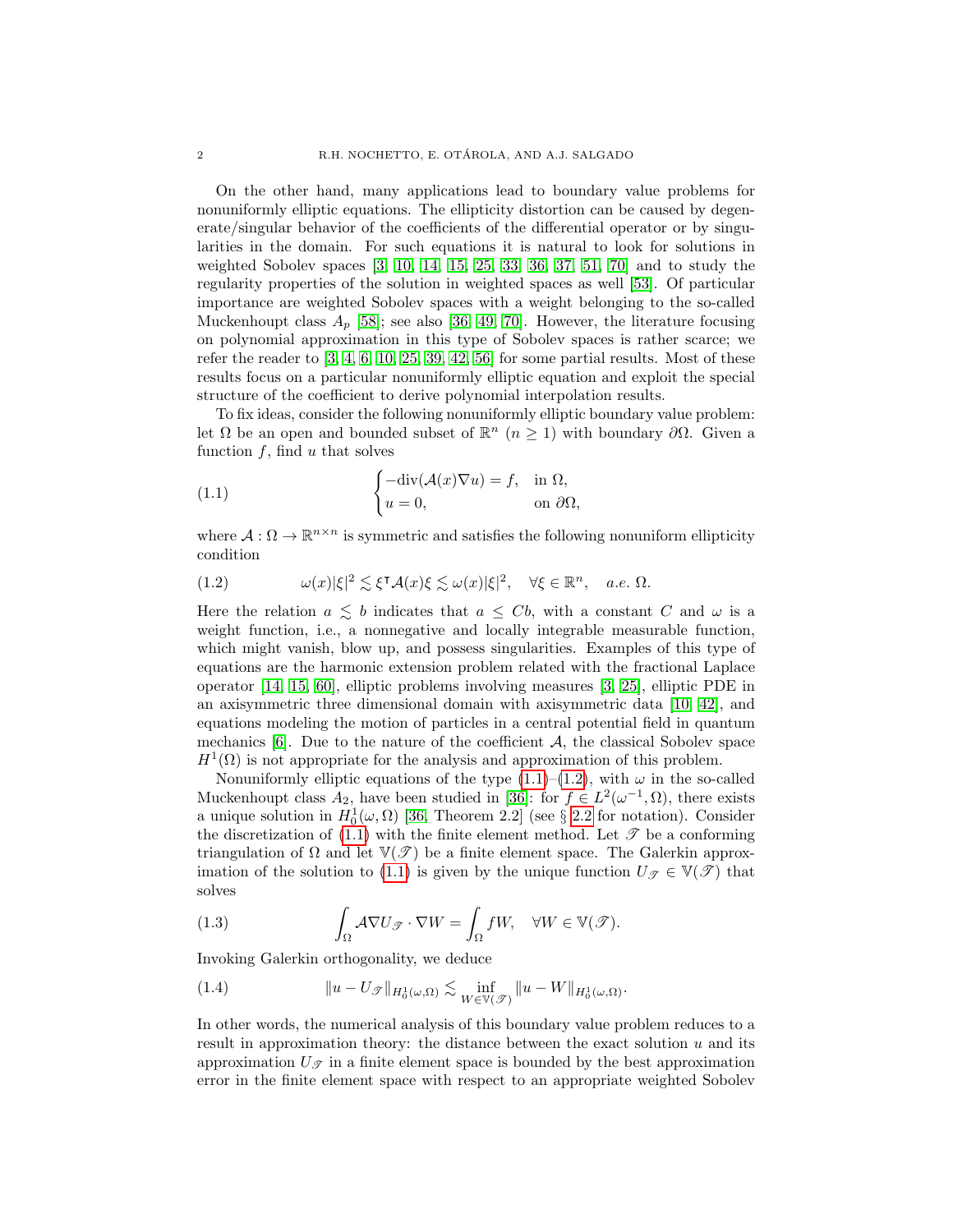norm. A standard way of obtaining bounds for the approximation error is by considering  $W = \Pi_{\mathscr{T}} v$  in [\(1.4\)](#page-1-2), where  $\Pi_{\mathscr{T}}$  is a suitable interpolation operator.

The purpose of this work is twofold. We first go back to the basics, and develop an elementary constructive approach to piecewise polynomial interpolation in weighted Sobolev spaces with Muckenhoupt weights. We consider an averaged version of the Taylor polynomial and, upon using an appropriate weighted Poincaré inequality and a cancellation property, we derive optimal approximation estimates for constant and linear approximations. We extend these results to any polynomial degree  $m$  $(m \geq 0)$ , by a simple induction argument.

The functional framework considered is weighted Sobolev spaces with weights in the Muckenhoupt class  $A_p(\mathbb{R}^n)$ , thereby extending the classical polynomial approximation theory in Sobolev spaces [\[13,](#page-34-5) [23,](#page-35-11) [24,](#page-35-0) [65\]](#page-36-1). In addition, we point out that the results about interpolation in Orlicz spaces of [\[26,](#page-35-12) [30\]](#page-35-13) do not apply to our situation since, for weighted spaces, the Young function used to define the modular depends on the point in space as well. In this respect, our results can be regarded as a first step in the development of an approximation theory in Orlicz-Musielak spaces and in Sobolev spaces in metric measure spaces [\[46\]](#page-36-9).

The second main contribution of this work is the construction of a quasi-interpolation operator  $\Pi_{\mathscr{T}}$ , built on local averages over stars and thus well defined for functions in  $L^1(\Omega)$  as those in [\[24,](#page-35-0) [65\]](#page-36-1). The ensuing polynomial approximation theory in weighted Sobolev spaces with Muckenhoupt weights allows us to obtain optimal and local interpolation estimates for the quasi-interpolant  $\Pi_{\mathscr{T}}$ . On simplicial discretizations, these results hold true for any polynomial degree  $m \geq 0$ , and they are derived in the weighted  $W_p^k$ -seminorm  $(0 \leq k \leq m+1)$ . The key ingredient is an invariance property of the quasi-interpolant  $\Pi_{\mathscr{T}}$  over the finite element space. On the other hand, on rectangular discretizations, we only assume that neighboring cells in  $\mathscr T$  have comparable size, as in [\[31,](#page-35-3) [60\]](#page-36-8). This mild assumption enables us also to obtain anisotropic error estimates for domains that can be decomposed into n–rectangles. These estimates are derived in the weighted  $W_p^1$ -semi-norm and the weighted  $L^p$ -norm, the latter being a new result even for the unweighted setting. For  $m = 0, 1$ , we also derive interpolation estimates in the space  $W_q^m(\rho, \Omega)$  when the smoothness is measured in the space  $W_p^{m+1}(\omega, \Omega)$ , with different weights  $\omega \neq \rho$ and Lebesgue exponents  $1 < p \leq q$ , provided  $W_p^{m+1}(\omega, \Omega) \hookrightarrow W_q^m(\rho, \Omega)$ .

The outline of this paper is as follows. In  $\S$  [2.1](#page-3-1) we introduce some terminology used throughout this work. In  $\S$  [2.2,](#page-3-0) we recall the definition of a Muckenhoupt class, weighted Sobolev spaces and some of their properties. Section [3](#page-6-0) is dedicated to an important weighted  $L^p$ -based Poincaré inequality over star-shaped domains and domains that can be written as the finite union of star-shaped domains. In section [4,](#page-8-0) we consider an averaged version of the Taylor polynomial, and we develop a constructive theory of piecewise polynomial interpolation in weighted Sobolev spaces with Muckenhoupt weights. We discuss the quasi-interpolation operator  $\Pi$ <sub>*g*</sub> and its properties in section [5.](#page-14-0) We derive optimal approximation properties in the weighted  $W_p^k$ -seminorm for simplicial triangulations in § [5.1.](#page-15-0) In § [5.2](#page-15-1) we derive anisotropic error estimates on rectangular discretizations for a  $\mathbb{Q}_1$  quasiinterpolant operator assuming that  $\Omega$  is an *n*-rectangle. Section [6](#page-22-0) is devoted to derive optimal and local interpolation estimates for different metrics (i.e.,  $p \leq q$ ,  $\omega \neq \rho$ ). Finally, in section [7](#page-26-0) we present applications of our interpolation theory to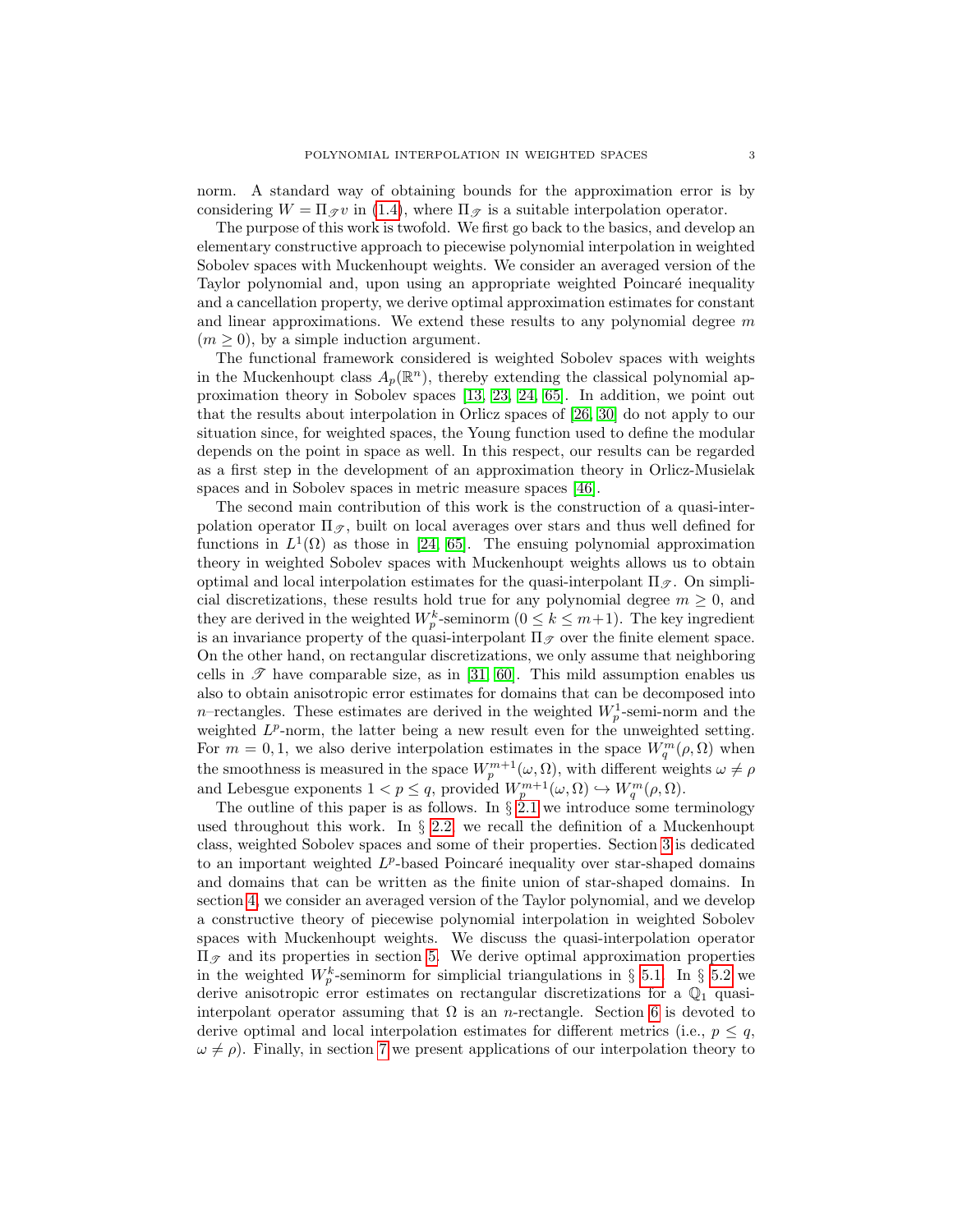nonuniformly elliptic equations [\(1.1\)](#page-1-0), elliptic equations with singular sources, and fractional powers of elliptic operators.

# 2. Notation and preliminaries

<span id="page-3-1"></span>2.1. Notation. Throughout this work,  $\Omega$  is an open, bounded and connected subset of  $\mathbb{R}^n$ , with  $n \geq 1$ . The boundary of  $\Omega$  is denoted by  $\partial \Omega$ . Unless specified otherwise, we will assume that  $\partial\Omega$  is Lipschitz.

The set of locally integrable functions on  $\Omega$  is denoted by  $L^1_{loc}(\Omega)$ . The Lebesgue measure of a measurable subset  $E \subset \mathbb{R}^n$  is denoted by  $|E|$ . The mean value of a locally integrable function  $f$  over a set  $E$  is

$$
\oint_E f \, \mathrm{d}x = \frac{1}{|E|} \int_E f \, \mathrm{d}x.
$$

For a multi-index  $\kappa = (\kappa_1, \ldots, \kappa_n) \in \mathbb{N}^n$  we denote its length by  $|\kappa| = \kappa_1 + \cdots +$  $\kappa_n$ , and, if  $x \in \mathbb{R}^n$ , we set  $x^{\kappa} = x_1^{\kappa_1} \dots x_n^{\kappa_n} \in \mathbb{R}$ , and

<span id="page-3-3"></span>
$$
D^{\kappa} = \frac{\partial^{\kappa_1}}{\partial x_1^{\kappa_1}} \dots \frac{\partial^{\kappa_n}}{\partial x_n^{\kappa_n}}
$$

.

Given  $p \in (1,\infty)$ , we denote by p' the real number such that  $1/p+1/p'=1$ , i.e.,  $p' = p/(p-1).$ 

Let  $\gamma, z \in \mathbb{R}^n$ , the binary operation  $\circ : \mathbb{R}^n \times \mathbb{R}^n \to \mathbb{R}^n$  is defined by

(2.1) 
$$
\gamma \circ z = (\gamma_1 z_1, \gamma_2 z_2, \cdots, \gamma_n z_n) \in \mathbb{R}^n.
$$

If X and Y are topological vector spaces, we write  $X \hookrightarrow Y$  to denote that X is continuously embedded in Y. We denote by  $X'$  the dual of X. If X is normed, we denote by  $\|\cdot\|_X$  its norm. The relation  $a \lesssim b$  indicates that  $a \leq Cb$ , with a constant C that does not depend on either a or b, the value of C might change at each occurrence.

<span id="page-3-0"></span>2.2. Weighted Sobolev spaces. We now introduce the class of Muckenhoupt weighted Sobolev spaces and refer to [\[27,](#page-35-14) [36,](#page-35-8) [50,](#page-36-10) [51,](#page-36-2) [70\]](#page-37-1) for details. We start with the definition of a weight.

**Definition 2.1** (weight). A weight is a function  $\omega \in L^1_{loc}(\mathbb{R}^n)$  such that  $\omega(x) > 0$ for a.e.  $x \in \mathbb{R}^n$ .

Every weight induces a measure, with density  $\omega dx$ , over the Borel sets of  $\mathbb{R}^n$ . For simplicity, this measure will also be denoted by  $\omega$ . For a Borel set  $E \subset \mathbb{R}^n$  we define  $\omega(E) = \int_E \omega \, dx$ .

We recall the definition of Muckenhoupt classes; see [\[27,](#page-35-14) [36,](#page-35-8) [58,](#page-36-4) [70\]](#page-37-1).

**Definition 2.2** (Muckenhoupt class  $A_p$ ). Let  $\omega$  be a weight and  $1 < p < \infty$ . We say  $\omega \in A_p(\mathbb{R}^n)$  if there exists a positive constant  $C_{p,\omega}$  such that

(2.2) 
$$
\sup_{B} \left( \oint_{B} \omega \right) \left( \oint_{B} \omega^{1/(1-p)} \right)^{p-1} = C_{p,\omega} < \infty,
$$

where the supremum is taken over all balls  $B$  in  $\mathbb{R}^n$ . In addition,

<span id="page-3-2"></span>
$$
A_{\infty}(\mathbb{R}^n) = \bigcup_{p>1} A_p(\mathbb{R}^n), \qquad A_1(\mathbb{R}^n) = \bigcap_{p>1} A_p(\mathbb{R}^n).
$$

If  $\omega$  belongs to the Muckenhoupt class  $A_p(\mathbb{R}^n)$ , we say that  $\omega$  is an  $A_p$ -weight, and we call the constant  $C_{p,\omega}$  in [\(2.2\)](#page-3-2) the  $A_p$ -constant of  $\omega$ .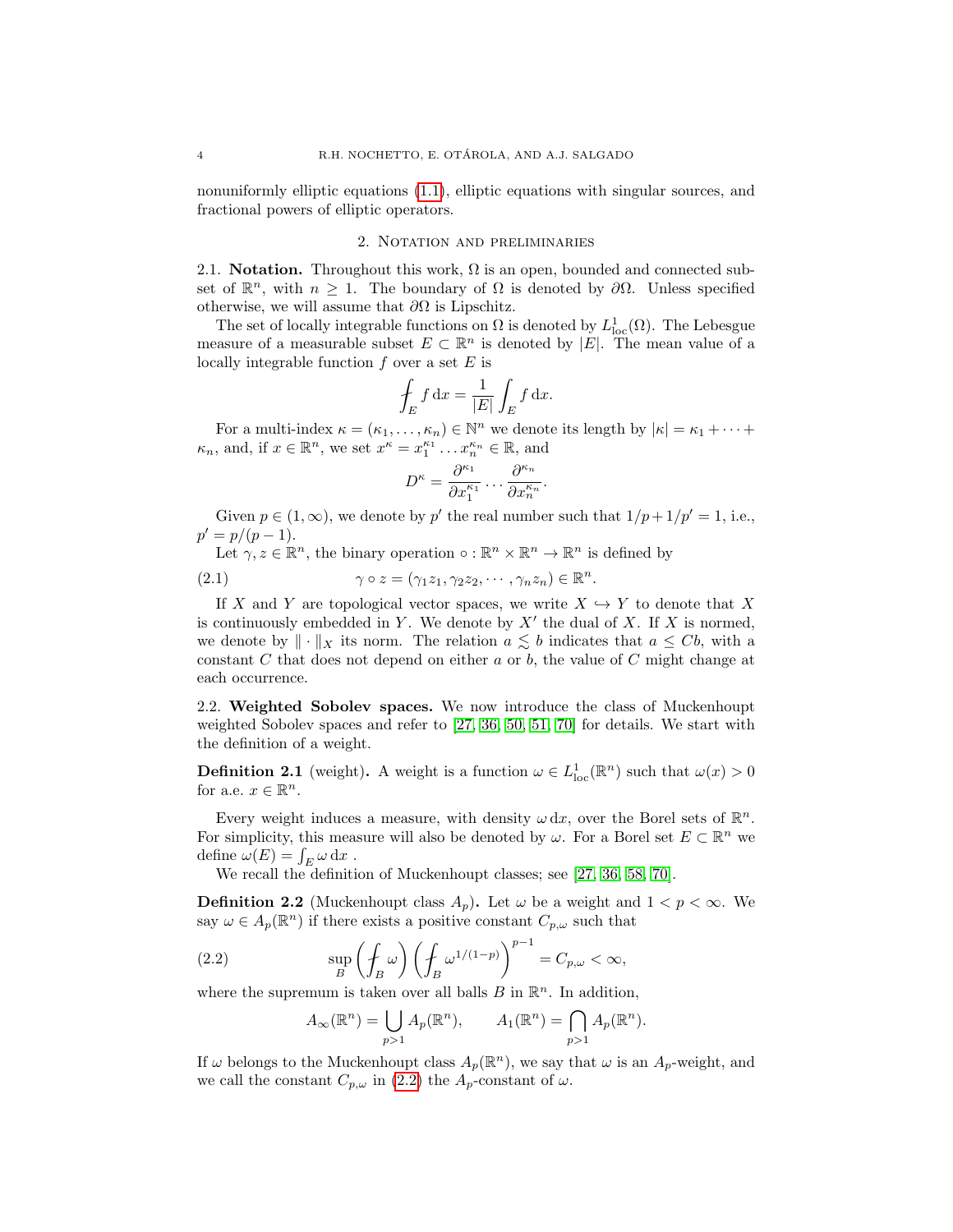A classical example is the function  $|x|^\gamma$ , which is an  $A_p$ -weight if and only if  $-n < \gamma < n(p-1)$ . Another important example is  $d(x) = d(x, \partial\Omega)^\alpha$ , where for  $x \in \Omega$ ,  $d(x, \partial \Omega)$  denotes the distance from the point x to the boundary  $\partial \Omega$ . The function d belongs to  $A_2(\mathbb{R}^n)$  if and only if  $-n < \alpha < n$ . This function is used to define weighted Sobolev spaces which are important to study Poisson problems with singular sources; see [\[3,](#page-34-1) [25\]](#page-35-6).

Throughout this work, we shall use some properties of the  $A_p$ -weights which, for completeness, we state and prove below.

<span id="page-4-5"></span>**Proposition 2.1** (properties of the  $A_p$ -class). Let  $1 < p < \infty$ , and  $\omega \in A_p(\mathbb{R}^n)$ . Then, we have the following properties:

<span id="page-4-3"></span><span id="page-4-2"></span><span id="page-4-1"></span><span id="page-4-0"></span>(*i*)  $\omega^{-1/(p-1)} \in L^1_{loc}(\mathbb{R}^n)$ . (*ii*)  $C_{p,\omega} \geq 1$ . (iii) If  $1 < p < r < \infty$ , then  $A_p(\mathbb{R}^n) \subset A_r(\mathbb{R}^n)$ , and  $C_{r,\omega} \leq C_{p,\omega}$ . (iv)  $\omega^{-1/(p-1)} \in A_{p'}(\mathbb{R}^n)$  and, conversely,  $\omega^{-1/(p'-1)} \in A_p(\mathbb{R}^n)$ . Moreover,

$$
C_{p',\omega^{-1/(p-1)}} = C_{p,\omega}^{1/(p-1)}.
$$

<span id="page-4-4"></span>(v) The  $A_p$ -condition is invariant under translations and isotropic dilations, i.e., the weights  $x \mapsto \omega(x + b)$  and  $x \mapsto \omega(\mathbf{A}x)$ , with  $b \in \mathbb{R}^n$  and  $\mathbf{A} = a \cdot \mathbf{I}$  with  $a \in \mathbb{R}$ , both belong to  $A_p(\mathbb{R}^n)$  with the same  $A_p$ -constant as  $\omega$ .

Proof. Properties [\(i\)](#page-4-0) and [\(iv\)](#page-4-1) follow directly from the definition of the Muckenhoupt class  $A_p(\mathbb{R}^n)$  given in [\(2.2\)](#page-3-2). By writing  $1 = \omega^{1/p} \omega^{-1/p}$  and the Hölder inequality, we obtain that for every ball  $B \subset \mathbb{R}^n$ ,

$$
1 = \int_B \omega^{1/p} \omega^{-1/p} \le \left(\int_B \omega\right)^{1/p} \left(\int_B \omega^{-1/(p-1)}\right)^{(p-1)/p},
$$

which proves [\(ii\)](#page-4-2). Using the Hölder inequality again, we obtain

$$
\left(\oint_B \omega^{1/(1-r)}\right)^{r-1} \le \left(\oint_B \omega^{1/(1-p)}\right)^{p-1},
$$

which implies [\(iii\)](#page-4-3). Finally, to prove property [\(v\)](#page-4-4) we denote  $\bar{\omega}(x) = \omega(\mathbf{A}x + \mathbf{b})$ , and let  $B_r$  be a ball of radius r in  $\mathbb{R}^n$ . Using the change of variables  $y = Ax + b$ , we obtain

(2.3) 
$$
\int_{B_r} \bar{\omega}(x) dx = \frac{1}{a^n |B_r|} \int_{B_{ar}} \omega(y) dy,
$$

which, since  $a^n|B_r| = |B_{ar}|$ , proves [\(v\)](#page-4-4).

From the  $A_p$ -condition and Hölder's inequality follows that an  $A_p$ -weight satisfies the so-called strong doubling property. The proof of this fact is standard and presented here for completeness; see [\[70,](#page-37-1) Proposition 1.2.7] for more details.

**Proposition 2.2** (strong doubling property). Let  $\omega \in A_p(\mathbb{R}^n)$  with  $1 < p < \infty$ and let  $E \subset \mathbb{R}^n$  be a measurable subset of a ball  $B \subset \mathbb{R}^n$ . Then

<span id="page-4-6"></span>(2.4) 
$$
\omega(B) \leq C_{p,\omega} \left(\frac{|B|}{|E|}\right)^p \omega(E).
$$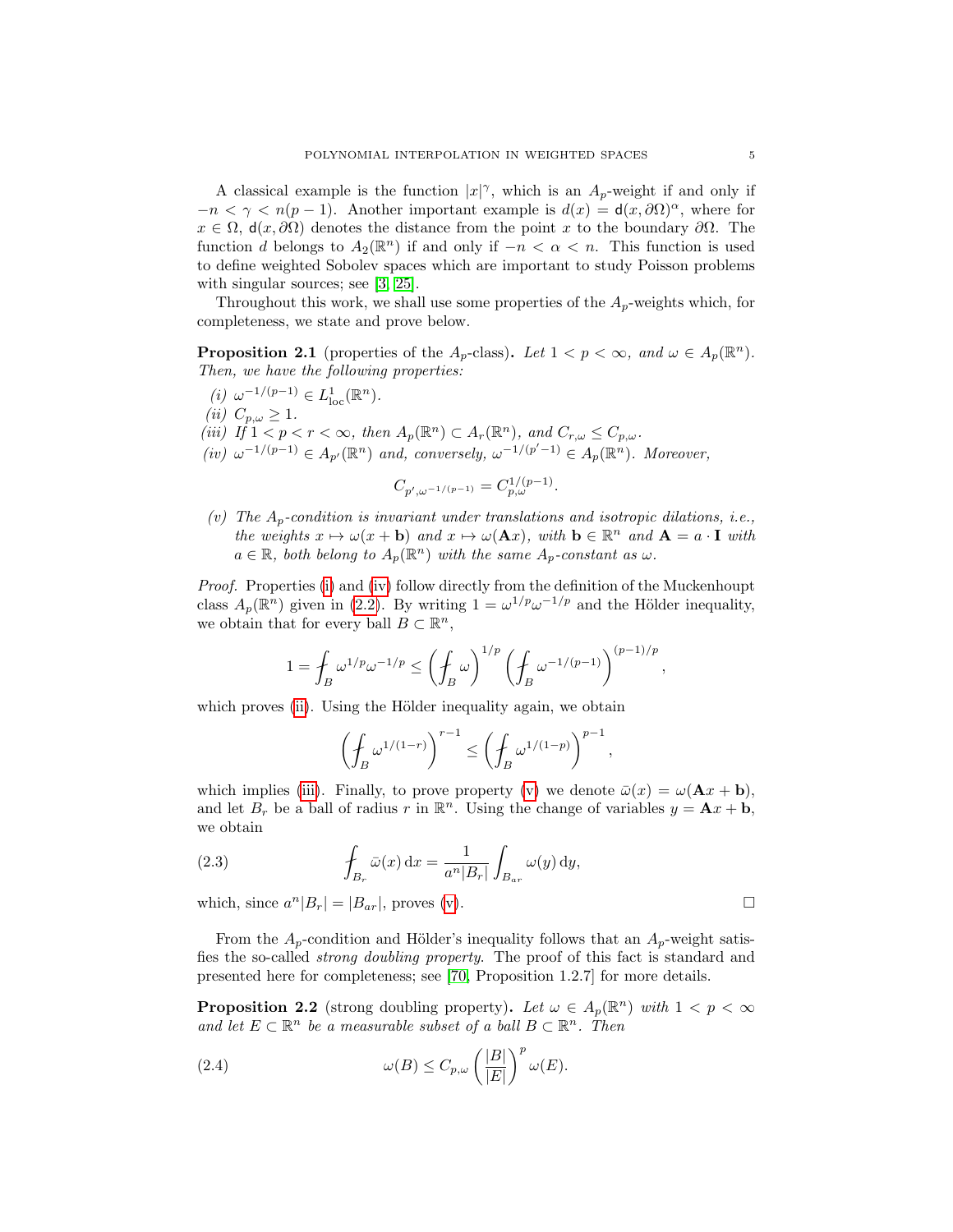*Proof.* Since  $E \subset \mathbb{R}^n$  is measurable, we have that

$$
|E| \leq \left(\int_E \omega \,dx\right)^{1/p} \left(\int_E \omega^{-p'/p} \,dx\right)^{1/p'} \leq \omega(E)^{1/p} |B|^{1/p'} \left(\int_B \omega^{-p'/p}\right)^{1/p'}
$$
  

$$
\leq C_{p,\omega}^{1/p} \omega(E)^{1/p} |B|^{1/p'} \left(\int_B \omega\right)^{-1/p} = C_{p,\omega}^{1/p} \left(\frac{\omega(E)}{\omega(B)}\right)^{1/p} |B|.
$$

This completes the proof.

In particular, every  $A_p$ -weight satisfies a *doubling property*, i.e., there exists a positive constant C such that

<span id="page-5-0"></span>
$$
(2.5) \t\t \t\t \t\t \omega(B_{2r}) \leq C\omega(B_r),
$$

for every ball  $B_r \subset \mathbb{R}^n$ . The infimum over all constants C, for which [\(2.5\)](#page-5-0) holds, is called the *doubling constant* of  $\omega$ . The class of  $A_p$ -weights was introduced by B. Muckenhoupt [\[58\]](#page-36-4), who proved that the  $A_p$ -weights are precisely those for which the Hardy-Littlewood maximal operator is bounded from  $L^p(\omega, \mathbb{R}^n)$  to  $L^p(\omega, \mathbb{R}^n)$ , when  $1 < p < \infty$ . We now define weighted Lebesgue spaces as follows.

**Definition 2.3** (weighted Lebesgue spaces). Let  $\omega \in A_p$ , and let  $\Omega \subset \mathbb{R}^n$  be an open and bounded domain. For  $1 < p < \infty$ , we define the weighted Lebesgue space  $L^p(\omega,\Omega)$  as the set of measurable functions u on  $\Omega$  equipped with the norm

(2.6) 
$$
||u||_{L^p(\omega,\Omega)} = \left(\int_{\Omega} |u|^p \omega\right)^{1/p}
$$

An immediate consequence of  $\omega \in A_p(\mathbb{R}^n)$  is that functions in  $L^p(\omega,\Omega)$  are locally summable which, in fact, only requires that  $\omega^{-1/(p-1)} \in L^1_{loc}(\mathbb{R}^n)$ .

.

<span id="page-5-1"></span>**Proposition 2.3**  $(L^p(\omega, \Omega) \subset L^1_{loc}(\Omega))$ . Let  $\Omega$  be an open set,  $1 < p < \infty$  and  $\omega$ be a weight such that  $\omega^{-1/(p-1)} \in L^1_{loc}(\Omega)$ . Then,  $L^p(\omega,\Omega) \subset L^1_{loc}(\Omega)$ .

*Proof.* Let  $u \in L^p(\omega, \Omega)$ , and let  $B \subset \Omega$  be a ball. By Hölder's inequality, we have

$$
\int_B |u| = \int_B |u| \omega^{1/p} \omega^{-1/p} \le \left(\int_B |u|^p \omega\right)^{1/p} \left(\int_B \omega^{-1/(p-1)}\right)^{(p-1)/p} \lesssim \|u\|_{L^p(\omega,\Omega)},
$$
\nwhich concludes the proof.

Notice that when  $\Omega$  is bounded we have  $L^p(\omega,\Omega) \hookrightarrow L^1(\Omega)$ . In particular, Proposition [2.3](#page-5-1) shows that it makes sense to talk about weak derivatives of functions in  $L^p(\omega,\Omega)$ . We define weighted Sobolev spaces as follows.

**Definition 2.4** (weighted Sobolev spaces). Let  $\omega$  be an  $A_p$ -weight with  $1 < p < \infty$ ,  $\Omega \subset \mathbb{R}^n$  be an open and bounded domain and  $m \in \mathbb{N}$ . The weighted Sobolev space  $W_p^m(\omega, \Omega)$  is the set of functions  $u \in L^p(\omega, \Omega)$  such that for any multi-index  $\kappa$  with  $|\kappa| \leq m$ , the weak derivatives  $D^{\kappa} u \in L^p(\omega, \Omega)$ , with seminorm and norm

$$
|u|_{W_p^m(\omega,\Omega)} = \left(\sum_{|\kappa|=m} \|D^{\kappa}u\|_{L^p(\omega,\Omega)}^p\right)^{1/p}, \quad \|u\|_{W_p^m(\omega,\Omega)} = \left(\sum_{j\leq m} |u|_{W_p^j(\omega,\Omega)}^p\right)^{1/p},
$$

respectively. We also define  $\mathring{W}_p^m(\omega, \Omega)$  as the closure of  $C_0^{\infty}(\Omega)$  in  $W_p^m(\omega, \Omega)$ .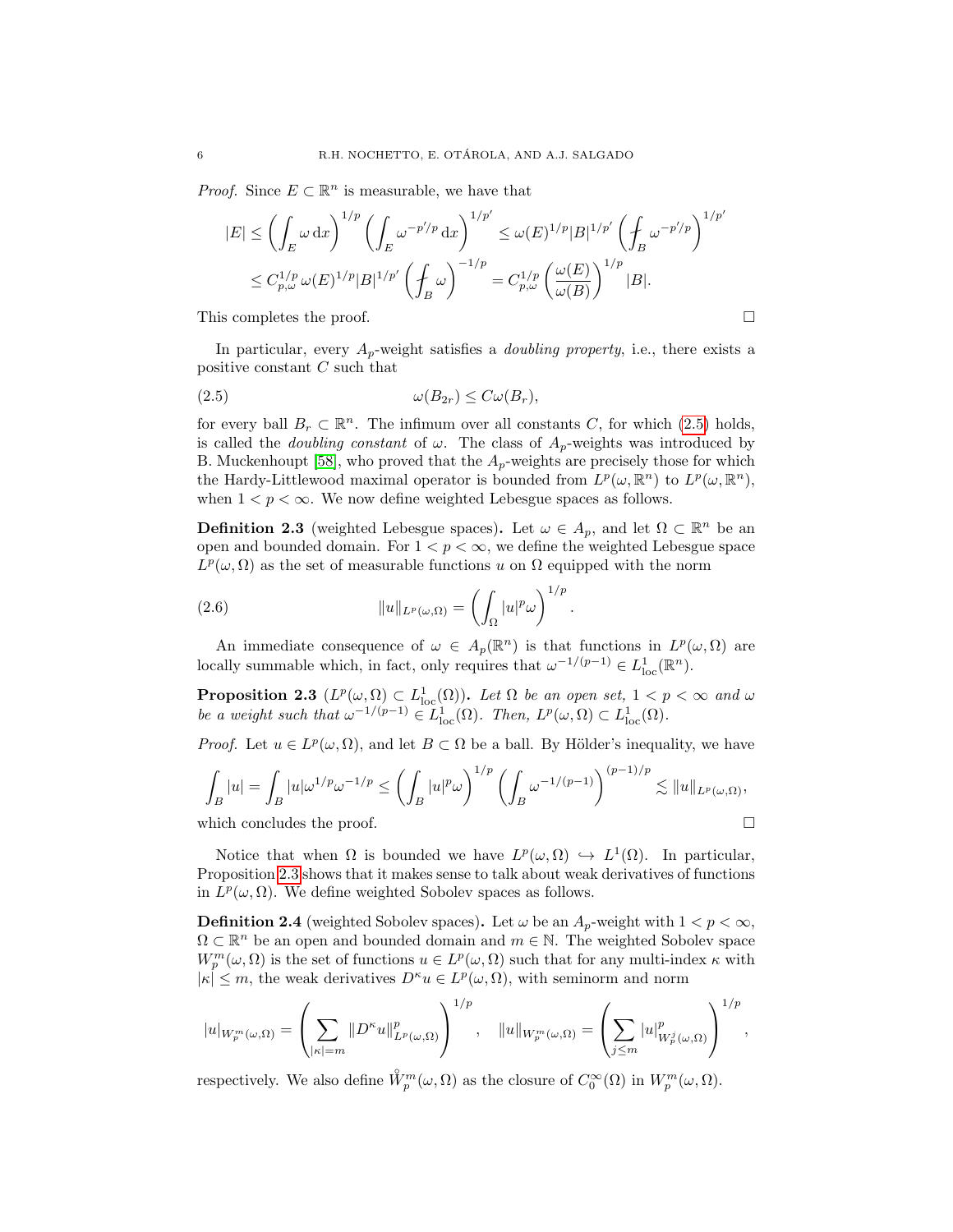Without any restriction on the weight  $\omega$ , the space  $W_p^m(\omega, \Omega)$  may not be complete. However, when  $\omega^{-1/(p-1)}$  is locally integrable in  $\mathbb{R}^n$ ,  $W_p^m(\omega, \Omega)$  is a Banach space; see [\[52\]](#page-36-11). Properties of weighted Sobolev spaces can be found in classical references like [\[50,](#page-36-10) [51,](#page-36-2) [70\]](#page-37-1). It is remarkable that most of the properties of classical Sobolev spaces have a weighted counterpart and it is more so that this is not because of the specific form of the weight but rather due to the fact that the weight  $\omega$  belongs to the Muckenhoupt class  $A_p$ ; see [\[36,](#page-35-8) [41,](#page-36-12) [58\]](#page-36-4). In particular, we have the following results (cf. [\[70,](#page-37-1) Proposition 2.1.2, Corollary 2.1.6] and [\[41,](#page-36-12) Theorem 1]) .

<span id="page-6-4"></span>**Proposition 2.4** (properties of weighted Sobolev spaces). Let  $\Omega \subset \mathbb{R}^n$  be an open and bounded domain,  $1 < p < \infty$ ,  $\omega \in A_p(\mathbb{R}^n)$  and  $m \in \mathbb{N}$ . The spaces  $W_p^m(\omega, \Omega)$ and  $\mathring{W}_p^m(\omega,\Omega)$  are complete, and  $W_p^m(\omega,\Omega) \cap C^{\infty}(\Omega)$  is dense in  $W_p^m(\omega,\Omega)$ .

# 3. A WEIGHTED POINCARÉ INEQUALITY

<span id="page-6-0"></span>In order to obtain interpolation error estimates in  $L^p(\omega,\Omega)$  and  $W_p^1(\omega,\Omega)$ , it is instrumental to have a weighted Poincaré-like inequality  $[31, 60]$  $[31, 60]$ . A pioneering reference is the work by Fabes, Kenig and Serapioni [\[36\]](#page-35-8), which shows that, when the domain is a ball and the weight belongs to  $A_p$  with  $1 < p < \infty$ , a weighted Poincaré inequality holds  $[36,$  Theorem 1.3 and Theorem 1.5. For generalizations of this result see [\[38,](#page-35-15) [47\]](#page-36-13). For a star-shaped domain, and a specific  $A_2$ -weight, we have proved a weighted Poincaré inequality  $[60, \text{ Lemma } 4.3]$  $[60, \text{ Lemma } 4.3]$ . In this section we extend this result to a general exponent p and a general weight  $\omega \in A_p(\mathbb{R}^n)$ . Our proof is constructive and not based on a compactness argument. This allows us to trace the dependence of the stability constant on the domain geometry.

<span id="page-6-2"></span>**Lemma 3.1** (weighted Poincaré inequality I). Let  $S \subset \mathbb{R}^n$  be bounded, star-shaped with respect to a ball  $\hat{B}$ , with diam  $S \approx 1$ . Let  $\chi$  be a continuous function on S with  $\|\chi\|_{L^1(S)} = 1$ . Given  $\omega \in A_p(\mathbb{R}^n)$ , we define  $\mu(x) = \omega(\mathbf{A}x + \mathbf{b})$ , for  $\mathbf{b} \in \mathbb{R}^n$  and  $\mathbf{A} = a \cdot \mathbf{I}$ , with  $a \in \mathbb{R}$ . If  $v \in W_p^1(\mu, S)$  is such that  $\int_S \chi v = 0$ , then

$$
(3.1) \t\t\t ||v||_{L^p(\mu,S)} \lesssim ||\nabla v||_{L^p(\mu,S)},
$$

where the hidden constant depends only on  $\chi$ ,  $C_{p,\omega}$  and the radius  $\hat{r}$  of  $\hat{B}$ , but is independent of  $A$  and  $b$ .

*Proof.* Property [\(v\)](#page-4-4) of Proposition [2.1](#page-4-5) shows that  $\mu \in A_p(\mathbb{R}^n)$  and  $C_{\mu,p} = C_{\omega,p}$ . Given  $v \in W_p^1(\mu, S)$ , we define

<span id="page-6-3"></span>
$$
\tilde{v} = \text{sign}(v)|v|^{p-1}\mu - \left(\int_S \text{sign}(v)|v|^{p-1}\mu\right)\chi.
$$

Hölder's inequality yields

<span id="page-6-1"></span>
$$
(3.2) \quad \int_{S} \mu |v|^{p-1} = \int_{S} \mu^{1/p'} |v|^{p-1} \mu^{1/p} \le \left( \int_{S} \mu |v|^{p} \right)^{1/p'} \left( \int_{S} \mu \right)^{1/p} \lesssim \|v\|_{L^{p}(\mu,S)}^{p-1},
$$

which implies that  $\tilde{v} \in L^1(S)$  and  $\|\tilde{v}\|_{L^1(S)} \lesssim \|v\|_{L^p(\mu,S)}^{p-1}$ . Notice, in addition, that since  $\int_S \chi = 1$ , the function  $\tilde{v}$  has vanishing mean value.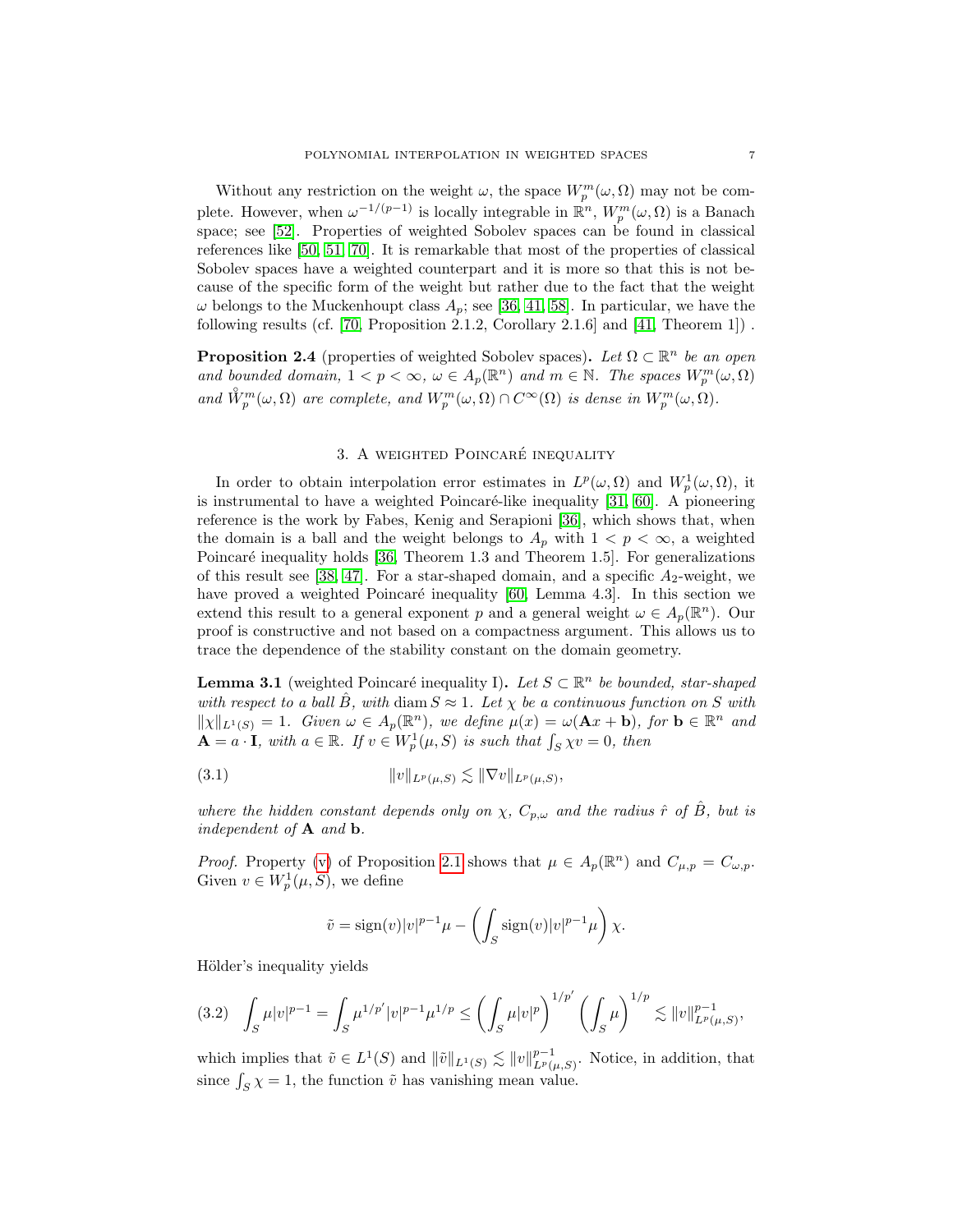Given  $1 \leq p \leq \infty$ , we define  $q = -p'/p$ , and we notice that  $q + p' = 1$  and  $p'(p-1) = p$ . We estimate  $\|\tilde{v}\|_{L^{p'}(\mu^q,S)}$  as follows:

$$
\left(\int_{S} \mu^{q} |\tilde{v}|^{p'}\right)^{1/p'} = \left(\int_{S} \mu^{q} \left| \operatorname{sign}(v)|v|^{p-1}\mu - \left(\int_{S} \operatorname{sign}(v)|v|^{p-1}\mu\right) \chi \right|^{p'}\right)^{1/p'}
$$
  

$$
\leq \left(\int_{S} \mu^{q+p'} |v|^{p'(p-1)}\right)^{1/p'} + \left(\int_{S} |v|^{p-1}\mu\right) ||\chi||_{L^{p'}(\mu^{q},S)}
$$
  

$$
\lesssim ||v||_{L^{p}(\mu,S)}^{p-1},
$$

where we have used [\(3.2\)](#page-6-1) together with the fact that  $\mu \in A_p(\mathbb{R}^n)$  implies  $\mu^q \in$  $L^1_{\text{loc}}(\mathbb{R}^n)$  (see Proposition [2.1](#page-4-5) [\(i\)](#page-4-0)), whence  $\|\chi\|_{L^{p'}(\mu^q,S)} \leq \|\chi\|_{L^{\infty}(S)}\mu^q(S)^{1/p'} \lesssim 1$ .

Properties  $\mu^q \in A_{p'}(\mathbb{R}^n)$ , that S is star-shaped with respect to  $\hat{B}$  and  $\tilde{v} \in$  $L^{p'}(\mu^q, S)$  has vanishing mean value, suffice for the existence of a vector field  $\mathbf{u} \in$  $\overset{\circ}{W}^{-1}_{p'}(\mu^q, S)$  satisfying

<span id="page-7-0"></span>
$$
\text{div } \mathbf{u} = \tilde{v},
$$

and,

(3.3) 
$$
\|\mathbf{u}\|_{W_{p'}^1(\mu^q,S)} \lesssim \|\tilde{v}\|_{L^{p'}(\mu^q,S)},
$$

where the hidden constant depends on  $C_{p',\mu^q}$  and the radius r of  $\hat{B}$ ; see [\[33,](#page-35-7) Theorem 3.1].

Finally, since  $\int_S \chi v = 0$ , the definition of  $\tilde{v}$  implies

$$
||v||_{L^p(\mu,S)}^p = \int_S v\tilde{v} + \left(\int \text{sign}(v)|v|^{p-1}\mu\right)\int_S \chi v = \int_S v\tilde{v}.
$$

Replacing  $\tilde{v}$  by  $-\text{div } \mathbf{u}$ , integrating by parts and using [\(3.3\)](#page-7-0), we conclude

$$
||v||_{L^p(\mu,S)}^p = \int_S \nabla v \cdot \mathbf{u} \le \left(\int_S \mu |\nabla v|^p\right)^{1/p} \left(\int_S \mu^q |\mathbf{u}|^{p'}\right)^{1/p'}
$$

$$
\lesssim ||\nabla v||_{L^p(\mu,S)} ||\tilde{v}||_{L^{p'}(\mu^q,S)}.
$$

Invoking  $\|\tilde{v}\|_{L^{p'}(\mu^q,S)} \lesssim \|v\|_{L^p(\mu,S)}^{p-1}$  yields the desired inequality.

In section [5](#page-14-0) we construct an interpolation operator based on local averages. Consequently, the error estimates on an element  $T$  depend on the behavior of the function over a so-called *patch* of  $T$ , which is not necessarily star shaped. Then, we need to relax the geometric assumptions on the domain  $S$  and let the vanishing mean property hold just in a subdomain. The following result is an adaptation of [\[60,](#page-36-8) Corollary 4.4].

<span id="page-7-2"></span>**Corollary 3.2** (weighted Poincaré inequality II). Let  $S = \bigcup_{i=1}^{N} S_i \subset \mathbb{R}^n$  be a connected domain and each  $S_i$  be star-shaped with respect to a ball  $B_i$ . Let  $\chi_i \in$  $C^0(\bar{S}_i)$  and  $\mu$  be as in Lemma [3.1.](#page-6-2) If  $v \in W_p^1(\mu, S)$  and  $v_i = \int_{S_i} v \chi_i$ , then

<span id="page-7-1"></span>(3.4) 
$$
||v - v_i||_{L^p(\mu, S)} \lesssim ||\nabla v||_{L^p(\mu, S)} \quad \forall 1 \leq i \leq N,
$$

where the hidden constant depends on  $\{\chi_i\}_{i=1}^N$ , the radii  $r_i$  of  $B_i$ , and the amount of overlap between the subdomains  $\{S_i\}_{i=1}^N$ , but is independent of **A** and **b**.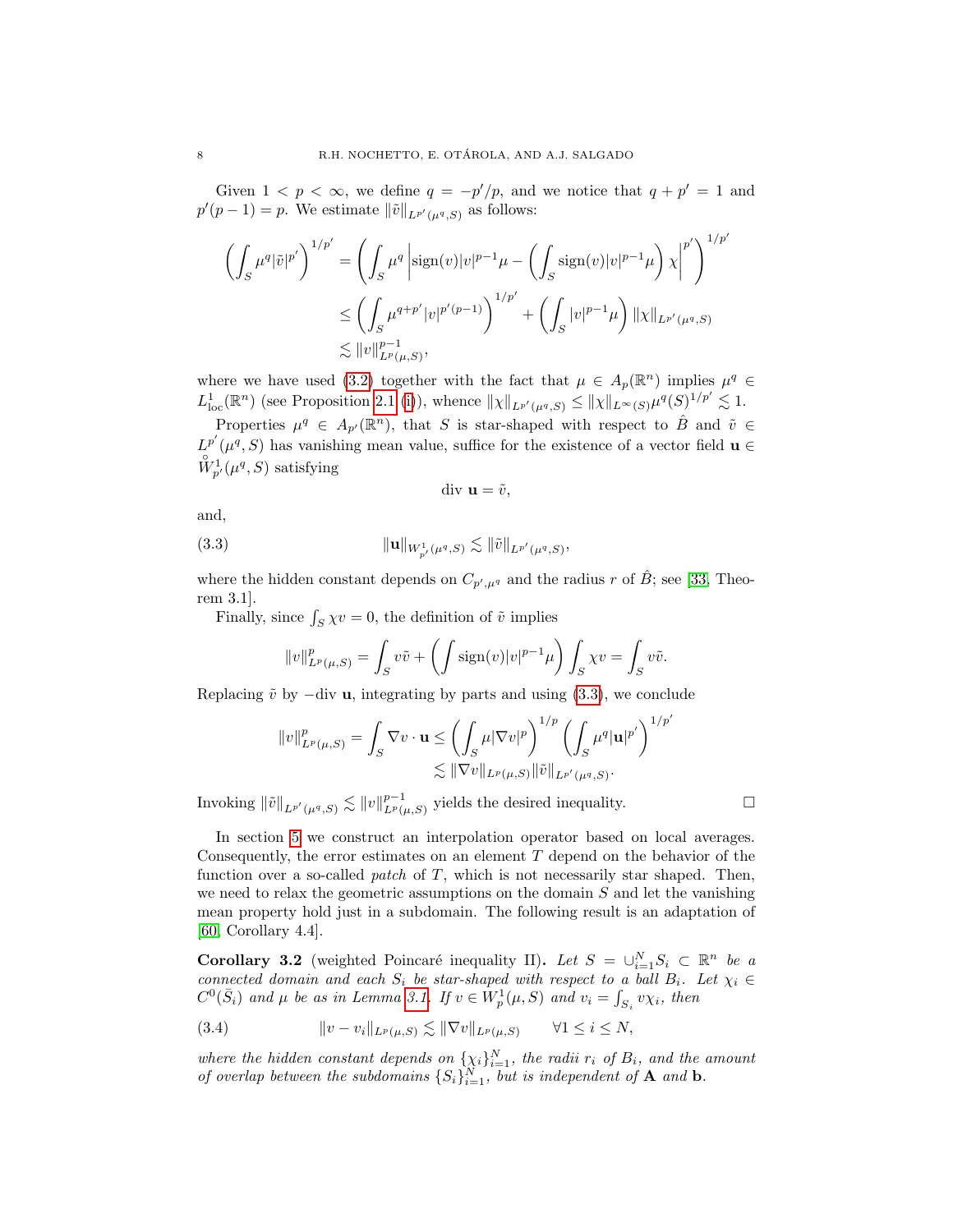Proof. This is an easy consequence of Lemma [3.1](#page-6-2) and [\[28,](#page-35-1) Theorem 7.1]. For completeness, we sketch the proof. It suffices to deal with two subdomains  $S_1, S_2$ and the overlapping region  $D = S_1 \cap S_2$ . We start from

$$
||v - v_1||_{L^p(\mu, S_2)} \le ||v - v_2||_{L^p(\mu, S_2)} + ||v_1 - v_2||_{L^p(\mu, S_2)}.
$$

Since  $v_1$  and  $v_2$  are constant

$$
||v_1 - v_2||_{L^p(\mu, S_2)} = \left(\frac{\mu(S_2)}{\mu(D)}\right)^{1/p} ||v_1 - v_2||_{L^p(\mu, D)},
$$

which together with

$$
||v_1 - v_2||_{L^p(\mu, D)} \le ||v - v_1||_{L^p(\mu, S_1)} + ||v - v_2||_{L^p(\mu, S_2)},
$$

and [\(3.1\)](#page-6-3) imply  $||v - v_1||_{L^p(\mu, S_2)} \lesssim ||\nabla v||_{L^p(\mu, S_1 \cup S_2)}$ . This and (3.1) give [\(3.4\)](#page-7-1) for  $i = 1$ , with a stability constant depending on the ratio  $\frac{\mu(S_2)}{\mu(D)}$ .

#### 4. Approximation theory in weighted Sobolev spaces

<span id="page-8-0"></span>In this section, we introduce an averaged version of the Taylor polynomial and study its approximation properties in Muckenhoupt weighted Sobolev spaces. Our results are optimal and are used to obtain error estimates for the quasi-interpolation operator defined in section [5](#page-14-0) on simplicial and rectangular discretizations. The interpolation operator is built on local averages over stars, and so is similar to the one introduced in [\[28\]](#page-35-1). The main difference is that it is directly defined on the given mesh instead of using a reference element. This idea is fundamental in order to relax the regularity assumptions on the elements, which is what allows us to derive the anisotropic estimates on rectangular elements presented in § [5.2.](#page-15-1)

<span id="page-8-2"></span>4.1. Discretization. We start with some terminology and describe the construction of the underlying finite element spaces. In order to avoid technical difficulties we shall assume  $\partial\Omega$  is polyhedral. We denote by  $\mathcal{T} = \{T\}$  a partition, or mesh, of  $\Omega$  into elements T (simplices or cubes) such that

<span id="page-8-1"></span>
$$
\bar{\Omega} = \bigcup_{T \in \mathcal{T}} T, \qquad |\Omega| = \sum_{T \in \mathcal{T}} |T|.
$$

The mesh  $\mathscr T$  is assumed to be conforming or compatible: the intersection of any two elements is either empty or a common lower dimensional element. We denote by  $\mathbb T$  a collection of conforming meshes, which are *shape regular* i.e., there exists a constant  $\sigma > 1$  such that, for all  $\mathscr{T} \in \mathbb{T}$ ,

(4.1) 
$$
\max \{\sigma_T : T \in \mathcal{T}\} \leq \sigma,
$$

where  $\sigma_T = h_T / \rho_T$  is the shape coefficient of T. In the case of simplices,  $h_T =$  $diam(T)$  and  $\rho_T$  is the diameter of the sphere inscribed in T; see, for instance, [\[13\]](#page-34-5). For the definition of  $h_T$  and  $\rho_T$  in the case of *n*-rectangles see [\[23\]](#page-35-11).

In § [5.2,](#page-15-1) we consider rectangular discretizations of the domain  $\Omega = (0,1)^n$  which satisfy a weaker regularity assumption and thus allow for anisotropy in each coordinate direction (cf. [\[31\]](#page-35-3)).

Given a mesh  $\mathscr{T} \in \mathbb{T}$ , we define the finite element space of continuous piecewise polynomials of degree  $m \geq 1$ 

<span id="page-8-3"></span>(4.2) 
$$
\mathbb{V}(\mathscr{T}) = \left\{ W \in \mathcal{C}^0(\overline{\Omega}) : W_{|T} \in \mathcal{P}(T) \; \forall T \in \mathscr{T}, \; W_{|\partial \Omega} = 0 \right\},
$$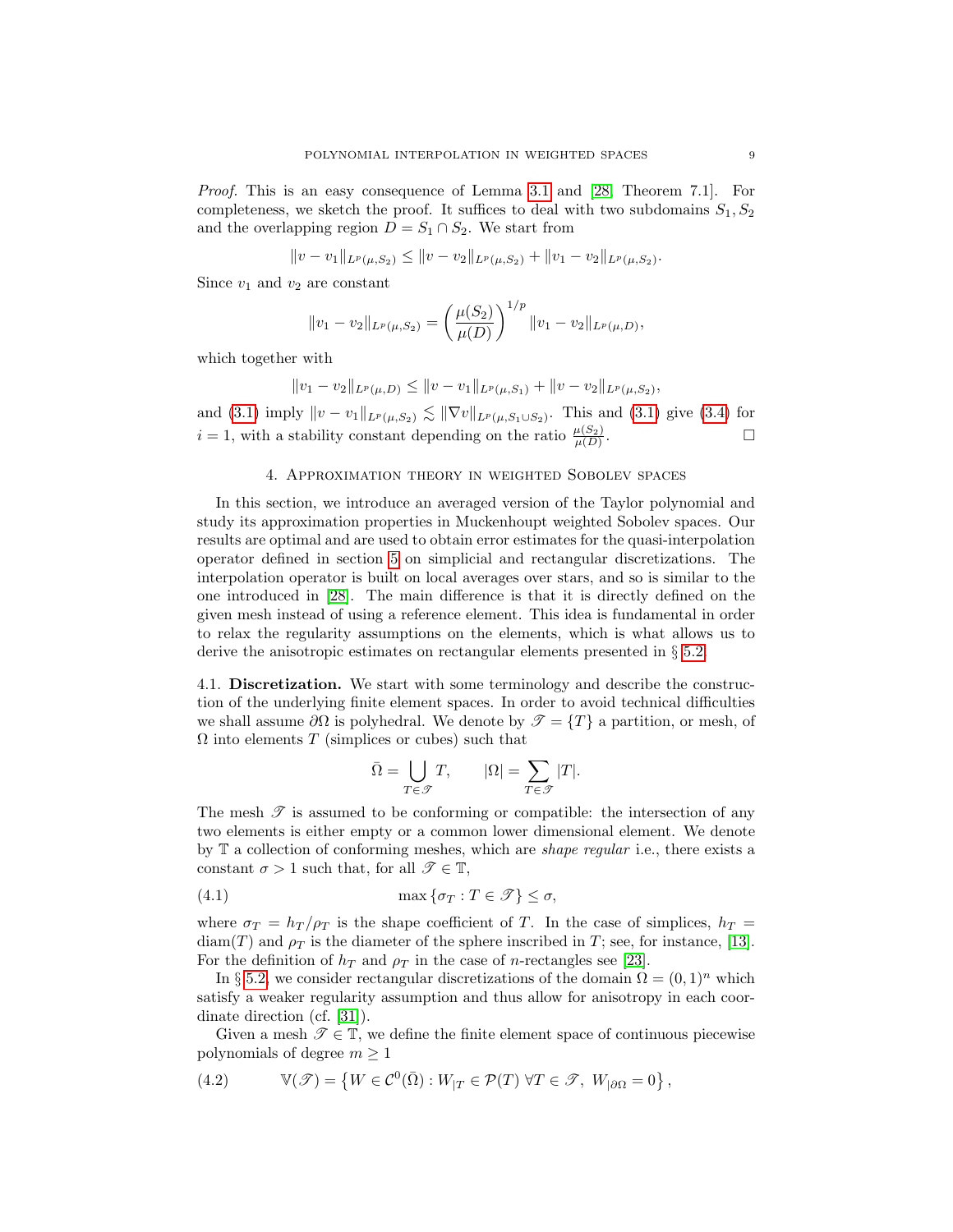where, for a simplicial element T,  $\mathcal{P}(T)$  corresponds to  $\mathbb{P}_m$  — the space of polynomials of total degree at most m. If T is an n-rectangle, then  $\mathcal{P}(T)$  stands for  $\mathbb{Q}_m$ — the space of polynomials of degree not larger than  $m$  in each variable.

Given an element  $T \in \mathscr{T}$ , we denote by  $\mathscr{X}(T)$  and  $\mathscr{X}(T)$  the set of nodes and interior nodes of T, respectively. We set  $\mathcal{N}(\mathcal{T}) := \cup_{T \in \mathcal{T}} \mathcal{N}(T)$  and  $\mathcal{N}(\mathcal{T}) :=$  $\mathcal{N}(\mathcal{T}) \cap \partial\Omega$ . Then, any discrete function  $V \in \mathbb{V}(\mathcal{T})$  is characterized by its nodal values on the set  $\mathcal{X}(\mathcal{F})$ . Moreover, the functions  $\phi_z \in V(\mathcal{F})$ ,  $z \in \mathcal{X}(\mathcal{F})$ , such that  $\phi_z(y) = \delta_{yz}$  for all  $y \in \mathcal{N}(\mathcal{T})$  are the canonical basis of  $\mathbb{V}(\mathcal{T})$ , and

$$
V = \sum_{z \in \overset{\circ}{\mathcal{N}}(\mathcal{T})} V(z) \phi_z.
$$

The functions  $\{\phi_z\}_{z \in \mathcal{X}(\mathcal{T})}$  are the so called *shape functions*.

Given  $z \in \mathcal{N}(\mathcal{T})$ , the *star* or patch around z is  $S_z := \bigcup_{z \in T} T$ , and, for  $T \in \mathcal{T}$ , its patch is  $S_T := \bigcup_{z \in T} S_z$ . For each  $z \in \mathcal{N}(\mathcal{T})$ , we define  $h_z := \min\{h_T : z \in T\}$ .

<span id="page-9-1"></span>4.2. The averaged interpolation operator. We now develop an approximation theory in Muckenhoupt weighted Sobolev spaces, which is instrumental in section [5.](#page-14-0) We define an averaged Taylor polynomial, built on local averages over stars and thus well defined for  $L^p(\omega,\Omega)$ -functions. Exploiting the weighted Poincaré inequality derived in section [3,](#page-6-0) we show optimal error estimates for constant and linear approximations. These results are the basis to extend these estimates to any polynomial degree via a simple induction argument in section [4.4.](#page-12-0)

Let  $\psi \in C^{\infty}(\mathbb{R}^n)$  be such that  $\int \psi = 1$  and supp  $\psi \subset B$ , where B denotes the ball in  $\mathbb{R}^n$  of radius  $r = r(\sigma)$  and centered at zero. For  $z \in \mathcal{X}(\mathcal{F})$ , we define the rescaled smooth functions

(4.3) 
$$
\psi_z(x) = \frac{(m+1)^n}{h_z^n} \psi\left(\frac{(m+1)(z-x)}{h_z}\right),
$$

where  $m \geq 0$  is the polynomial degree. The scaling of  $\psi_z$  involving the factor  $m+1$ guarantees the property

$$
\mathrm{supp}\,\psi_z\subset S_z
$$

for all nodes  $z \in \mathcal{K}(\mathcal{F})$  (not just the interior vertices of  $\mathcal{F}$ ) provided r is suitable chosen. This is because the distance from z to  $\partial S_z$  is proportional to  $h_z/(m+1)$ for shape regular meshes.

Given a smooth function v, we denote by  $P^m v(x, y)$  the Taylor polynomial of order  $m$  in the variable  $y$  about the point  $x$ , i.e.,

<span id="page-9-2"></span>(4.4) 
$$
P^m v(x, y) = \sum_{|\alpha| \le m} \frac{1}{\alpha!} D^{\alpha} v(x) (y - x)^{\alpha}.
$$

For  $z \in \mathcal{K}(\mathcal{F})$ , and  $v \in W_p^m(\omega, \Omega)$ , we define the corresponding *averaged* Taylor polynomial of order  $m$  of  $v$  about the node  $z$  as

<span id="page-9-0"></span>(4.5) 
$$
Q_z^m v(y) = \int P^m v(x, y) \psi_z(x) dx.
$$

Integration by parts shows that  $Q_z^m v$  is well-defined for functions in  $L^1(\Omega)$  [\[13,](#page-34-5) Proposition 4.1.12]. Proposition [2.3](#page-5-1) then allows us to conclude that [\(4.5\)](#page-9-0) is well defined for  $v \in L^p(\omega, \Omega)$ . Since supp  $\psi_z \subset S_z$ , the integral appearing in [\(4.5\)](#page-9-0) can be also written over  $S_z$ . Moreover, we have the following properties of  $Q_z^m v$ :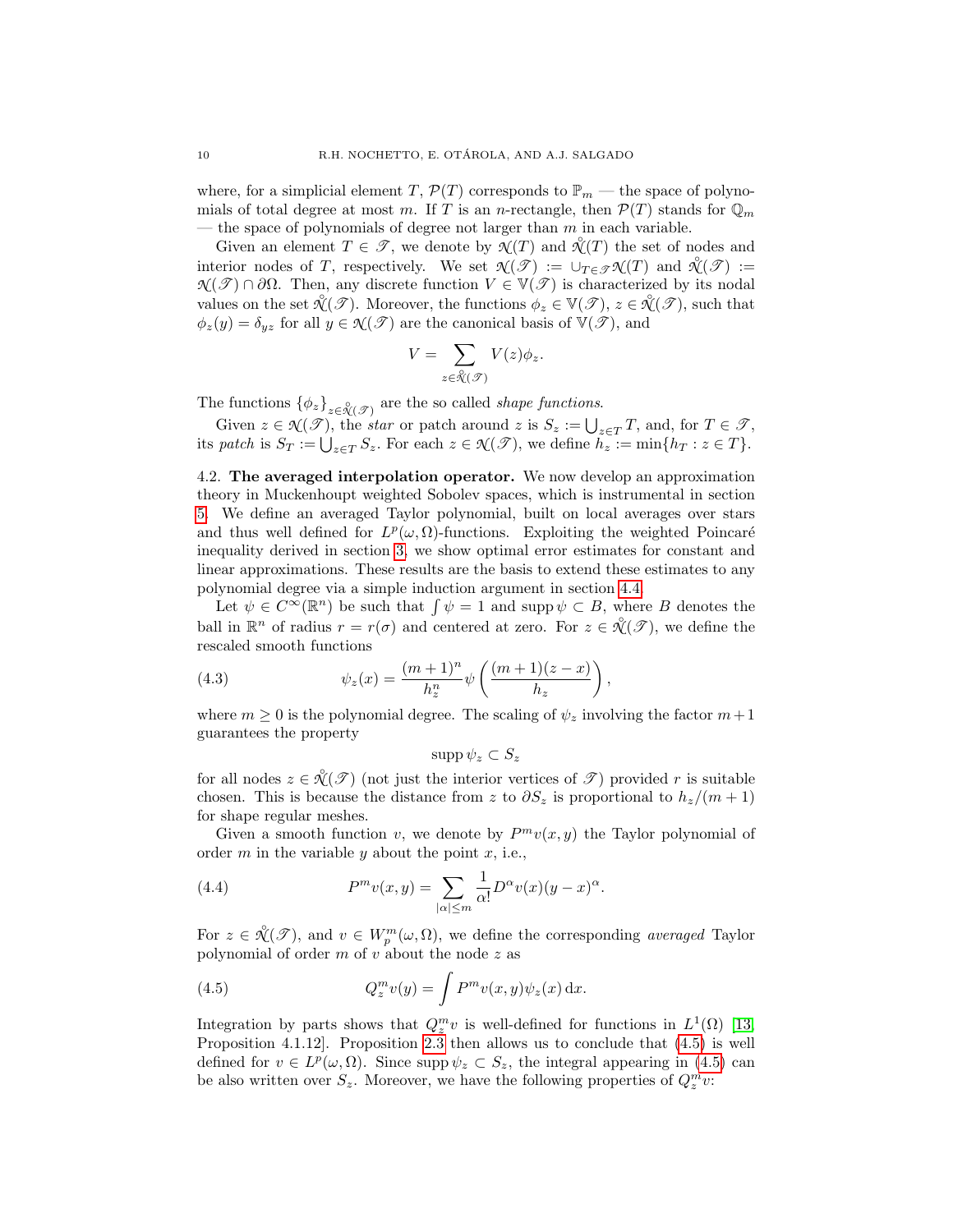- $Q_z^m v$  is a polynomial of degree less or equal than m in the variable y (cf. [\[13,](#page-34-5) Proposition 4.1.9]).
- $Q_z^m v = Q_z^m Q_z^m v$ , i.e.,  $Q_z^m$  is invariant over  $\mathbb{P}_m$ .
- For any  $\alpha$  such that  $|\alpha| \leq m$ ,

(4.6) 
$$
D^{\alpha}Q_z^m v = Q_z^{m-|\alpha|}D^{\alpha}v \qquad \forall v \in W_1^{|\alpha|}(B),
$$

<span id="page-10-0"></span>(cf. [\[13,](#page-34-5) Proposition 4.1.17]). As a consequence of  $\omega \in A_p(\mathbb{R}^n)$ , together with Proposition [2.3,](#page-5-1) we have that [\(4.6\)](#page-10-0) holds for v in  $W_1^{|\alpha|}(\omega, B)$ .

The following stability result is important in the subsequent analysis.

<span id="page-10-4"></span>**Lemma 4.1** (stability of  $Q_z^m$ ). Let  $\omega \in A_p(\mathbb{R}^n)$  and  $z \in \mathcal{K}(\mathcal{F})$ . If  $v \in W_p^k(\omega, S_z)$ , with  $0 \leq k \leq m$ , we have the following stability result

(4.7) 
$$
||Q_z^m v||_{L^{\infty}(S_z)} \lesssim h_z^{-n} ||1||_{L^{p'}(\omega^{-p'/p}, S_z)} \sum_{l=0}^k h_z^l |v|_{W_p^l(\omega, S_z)}.
$$

Proof. Using the definition of the averaged Taylor polynomial [\(4.5\)](#page-9-0), we arrive at

<span id="page-10-1"></span>
$$
||Q_z^m v||_{L^{\infty}(S_z)} \lesssim \sum_{|\alpha| \le m} \left\| \int_{S_z} D^{\alpha} v(x) (y-x)^{\alpha} \psi_z(x) \, \mathrm{d}x \right\|_{L^{\infty}(S_z)}.
$$

This implies estimate [\(4.7\)](#page-10-1) if  $k = m$ . Otherwise, integration by parts on the higher derivatives  $D^{\alpha}v$  with  $k < |\alpha| \leq m$ ,  $\psi_z = 0$  on  $\partial S_z$ , the fact that  $D^{\alpha}\psi$  is uniformly bounded on  $\mathbb{R}^n$ , the estimate  $|y-x| \lesssim h_z$  for all  $x, y \in S_z$ , together with Hölder's inequality, yield  $(4.7)$ .

Given  $\omega \in A_p(\mathbb{R}^n)$  and  $v \in W_p^{m+1}(\omega, \Omega)$  with  $m \geq 0$ , in the next section we derive approximation properties of the averaged Taylor polynomial  $Q_z^m v$  in the weighted  $W_p^k(\omega, \Omega)$ -norm, with  $0 \leq k \leq m$ , via a weighted Poincaré inequality and a simple induction argument. Consequently, we must first study the approximation properties of  $Q_z^0 v$ , the weighted average of  $v \in L^p(\omega, \Omega)$ , which for  $z \in \mathcal{K}(\mathcal{T})$  reads

(4.8) 
$$
Q_z^0 v = \int_{S_z} v(x) \psi_z(x) dx.
$$

4.3. Weighted  $L^p$ -based error estimates. We start by adapting the proofs of [\[31,](#page-35-3) Lemma 2.3] and [\[60,](#page-36-8) Lemma 4.5] to obtain local approximation estimates in the weighted  $L^p$ -norm for the polynomials  $Q_z^0 v$  and  $Q_z^1 v$ .

<span id="page-10-5"></span>**Lemma 4.2** (weighted  $L^p$ -based error estimates). Let  $z \in \mathcal{X}(\mathcal{F})$ . If  $v \in W_p^1(\omega, S_z)$ , then we have

<span id="page-10-2"></span>(4.9) 
$$
\|v - Q_z^0 v\|_{L^p(\omega, S_z)} \lesssim h_z \|\nabla v\|_{L^p(\omega, S_z)}.
$$

If  $v \in W_p^2(\omega, S_z)$  instead, the following estimate holds

<span id="page-10-3"></span>(4.10) 
$$
\|\partial_{x_j}(v - Q_z^1 v)\|_{L^p(\omega, S_z)} \lesssim h_z \|\partial_{x_j} \nabla v\|_{L^p(\omega, S_z)},
$$

for  $j = 1, \ldots, n$ . In both inequalities, the hidden constants depend only on  $C_{p,\omega}$ ,  $\sigma$ and  $\psi$ .

*Proof.* Define the mapping  $\mathcal{F}_z : x \mapsto \bar{x}$  by

$$
\bar{x} = \frac{z - x}{h_z},
$$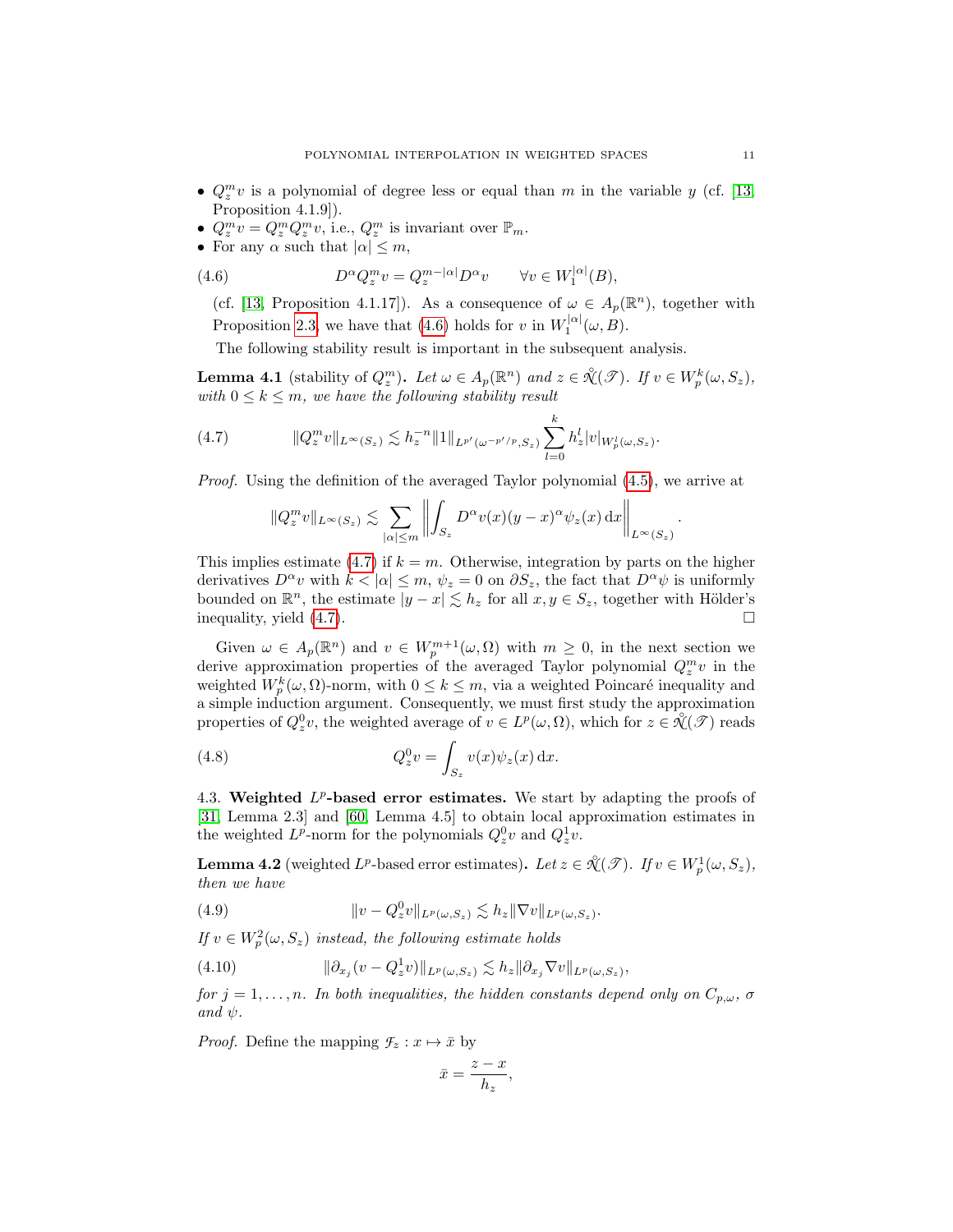the star  $\bar{S}_z = \mathcal{F}_z(S_z)$  and the function  $\bar{v}(\bar{x}) = v(x)$ . Set  $\bar{Q}^0 \bar{v} = \int \bar{v} \psi \, d\bar{x}$ , where  $\psi$  is the smooth function introduced in section [4.2.](#page-9-1)

Notice that supp  $\psi \subset \bar{S}_z$ . Consequently, in the definition of  $\bar{Q}^0\bar{v}$ , integration takes place over  $\bar{S}_z$  only. Using the mapping  $\mathcal{F}_z$ , we have

<span id="page-11-0"></span>
$$
Q_z^0 v = \int_{S_z} v \psi_z \, dx = \int_{\bar{S}_z} \bar{v} \psi \, d\bar{x} = \bar{Q}^0 \bar{v},
$$

and, since  $\int_{\bar{S}_z} \psi \, d\bar{x} = 1$ ,

(4.11) 
$$
\int_{\bar{S}_z} (\overline{v} - \overline{Q}^0 \overline{v}) \psi \, \mathrm{d}\overline{x} = \int_{\bar{S}_z} \overline{v} \psi \, \mathrm{d}\overline{x} - \overline{Q}^0 \overline{v} = 0.
$$

Define the weight  $\bar{\omega}_z = \omega \circ \mathcal{F}_z^{-1}$ . In light of property [\(v\)](#page-4-4) in Proposition [2.1](#page-4-5) we have  $\bar{\omega}_z \in A_p(\mathbb{R}^n)$  and  $C_{p,\bar{\omega}_z} = \tilde{C}_{p,\omega}$ . Changing variables we get

(4.12) 
$$
\int_{S_z} \omega |v - Q_z^0 v|^p \, \mathrm{d}x = h_z^n \int_{\bar{S}_z} \bar{\omega}_z |\bar{v} - \bar{Q}^0 \bar{v}|^p \, \mathrm{d}\bar{x}.
$$

As a consequence of the shape regularity assumption [\(4.1\)](#page-8-1), diam  $\bar{S}_z \approx 1$ . Then, in view of [\(4.11\)](#page-11-0), we can apply Lemma [3.1](#page-6-2) to  $\bar{v} - \bar{Q}^0\bar{v}$  over  $S = \bar{S}_z$ , with  $\mu = \bar{\omega}_z$ and  $\chi = \psi$ , to conclude

<span id="page-11-1"></span>
$$
\|\bar{v}-\bar{Q}^0\bar{v}\|_{L^p(\bar{\omega}_z,\bar{S}_z)} \lesssim \|\bar{\nabla}\bar{v}\|_{L^p(\bar{\omega}_z,\bar{S}_z)},
$$

where the hidden constant depends only on  $\sigma$ ,  $C_{p,\bar{\omega}_z}$  and  $\psi$ . Inserting this estimate into [\(4.12\)](#page-11-1) and changing variables with  $\mathcal{F}_z^{-1}$  to get back to  $\bar{S}_z$  we get [\(4.9\)](#page-10-2).

In order to prove [\(4.10\)](#page-10-3), we modify  $\mathcal{F}_z$  and  $\overline{S}_z$  appropriately and define

$$
\bar{Q}^1 \bar{v}(\bar{y}) = \int_{\bar{S}_z} (\bar{v}(\bar{x}) + \bar{\nabla}\bar{v}(\bar{x}) \cdot (\bar{y} - \bar{x})) \psi(\bar{x}) \,d\bar{x},
$$

We observe that  $Q_z^1 v(y) = \overline{Q}^1 \overline{v}(\overline{y})$ , where  $Q_z^1 v$  is defined by [\(4.5\)](#page-9-0). Since  $\partial_{\overline{y}_i} \overline{Q}^1 \overline{v}(\overline{y}) =$  $\int_{push\bar{S}_z} \partial_{\bar{x}_i}\bar{v}(\bar{x})\psi(\bar{x}) d\bar{x}$  is constant for  $i \in \{1, \dots, n\}$ , we have the vanishing mean value property

$$
\int_{\bar{S}_z} \partial_{\bar{x}_i} \left( \bar{v}(\bar{x}) - \bar{Q}^1 \bar{v}(\bar{x}) \right) \psi(\bar{x}) \, d\bar{x} = 0.
$$

This, together with Lemma [3.1,](#page-6-2) leads to [\(4.10\)](#page-10-3).

The following result is an optimal error estimate in the  $L^p$ -weighted norm for the averaged Taylor polynomial  $Q_z^1 v$ , which is instrumental to study  $Q_z^m v$   $(m \ge 0)$ .

<span id="page-11-3"></span>**Lemma 4.3** (weighted  $L^p$ -based error estimate for  $Q_z^1$ ). Let  $z \in \mathcal{X}(\mathcal{F})$ . If  $v \in$  $W_p^2(\omega, S_z)$ , then the following estimate holds

(4.13) 
$$
||v - Q_z^1 v||_{L^p(\omega, S_z)} \lesssim h_z^2 |v|_{W_p^2(\omega, S_z)},
$$

where the hidden constant depends only on  $C_{p,\omega}$ ,  $\sigma$  and  $\psi$ .

Proof. Since

<span id="page-11-2"></span>
$$
v - Q_z^1 v = (v - Q_z^1 v) - Q_z^0 (v - Q_z^1 v) - Q_z^0 (Q_z^1 v - v),
$$

and  $\nabla(v - Q_z^1 v) = \nabla v - Q_z^0 \nabla v$  from [\(4.6\)](#page-10-0), we can apply [\(4.9\)](#page-10-2) twice to obtain

$$
\|(v-Q_z^1v)-Q_z^0(v-Q_z^1v)\|_{L^p(\omega,S_z)}\lesssim h_z\|\nabla(v-Q_z^1v)\|_{L^p(\omega,S_z)}\lesssim h_z^2|v|_{W_p^2(\omega,S_z)}.
$$

$$
\qquad \qquad \Box
$$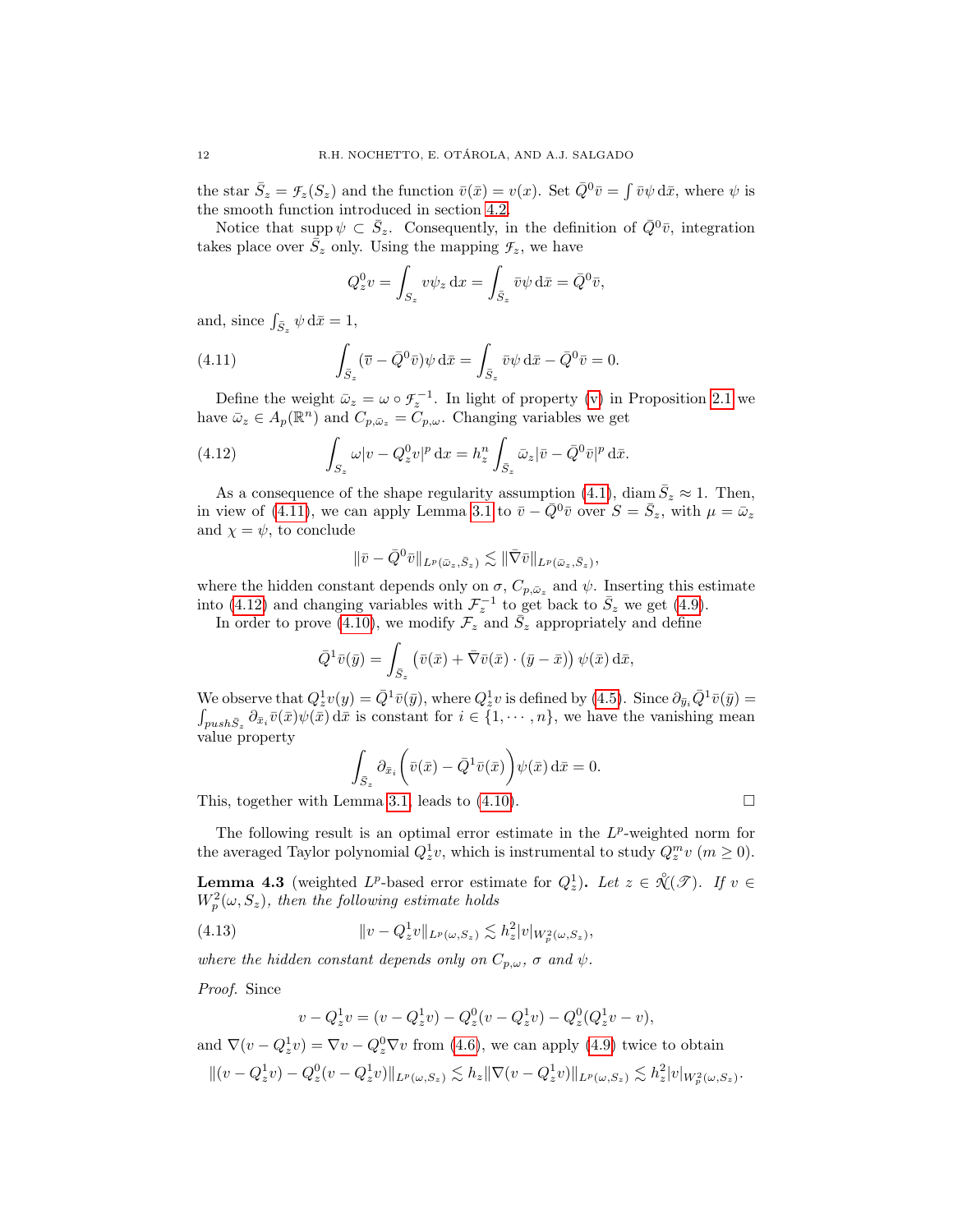So it remains to estimate the term  $R_z^1(v) := Q_z^0(Q_z^1v - v)$ . Since  $Q_z^0v = Q_z^0Q_z^0v$ , we notice that  $R_z^1(v) = Q_z^0(Q_z^1 v - Q_z^0 v)$ . Then, using the definition of the averaged Taylor polynomial given by [\(4.5\)](#page-9-0), we have

$$
R_z^1(v) = \int_{S_z} \left( \int_{S_z} \nabla v(x) \cdot (y - x) \psi_z(x) dx \right) \psi_z(y) dy.
$$

We exploit the crucial *cancellation property*  $R_z^1(p) = 0$  for all  $p \in \mathbb{P}_1$  as follows:  $R_z^1(v) = R_z^1(v - Q_z^1 v) = 0$ . This yields

$$
||R_z^1(v)||_{L^p(\omega,S_z)}^p = \int_{S_z} \omega \left| \int_{S_z} \left( \int_{S_z} \nabla (v(x) - Q_z^1 v(x)) \cdot (y - x) \psi_z(x) dx \right) \psi_z(y) dy \right|^p.
$$

Applying Hölder inequality to the innermost integral  $I(y)$  leads to

$$
|I(y)|^p\lesssim h_z^p\left(\int_{S_z}\omega|\nabla(v(x)-Q^1_zv(x))|^p\,\mathrm{d}x\right)\left(\int_{S_z}\omega^{-p'/p}\psi_z(x)^{p'}\,\mathrm{d}x\right)^{p/p'}.
$$

This is combined with  $\int_{S_z} \psi_z(y) dy = 1$  and  $\|\psi_z\|_{L^{p'}(\omega^{-p'/p}, S_z)} \|1\|_{L^p(\omega, S_z)} \lesssim 1$ , which follows from the definition of  $\psi_z$  and the definition [\(2.2\)](#page-3-2) of the  $A_p$ -class, to arrive at

<span id="page-12-4"></span>(4.14) 
$$
||R_z^1(v)||_{L^p(\omega, S_z)}^p \lesssim h_z^{2p} \int_{S_z} \omega |D^2 v|^p.
$$

This yields the desired estimate  $(4.13)$ .

<span id="page-12-0"></span>4.4. Induction argument. In order to derive approximation properties of the averaged Taylor polynomial  $Q_z^m v$  for any  $m \geq 0$ , we apply an induction argument. We assume the following estimate as *induction hypothesis:* 

<span id="page-12-1"></span>(4.15) 
$$
||v - Q_z^{m-1}v||_{L^p(\omega, S_z)} \lesssim h_z^m |v|_{W_p^m(\omega, S_z)}.
$$

Notice that, for  $m = 1$ , the induction hypothesis is exactly [\(4.10\)](#page-10-3), while for  $m = 2$ it is given by Lemma [4.3.](#page-11-3) We have the following general result for any  $m \geq 0$ .

<span id="page-12-2"></span>**Lemma 4.4** (weighted  $L^p$ -based error estimate for  $Q_z^m$ ). Let  $z \in \mathcal{X}(\mathcal{F})$  and  $m \geq 0$ . If  $v \in W_p^{m+1}(\omega, S_z)$ , then we have the following approximation result

(4.16) 
$$
||v - Q_z^m v||_{L^p(\omega, S_z)} \lesssim h_z^{m+1} |v|_{W_p^{m+1}(\omega, S_z)},
$$

where the hidden constant depends only on  $C_{p,\omega}$ ,  $\sigma$ ,  $\psi$  and m.

Proof. We proceed as in the proof of Lemma [4.3.](#page-11-3) Notice, first of all, that

<span id="page-12-3"></span>
$$
v - Q_z^m v = (v - Q_z^m v) - Q_z^{m-1} (v - Q_z^m v) - Q_z^{m-1} (Q_z^m v - v).
$$

The induction hypothesis [\(4.15\)](#page-12-1) yields

$$
||(v - Q_z^m v) - Q_z^{m-1}(v - Q_z^m v)||_{L^p(\omega, S_z)} \lesssim h_z^m |v - Q_z^m v|_{W_p^m(\omega, S_z)}.
$$

Since  $D^{\alpha}Q_z^m v = Q_z^0 D^{\alpha}v$  for all  $|\alpha| = m$ , according to property [\(4.6\)](#page-10-0), the estimate [\(4.9\)](#page-10-2) yields  $|v - Q_z^m v|_{W_p^m(\omega, S_z)} \lesssim h_z |v|_{W_p^{m+1}(\omega, S_z)}$ , and then

$$
||(v - Q_z^m v) - Q_z^{m-1}(v - Q_z^m v)||_{L^p(\omega, S_z)} \lesssim h_z^{m+1} |v|_{W_p^{m+1}(\omega, S_z)}.
$$

It thus remains to bound the term

$$
R_z^m(v) := Q_z^{m-1}(Q_z^m v - v).
$$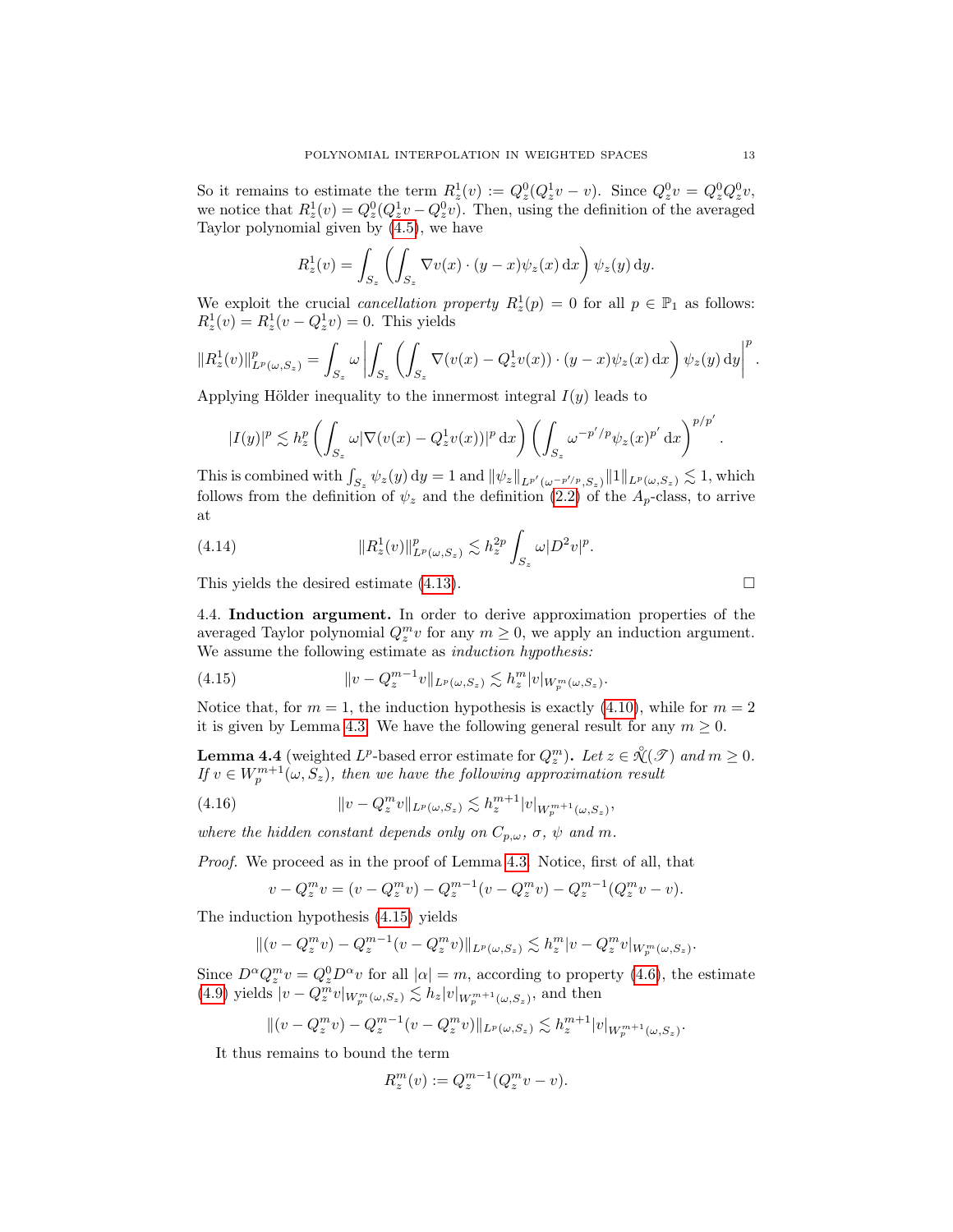Since  $Q_z^{m-1}Q_z^{m-1}v = Q_z^{m-1}v$ , writing  $Q_z^m = Q_z^{m-1} + \sum_{|\beta|=m} T_z^{\beta}$  with  $T_z^{\beta}(v) = \frac{1}{\beta!}$ ˆ  $S_z$  $D^{\beta}v(\zeta)(x-\zeta)^{\beta}\psi_{z}(\zeta) d\zeta,$ 

we obtain

$$
R_z^m(v)=\sum_{|\beta|=m}Q_z^{m-1}T_z^{\beta}(v).
$$

This representation allows us to write

$$
R_z^m(v)(y) = \sum_{|\alpha| < m, |\beta| = m} I_{\alpha,\beta}v(y),
$$

with

$$
I_{\alpha,\beta}v(y) = \frac{1}{\alpha!} \int_{S_z} \psi_z(x) D_x^{\alpha} T_z^{\beta} v(x) (y - x)^{\alpha} dx
$$
  
= 
$$
\frac{1}{\alpha!} \int_{S_z} \psi_z(x) \frac{1}{(\beta - \alpha)!} \int_{S_z} D_{\zeta}^{\beta} v(\zeta) (x - \zeta)^{\beta - \alpha} \psi_z(\zeta) d\zeta (y - x)^{\alpha} dx.
$$

Finally, we notice the following *cancellation property:*  $Q_z^m p = p$  for all  $p \in \mathbb{P}_m$ , whence  $R_z^m(p) = 0$ . Consequently  $R_z^m(v) = R_z^m(v - Q_z^m v)$  implies

$$
||I_{\alpha,\beta}v||_{L^p(\omega,S_z)}^p \lesssim h_z^{mp} \int_{S_z} \omega(y) \left| \int_{S_z} \psi_z(x) \int_{S_z} D_\zeta^{\beta} (v - Q_z^m v)(\zeta) \psi_z(\zeta) d\zeta d\zeta \right|^p dy.
$$

Combining the identity  $D^{\beta} Q_{z}^{m} v = Q_{z}^{0} D^{\beta} v$ , with [\(4.9\)](#page-10-2) and the bound

$$
\|\psi_z\|_{L^{p'}(\omega^{-p'/p},S_z)}\|1\|_{L^p(\omega,S_z)}\lesssim 1,
$$

we infer that

$$
\|R_z^m v\|_{L^p(\omega,S_z)}^p \lesssim h_z^{mp} \|1\|_{L^p(\omega,S_z)}^p \|D^m v - D^m Q_z^m v\|_{L^p(\omega,S_z)}^p \|\psi_z\|_{L^p(\omega^{-p'/p},S_z)}^p
$$
  

$$
\lesssim h_z^{(m+1)p} |v|_{W_p^{m+1}(\omega,S_z)}^p.
$$

This concludes the proof.

$$
\Box
$$

The following corollary is a simple consequence of Lemma [4.4.](#page-12-2)

<span id="page-13-1"></span>**Corollary 4.5** (weighted  $W_p^k$ -based error estimate for  $Q_z^m$ ). Let  $z \in \mathcal{X}(\mathcal{F})$ . If  $v \in W_p^{m+1}(\omega, S_z)$  with  $m \geq 0$ , then

<span id="page-13-0"></span>(4.17) 
$$
|v - Q_z^m v|_{W_p^k(\omega, S_z)} \lesssim h_z^{m+1-k} |v|_{W_p^{m+1}(\omega, S_z)}, \quad k = 0, 1, ..., m+1,
$$
  
where the hidden constant depends only on  $C$ ,  $\sigma$ ,  $\psi$ , and  $m$ .

where the hidden constant depends only on  $C_{p,\omega}$ ,  $\sigma$ ,  $\psi$  and m.

*Proof.* For  $k = 0$ , the estimate [\(4.17\)](#page-13-0) is given by Lemma [4.4,](#page-12-2) while for  $k = m + 1$ , m

$$
|v - Q_z^m v|_{W_p^{m+1}(\omega, S_z)} = |v|_{W_p^{m+1}(\omega, S_z)}.
$$

For  $0 < k < m + 1$ , we employ property [\(4.6\)](#page-10-0) of  $D^{\alpha} Q_x^m v$  with  $|\alpha| = k$  to write

$$
|v - Q_z^m v|_{W_p^k(\omega, S_z)} = \left(\sum_{|\alpha|=k} \|D^{\alpha}v - Q_z^{m-k} D^{\alpha}v\|_{L^p(\omega, S_z)}^p\right)^{1/p}
$$

Therefore, applying estimate [\(4.16\)](#page-12-3) to  $||D^{\alpha}v - Q_z^{m-k}D^{\alpha}v||_{L^p(\omega, S_z)}$ , we obtain

$$
|v - Q_z^m v|_{W_p^k(\omega, S_z)} \lesssim h_z^{m+1-k} |v|_{W_p^{m+1}(\omega, S_z)},
$$

which is the asserted estimate.  $\Box$ 

.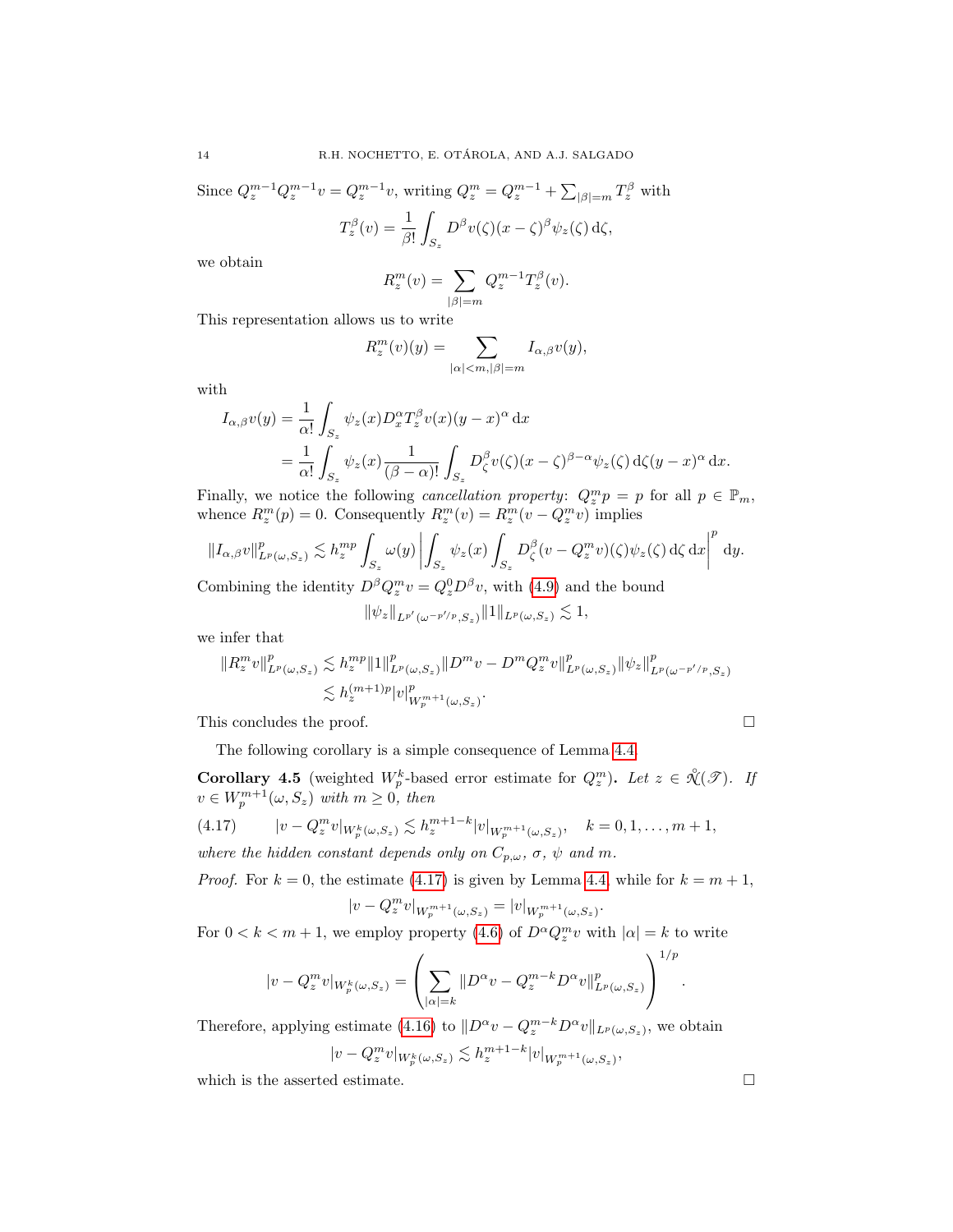#### 5. Weighted interpolation error estimates

<span id="page-14-0"></span>In this section we construct a quasi-interpolation operator  $\Pi_{\mathscr{T}}$ , based on local averages over stars. This construction is well defined for functions in  $L^1(\Omega)$ , and thus for functions in the weighted space  $L^p(\omega, \Omega)$ . It is well known that this type of quasi-interpolation operator is important in the approximation of nonsmooth functions without point values because the Lagrange interpolation operator is not even defined [\[24,](#page-35-0) [65\]](#page-36-1). Moreover, averaged interpolation has better approximation properties than the Lagrange interpolation for anisotropic elements [\[1\]](#page-34-6). We refer the reader to [\[9,](#page-34-7) [31,](#page-35-3) [60\]](#page-36-8) for applications of quasi-interpolation.

The construction of  $\Pi_{\mathscr{T}}$  is based on the averaged Taylor polynomial defined in [\(4.5\)](#page-9-0). In § [5.1,](#page-15-0) using the approximation estimates derived in section [4](#page-8-0) together with an invariance property of  $\Pi_{\mathscr{T}}$  over the space of polynomials, we derive optimal error estimates for  $\Pi_{\mathscr{T}}$  in Muckenhoupt weighted Sobolev norms on simplicial discretizations. The case of rectangular discretizations is considered in § [5.2.](#page-15-1)

Given  $\omega \in A_p(\mathbb{R}^n)$  and  $v \in L^p(\omega, \Omega)$ , we recall that  $Q_z^m v$  is the averaged Taylor polynomial of order m of v over the node  $z$ ; see [\(4.5\)](#page-9-0). We define the quasiinterpolant  $\Pi_{\mathscr{T}}v$  as the unique function of  $\mathbb{V}(\mathscr{T})$  that satisfies  $\Pi_{\mathscr{T}}v(z) = Q_z^m v(z)$ if  $z \in \mathcal{X}(\mathcal{F})$ , and  $\Pi_{\mathcal{F}}v(z) = 0$  if  $z \in \mathcal{X}(\mathcal{F}) \cap \partial\Omega$ , i.e.,

<span id="page-14-1"></span>(5.1) 
$$
\Pi_{\mathscr{T}}v = \sum_{z \in \mathscr{X}(\mathscr{T})} Q_z^m v(z) \phi_z.
$$

Optimal error estimates for  $\Pi_{\mathcal{F}}$  rely on its stability, which follows from the stability of  $Q_z^m$  obtained in Lemma [4.1.](#page-10-4)

<span id="page-14-3"></span>**Lemma 5.1** (stability of  $\Pi_{\mathcal{F}}$ ). Let  $v \in W_p^k(\omega, S_T)$  with  $0 \le k \le m+1$  and  $T \in \mathcal{F}$ . Then, the quasi-interpolant operator  $\Pi_{\mathcal{T}}$  defined by [\(5.1\)](#page-14-1) satisfies the following local stability bound

(5.2) 
$$
|\Pi_{\mathscr{T}}v|_{W_p^k(\omega,T)} \lesssim \sum_{l=0}^k h_T^{l-k}|v|_{W_p^l(\omega,S_T)}.
$$

*Proof.* Using the definition of  $\Pi_{\mathscr{T}}$  given by [\(5.1\)](#page-14-1), we have

<span id="page-14-2"></span>
$$
|\Pi_{\mathscr{T}}v|_{W_p^k(\omega,T)} \leq \sum_{z \in \mathcal{K}(T)} \|Q_z^m v\|_{L^\infty(S_z)} \|\phi_z|_{W_p^k(\omega,T)}.
$$

We resort to Lemma [4.1](#page-10-4) to derive

$$
|\Pi_{\mathscr{T}}v|_{W_p^k(\omega,T)} \lesssim \sum_{z \in \mathcal{X}(T)} h_z^{-n} |\phi_z|_{W_p^k(\omega,T)} \|1\|_{L^{p'}(\omega^{-p'/p},S_z)} \sum_{l=0}^k h_z^l |v|_{W_p^l(\omega,S_z)}.
$$

Since  $|D^k \phi_z| \lesssim h_z^{-k}$  on  $S_T$  and  $\omega \in A_p(\mathbb{R}^n)$ , we obtain

$$
h_z^{-n}|\phi_z|_{W_p^k(\omega,T)}\|1\|_{L^{p'}(\omega^{-p'/p},\,S_z)}\lesssim \frac{h_z^{-k}}{h_z^n}\left(\int_{S_z}\omega\right)^{1/p}\left(\int_{S_z}\omega^{-p'/p}\right)^{1/p'}\lesssim h_z^{-k},
$$

which, given the definition of  $S_T$ , the shape regularity of  $\mathscr{T}$ , and the finite overlapping property of stars imply  $(5.2)$ .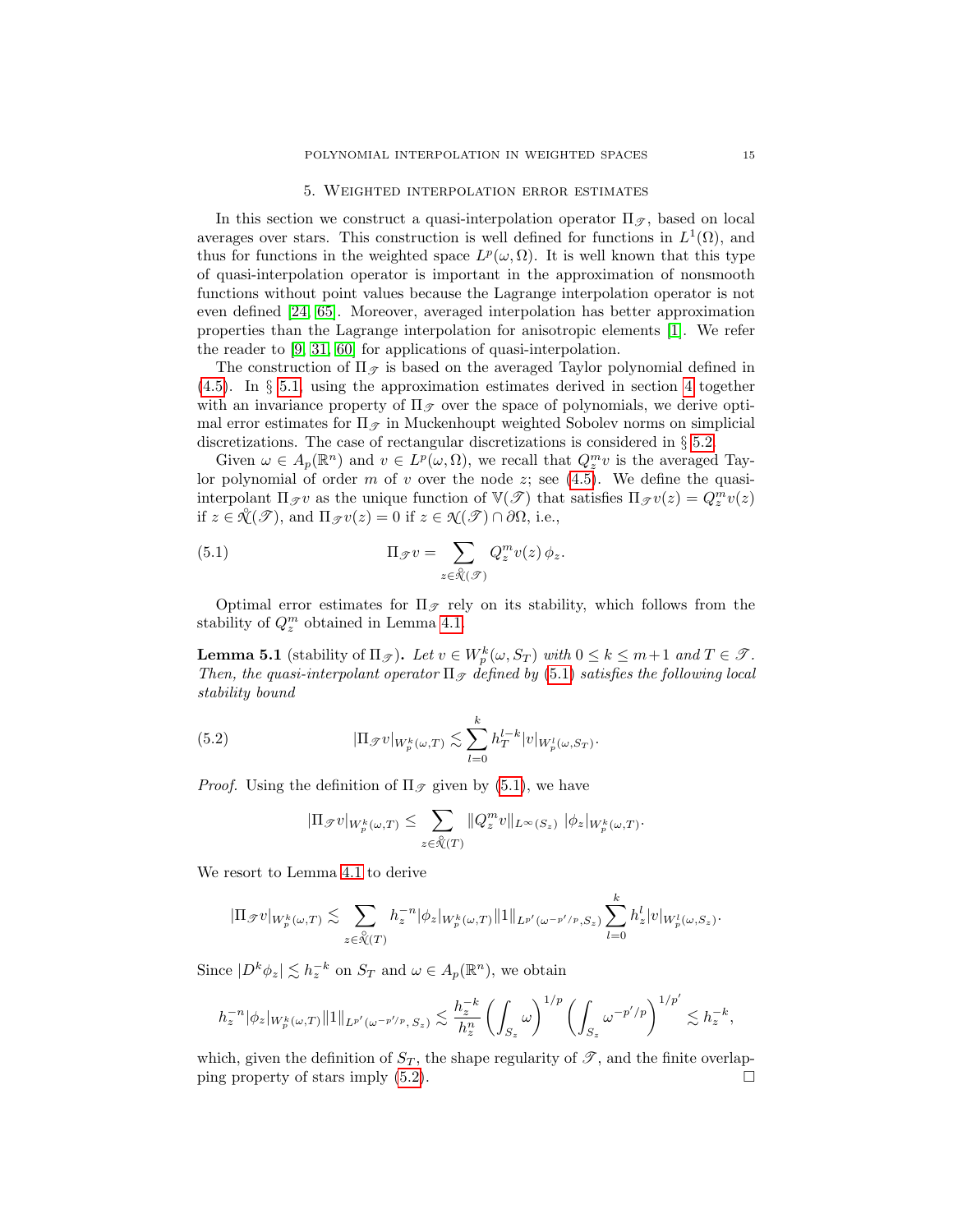<span id="page-15-0"></span>5.1. Interpolation error estimates on simplicial discretizations. The quasiinterpolant operator  $\Pi_{\mathscr{T}}$  is invariant over the space of polynomials of degree m on simplicial meshes:  $\Pi_{\mathscr{T}}v|_{S_z} = v$  for  $v \in \mathbb{P}_m(S_z)$  and  $z \in \mathcal{K}(\mathscr{T})$  such that  $\partial S_z \cap \partial \Omega = \emptyset$ . Consequently,

<span id="page-15-2"></span>(5.3) 
$$
\Pi_{\mathscr{T}}Q_z^m \phi = Q_z^m \phi. \quad \forall \phi \in L^1(\omega, S_z).
$$

This property, together with [\(4.5\)](#page-13-1), yields optimal interpolation estimates for  $\Pi_{\mathscr{T}}$ .

<span id="page-15-4"></span>**Theorem 5.2** (interpolation estimate on interior simplices). Given  $T \in \mathcal{T}$  such that  $\partial T \cap \partial \Omega = \emptyset$  and  $v \in W_p^{m+1}(\omega, S_T)$ , we have the following interpolation error estimate

<span id="page-15-3"></span>(5.4) 
$$
|v - \Pi_{\mathscr{T}}v|_{W_p^k(\omega,T)} \lesssim h_T^{m+1-k}|v|_{W_p^{m+1}(\omega,S_T)}, \quad k = 0, 1, ..., m+1,
$$

where the hidden constant depends only on  $C_{p,\omega}$ ,  $\sigma$ ,  $\psi$  and m.

*Proof.* Given  $T \in \mathcal{T}$ , choose a node  $z \in \mathcal{X}(T)$ . Property [\(5.3\)](#page-15-2) yields,

$$
|v - \Pi_{\mathscr{T}}v|_{W_p^k(\omega,T)} \leq |v - Q_z^m v|_{W_p^k(\omega,T)} + |\Pi_{\mathscr{T}}(Q_z^m v - v)|_{W_p^k(\omega,T)}.
$$

Combining the stability of  $\Pi_{\mathcal{F}}$  given by [\(5.2\)](#page-14-2) together with [\(4.17\)](#page-13-0) implies

$$
|v - \Pi_{\mathscr{T}}v|_{W_p^k(\omega,T)} \lesssim \sum_{l=0}^k h_T^{l-k}|v - Q_z^m v|_{W_p^l(\omega,S_T)} \lesssim h_T^{m+1-k}|v|_{W_p^{m+1}(\omega,S_T)},
$$

which is exactly  $(5.4)$ .

By using the fact that,  $v \in W_p^{m+1}(\omega, \Omega) \cap \overset{\circ}{W}_p^1(\omega, \Omega)$  implies  $\Pi_{\mathscr{T}}v_{|\partial\Omega} = 0$  we can extend the results of Theorem [5.2](#page-15-4) to boundary elements. The proof is an adaption of standard techniques and, in order to deal with the weight, those of the aforementioned Theorem [5.2.](#page-15-4) See also Theorem [5.10](#page-22-1) below.

**Theorem 5.3** (interpolation estimates on Dirichlet simplices). Let  $v \in \overset{\circ}{W}^1_p(\omega,\Omega) \cap$  $W_p^{m+1}(\omega,\Omega)$ . If  $T \in \mathscr{T}$  is a boundary simplex, then [\(5.4\)](#page-15-3) holds with a constant that depends only on  $C_{p,\omega}$ ,  $\sigma$  and  $\psi$ .

We are now in the position to write a global interpolation estimate.

<span id="page-15-5"></span>**Theorem 5.4** (global interpolation estimate over simplicial meshes). Given  $\mathcal{T} \in \mathbb{T}$ and  $v \in W_p^{m+1}(\omega, \Omega)$ , we have the following global interpolation error estimate

(5.5) 
$$
\left(\sum_{T\in\mathcal{F}} h_T^{-(m+1-k)p} |v - \Pi_{\mathcal{F}}v|_{W_p^k(\omega,T)}^p \right)^{1/p} \lesssim |v|_{W_p^{m+1}(\omega,\Omega)},
$$

for  $k = 0, \ldots, m+1$ , where the hidden constant depends only on  $C_{p,\omega}$ ,  $\sigma$ ,  $\psi$  and m.

*Proof.* Raise [\(5.4\)](#page-15-3) to the p-th power and add over all  $T \in \mathcal{T}$ . The finite overlapping property of stars of  $\mathscr T$  yields the result.

<span id="page-15-1"></span>5.2. Anisotropic interpolation estimates on rectangular meshes. Narrow or anisotropic elements are those with disparate sizes in each direction. They are necessary, for instance, for the optimal approximation of functions with a strong directional-dependent behavior such as line and edge singularities, boundary layers, and shocks (see [\[31,](#page-35-3) [32,](#page-35-16) [60\]](#page-36-8)).

Inspired by [\[31\]](#page-35-3), here we derive interpolation error estimates assuming only that neighboring elements have comparable sizes, thus obtaining results which are valid

$$
\Box
$$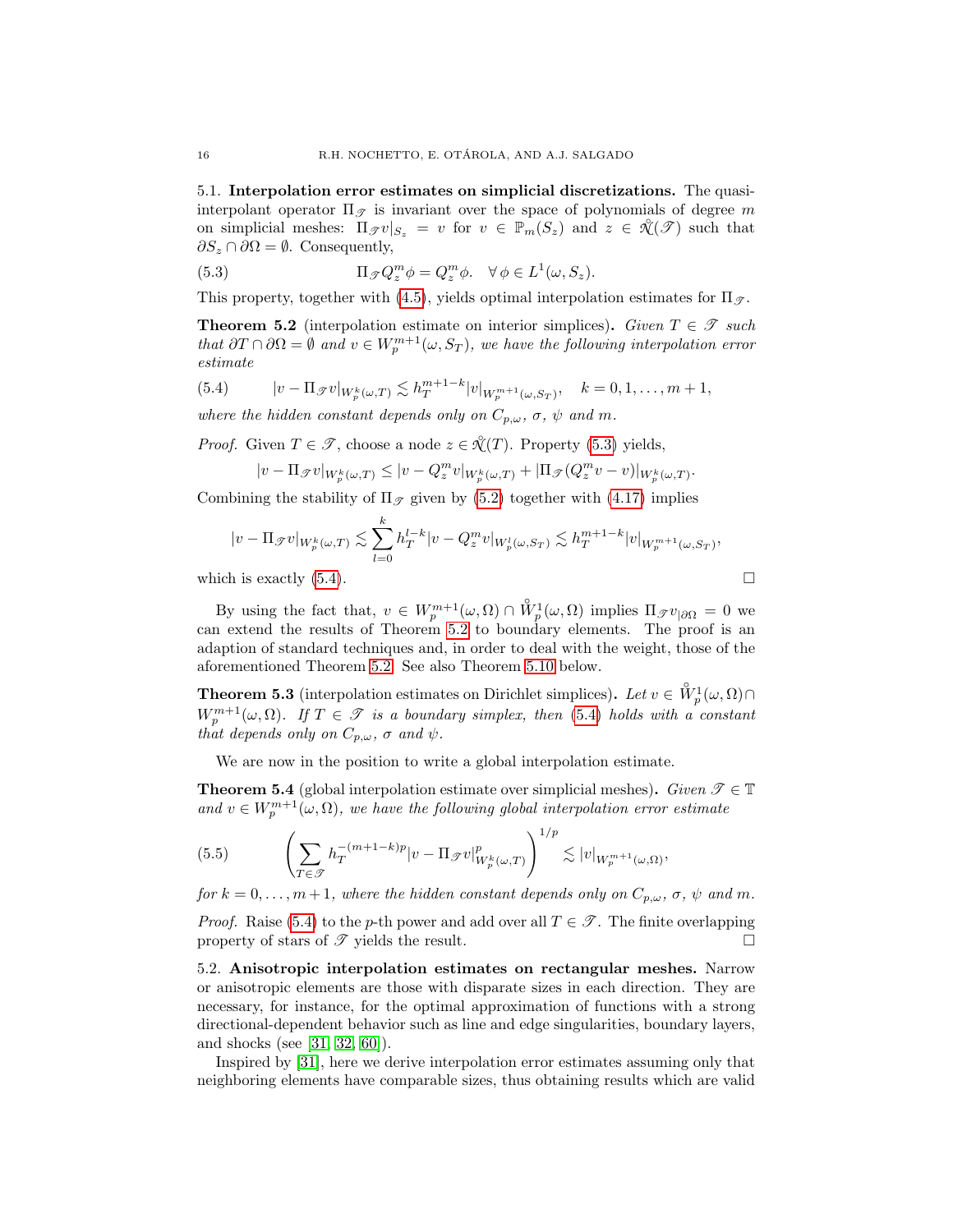for a rather general family of anisotropic meshes. Since symmetry is essential, we assume that  $\Omega = (0, 1)^n$ , or that  $\Omega$  is any domain which can be decomposed into n-rectangles. We use below the notation introduced in [\[31\]](#page-35-3).

We assume that the mesh  $\mathscr T$  is composed of rectangular elements  $R$ , with sides parallel to the coordinate axes. By  $v \in \mathcal{N}(\mathcal{F})$  we denote a node or vertex of the triangulation  $\mathscr T$  and by  $S_v$ ,  $S_R$  the associated patches; see § [4.1.](#page-8-2) Given  $R \in \mathscr T$ , we define  $h_R^i$  as the length of R in the *i*-th direction and, if  $\mathbf{v} \in \mathcal{N}(\mathcal{T})$ , we define  $h_{\mathbf{v}}^i = \min\{h_R^i : \mathbf{v} \in R\}$  for  $i = 1, \dots, n$ . The finite element space is defined by [\(4.2\)](#page-8-3) with  $\mathcal{P} = \mathbb{Q}_1$ .

We assume the following weak shape regularity condition: there exists a constant  $\sigma > 1$ , such that if  $R, S \in \mathcal{T}$  are neighboring elements, we have

(5.6) 
$$
\frac{h_R^i}{h_S^i} \leq \sigma, \qquad i = 1, \dots, n.
$$

Whenever **v** is a vertex of R the shape regularity assumption [\(5.6\)](#page-16-0) implies that  $h_v^i$ and  $h_R^i$  are equivalent up to a constant that depends only on  $\sigma$ . We define

<span id="page-16-1"></span><span id="page-16-0"></span>
$$
\psi_{\mathbf{v}}(x) = \frac{1}{h_{\mathbf{v}}^1 \dots h_{\mathbf{v}}^n} \psi\left(\frac{\mathbf{v}_1 - x_1}{h_{\mathbf{v}}^1}, \dots, \frac{\mathbf{v}_n - x_n}{h_{\mathbf{v}}^n}\right),
$$

which, owing to [\(5.6\)](#page-16-0) and  $r \leq 1/\sigma$ , satisfies supp  $\psi_{\mathbf{v}} \subset S_{\mathbf{v}}$ . Notice that this function incorporates a different length scale on each direction  $x_i$ , which will prove useful in the study of anisotropic estimates.

Given  $\omega \in A_p(\mathbb{R}^n)$ , and  $v \in L^p(\omega, \Omega)$ , we define  $Q_v^1v$ , the first degree regularized Taylor polynomial of  $v$  about the vertex  $v$  as in  $(4.5)$ . We also define the quasiinterpolation operator  $\Pi_{\mathscr{T}}$  as in [\(5.1\)](#page-14-1), i.e., upon denoting by  $\lambda_{\mathbf{v}}$  the Lagrange nodal basis function of  $\mathbb{V}(\mathscr{T})$ ,  $\Pi_{\mathscr{T}}v$  reads

(5.7) 
$$
\Pi_{\mathscr{T}} v := \sum_{\mathbf{v} \in \mathcal{N}(\mathscr{T})} Q_{\mathbf{v}}^1 v(\mathbf{v}) \lambda_{\mathbf{v}}.
$$

The finite element space  $V(\mathcal{T})$  is not invariant under the operator defined in [\(5.7\)](#page-16-1). Consequently, we cannot use the techniques for simplicial meshes developed in  $\S 5.1$ . This, as the results below show, is not a limitation to obtain interpolation error estimates.

<span id="page-16-2"></span>**Lemma 5.5** (anisotropic  $L^p$ -weighted error estimates I). Let  $v \in \mathcal{X}(\mathcal{F})$ . If  $v \in$  $W_p^1(\omega, S_{\nu}),$  then we have

<span id="page-16-3"></span>(5.8) 
$$
\|v - Q_{\mathbf{v}}^0 v\|_{L^p(\omega, S_{\mathbf{v}})} \lesssim \sum_{i=1}^n h_{\mathbf{v}}^i \|\partial_{x_i} v\|_{L^p(\omega, S_{\mathbf{v}})}.
$$

If  $v \in W_p^2(\omega, S_v)$  instead, then the following estimate holds

<span id="page-16-4"></span>(5.9) 
$$
\|\partial_{x_j}(v - Q^1_v v)\|_{L^p(\omega, S_v)} \lesssim \sum_{i=1}^n h^i_v \|\partial_{x_i}\partial_{x_j} v\|_{L^p(\omega, S_v)},
$$

for  $j = 1, \ldots, n$ . In both inequalities, the hidden constants depend only on  $C_{p,\omega}$ ,  $\sigma$ and  $\psi$ .

Proof. To exploit the symmetry of the elements we define the map

(5.10) 
$$
\mathcal{F}_{\mathbf{v}}: x \mapsto \bar{x}, \qquad \bar{x}_i = \frac{\mathbf{v}_i - x_i}{h_{\mathbf{v}}^i}, \qquad i = 1, \dots, n,
$$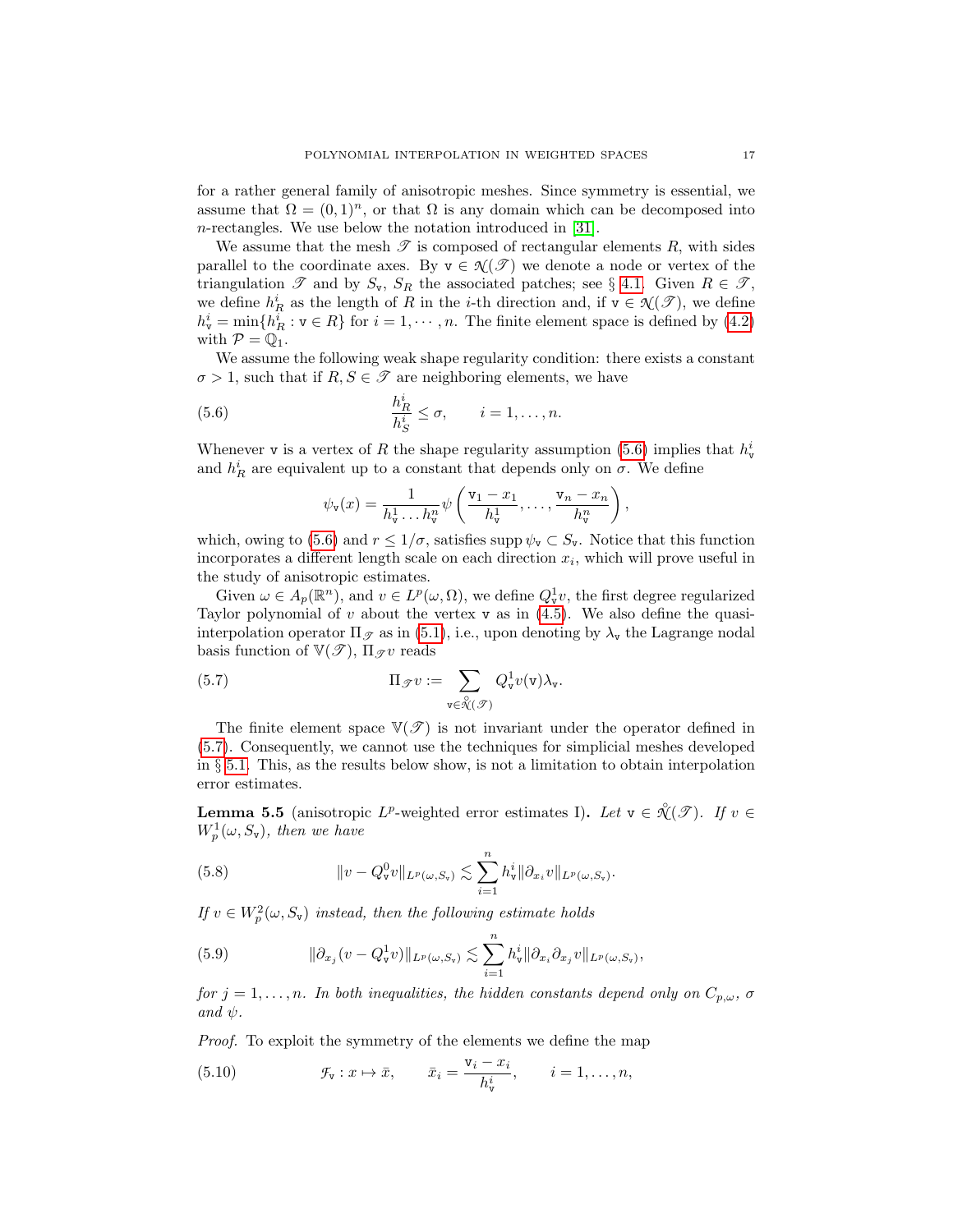and proceed exactly as in the proof of Lemma [4.2.](#page-10-5)  $\Box$ 

<span id="page-17-3"></span>**Lemma 5.6** (anisotropic  $L^p$ -weighted error estimate II). Let  $v \in \mathcal{X}(\mathcal{F})$ . If  $v \in$  $W_p^2(\omega, S_{\rm v}),$  then we have

(5.11) 
$$
\|v - Q^1_{\mathbf{v}}v\|_{L^p(\omega, S_{\mathbf{v}})} \lesssim \sum_{i,j=1}^n h^i_{\mathbf{v}}h^j_{\mathbf{v}}\|\partial_{x_i}\partial_{x_j}v\|_{L^p(\omega, S_{\mathbf{v}})},
$$

the second order anisotropic error estimates in the weighted  $L^p$ -norm.

where the hidden constant in the inequality above depends only on  $C_{p,\omega}$ ,  $\sigma$  and  $\psi$ .

*Proof.* Recall that, if  $R_{\mathbf{v}}^1(v) = Q_{\mathbf{v}}^0(Q_{\mathbf{v}}^1 v - v)$ , then we can write

<span id="page-17-0"></span>
$$
v - Q_{\mathbf{v}}^1 v = (v - Q_{\mathbf{v}}^1 v) - Q_{\mathbf{v}}^0 (v - Q_{\mathbf{v}}^1 v) - R_{\mathbf{v}}^1 (v).
$$

Applying estimates [\(5.8\)](#page-16-3) and [\(5.9\)](#page-16-4) successively, we see that

$$
\begin{aligned} \|(v - Q_{\mathbf{v}}^1 v) - Q_{\mathbf{v}}^0 (v - Q_{\mathbf{v}}^1 v) \|_{L^p(\omega, S_{\mathbf{v}})} &\lesssim \sum_{i=1}^n h_{\mathbf{v}}^i \|\partial_{x_i} (v - Q_{\mathbf{v}}^1 v) \|_{L^p(\omega, S_{\mathbf{v}})} \\ &\lesssim \sum_{i,j=1}^n h_{\mathbf{v}}^i h_{\mathbf{v}}^j \|\partial_{x_i} \partial_{x_j} v \|_{L^p(\omega, S_{\mathbf{v}})} .\end{aligned}
$$

It remanins then to bound  $R_v^1(v)$ . We proceed as in the proof of [\(4.14\)](#page-12-4) in Lemma [4.3.](#page-11-3) The definition [\(4.5\)](#page-9-0) of the averaged Taylor polynomial, together with the cancellation property  $R^1_{\mathbf{v}}(v) = R^1_{\mathbf{v}}(v - Q^1_{\mathbf{v}}v)$ , implies

$$
\|R^1_{\mathbf{v}}(v)\|^p_{L^p(\omega,S_{\mathbf{v}})} \lesssim \sum_{i=1}^n (h_{\mathbf{v}}^i)^p \|\partial_{x_i}(v-Q^1_{\mathbf{v}}v)\|^p_{L^p(\omega,S_{\mathbf{v}})} \|1\|^p_{L^p(\omega,S_{\mathbf{v}})} \|\psi_{\mathbf{v}}\|^p_{L^{p'}(\omega^{-p'/p},S_{\mathbf{v}})}.
$$

Combining [\(5.9\)](#page-16-4) with the inequality  $\|\psi_{\mathbf{v}}\|_{L^{p'}(\omega^{-p'/p},S_{\mathbf{v}})}\|1\|_{L^{p}(\omega,S_{\mathbf{v}})} \lesssim 1$ , which follows from the the definition of  $\psi_{\mathbf{v}}$  and the definition [\(2.2\)](#page-3-2) of the  $A_p$ -class, yields

$$
||R_{\mathbf{v}}^1(v)||_{L^p(\omega,S_{\mathbf{v}})} \lesssim \sum_{i,j=1}^n h_{\mathbf{v}}^i h_{\mathbf{v}}^j ||\partial_{x_i} \partial_{x_j} v||_{L^p(\omega,S_{\mathbf{v}})},
$$

and leads to the asserted estimate [\(5.11\)](#page-17-0).  $\Box$ 

The anisotropic error estimate  $(5.8)$  together with the weighted  $L^p$  stability of the interpolation operator  $\Pi_{\mathscr{T}}$ , enables us to obtain anisotropic weighted  $L^p$ interpolation estimates, as shown in the following Theorem.

**Theorem 5.7** (anisotropic  $L^p$ -weighted interpolation estimate I). Let  $\mathscr T$  satisfy [\(5.6\)](#page-16-0) and  $R \in \mathcal{T}$ . If  $v \in L^p(\omega, S_R)$ , we have

<span id="page-17-1"></span>(5.12) 
$$
\|\Pi \mathcal{J}v\|_{L^p(\omega,R)} \lesssim \|v\|_{L^p(\omega,S_R)}.
$$

If, in addition,  $w \in W_p^1(\omega, S_R)$  and  $\partial R \cap \partial \Omega = \emptyset$ , then

<span id="page-17-2"></span>(5.13) 
$$
\|v - \Pi_{\mathscr{T}}v\|_{L^p(\omega,R)} \lesssim \sum_{i=1}^n h_R^i \|\partial_{x_i}v\|_{L^p(\omega,S_R)}.
$$

The hidden constants in both inequalities depend only on  $C_{p,\omega}$ ,  $\sigma$  and  $\psi$ .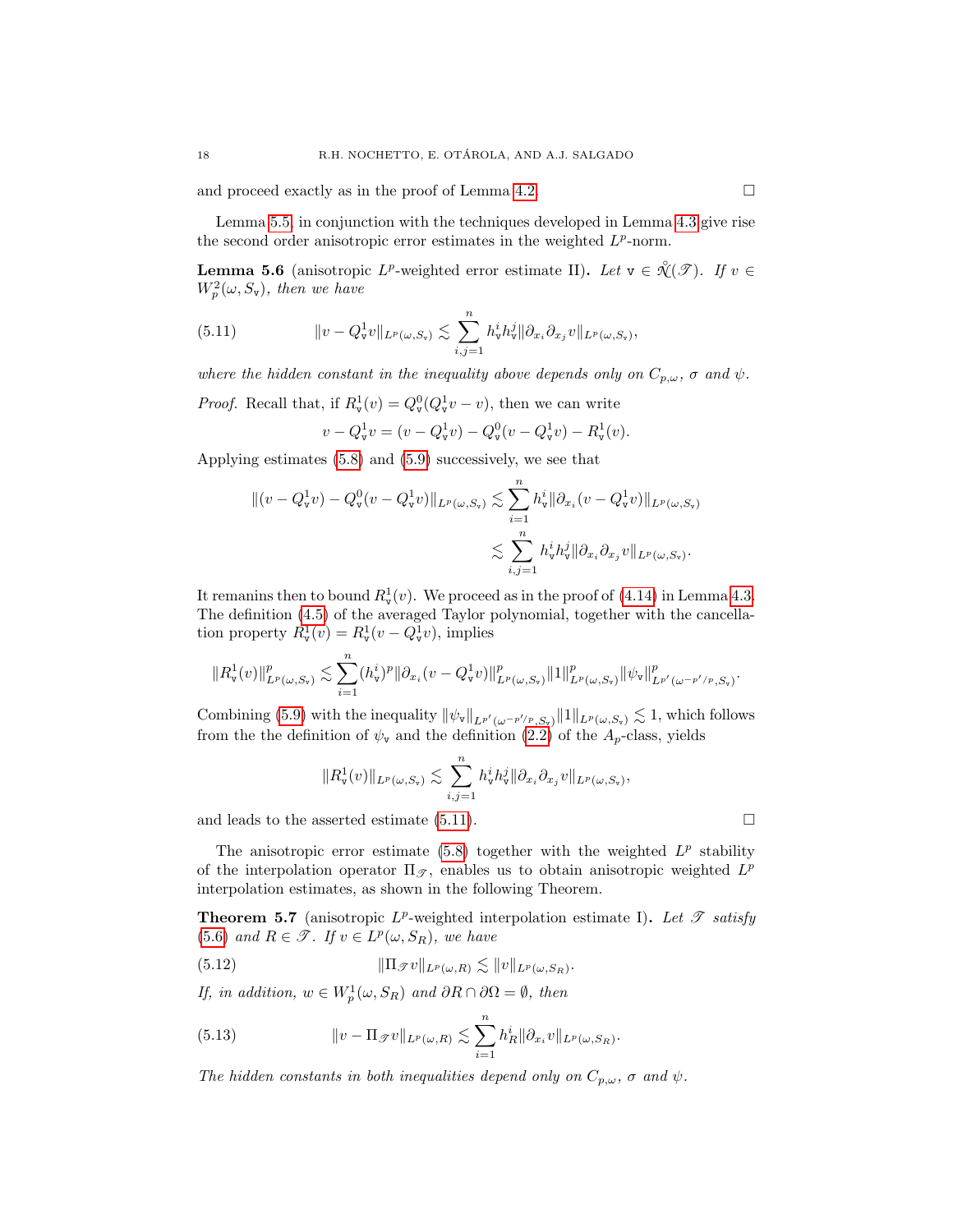*Proof.* The local stability [\(5.12\)](#page-17-1) of  $\Pi_{\mathcal{F}}$  follows from Lemma [5.1](#page-14-3) with  $k = 0$ . Let us now prove [\(5.13\)](#page-17-2). Choose a node  $v \in \mathcal{R}(R)$ . Since  $Q_v^0 v$  is constant, and  $\partial R \cap \partial \Omega = \emptyset$ ,  $\Pi_{\mathscr{T}}Q_{\mathbf{v}}^0v = Q_{\mathbf{v}}^0v$  over R. This, in conjunction with estimate [\(5.12\)](#page-17-1), allows us to write

$$
||v - \Pi_{\mathscr{T}}v||_{L^p(\omega, R)} = ||(I - \Pi_{\mathscr{T}})(v - Q^0_{\mathbf{v}}v)||_{L^p(\omega, R)} \lesssim ||v - Q^0_{\mathbf{v}}v||_{L^p(\omega, S_R)}.
$$

The desired estimate [\(5.13\)](#page-17-2) now follows from Corollary [3.2.](#page-7-2)  $\Box$ 

To prove interpolation error estimates on the first derivatives for interior elements we follow [\[31,](#page-35-3) Theorem 2.6] and use the symmetries of a cube, thus handling the anisotropy in every direction separately. We start by studying the case of interior elements.



<span id="page-18-0"></span>FIGURE 1. An anisotropic cube with sides parallel to the coordinate axes and the labeling of its vertices. The numbering of the vertices proceeds recursively as follows: a cube in dimension m is obtained as the Cartesian product of an  $(m - 1)$ -dimensional cube with vertices  $\{v_i\}_{i=1}^{2^{m-1}}$  and an interval, and the new vertices are  $\{v_{i+2^{m-1}}\}_{i=1}^{2^{m-1}}$ .

<span id="page-18-3"></span>**Theorem 5.8** (anisotropic  $W_p^1$ -weighted interpolation estimates). Let  $R \in \mathcal{T}$  be such that  $\partial R \cap \partial \Omega = \emptyset$ . If  $v \in W^1_p(\omega, S_R)$  we have the stability bound

<span id="page-18-2"></span>(5.14) 
$$
\|\nabla \Pi_{\mathcal{F}} v\|_{L^p(\omega,R)} \lesssim \|\nabla v\|_{L^p(\omega,S_R)}.
$$

If, in addition,  $v \in W_p^2(\omega, S_R)$  we have, for  $j = 1, \dots, n$ ,

<span id="page-18-1"></span>(5.15) 
$$
\|\partial_{x_j}(v - \Pi_{\mathscr{T}}v)\|_{L^p(\omega,R)} \lesssim \sum_{i=1}^n h_R^i \|\partial_{x_j}\partial_{x_i}v\|_{L^p(\omega,S_R)}.
$$

The hidden constants in the inequalities above depend only on  $C_{p,\omega}$ ,  $\sigma$  and  $\psi$ .

*Proof.* Let us bound the derivative with respect to the first argument  $x_1$ . The other ones follow from similar considerations. As in [\[31,](#page-35-3) Theorem 2.5], to exploit the geometry of  $R$ , we label its vertices in an appropriate way: vertices that differ only in the first component are denoted  $v_i$  and  $v_{i+2^{n-1}}$  for  $i = 1, ..., 2^{n-1}$ ; see Figure [1](#page-18-0) for the three-dimensional case.

Clearly  $v - \Pi_{\mathscr{T}}v = (v - Q^1_{\mathbf{v}_1}v) + (Q^1_{\mathbf{v}_1}v - \Pi_{\mathscr{T}}v)$ , and the difference  $v - Q^1_{\mathbf{v}_1}v$  is estimated by Lemma [5.5.](#page-16-2) Consequently, it suffices to consider  $q = Q_{\nu_1}^1 v - \Pi_{\mathscr{T}} v \in$  $\mathbb{Q}_1(R)$ . Thanks to the special labeling of the vertices we have that  $\partial_{x_1} \lambda_{\mathbf{v}_{i+2^{n-1}}} =$  $-\partial_{x_1}\lambda_{\mathbf{v}_i}$ . Therefore

$$
\partial_{x_1}q = \sum_{i=1}^{2^n} q(\mathbf{v}_i)\partial_{x_1}\lambda_{\mathbf{v}_i} = \sum_{i=1}^{2^{n-1}} (q(\mathbf{v}_i) - q(\mathbf{v}_{i+2^{n-1}}))\partial_{x_1}\lambda_{\mathbf{v}_i},
$$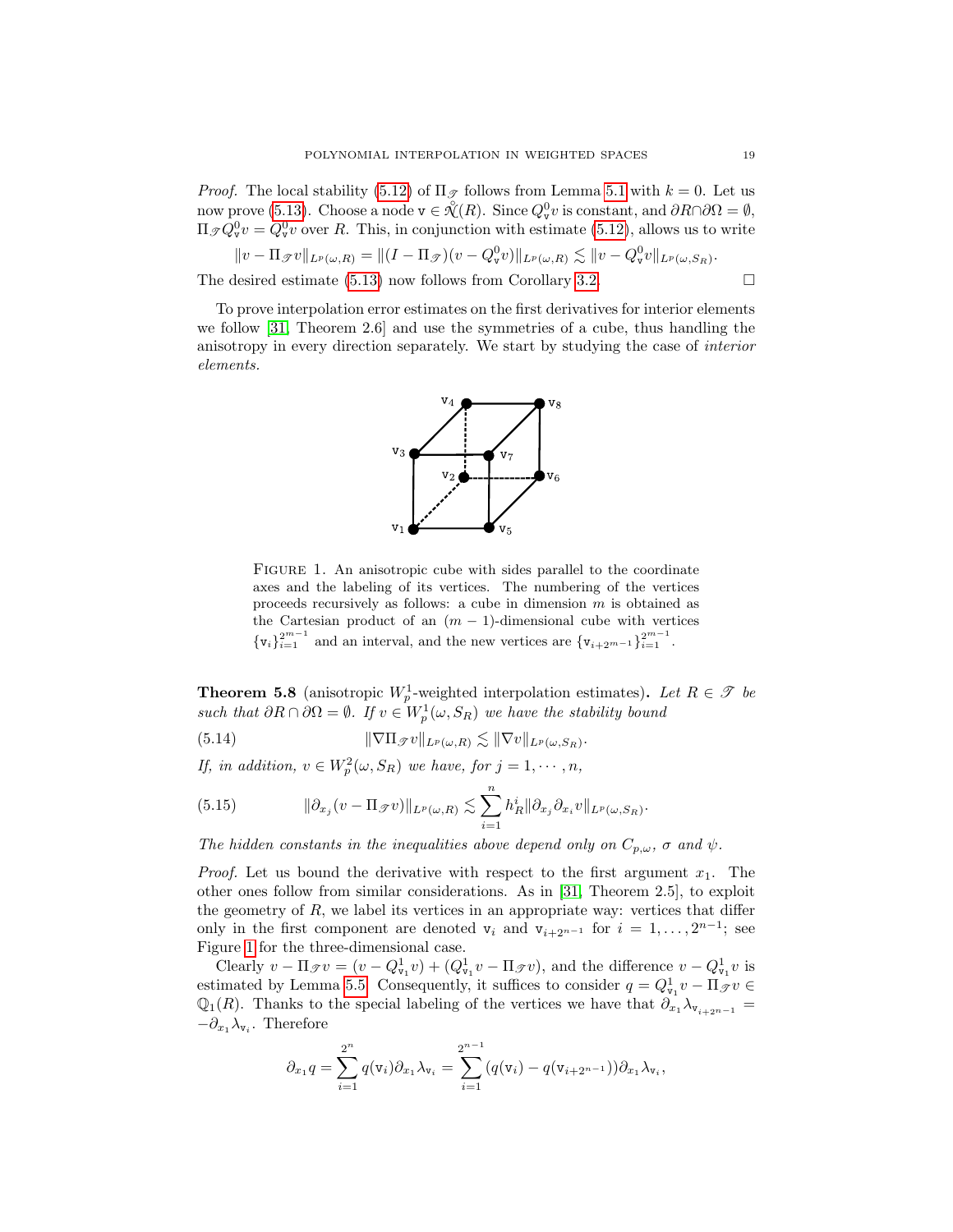so that

<span id="page-19-0"></span>(5.16) 
$$
\|\partial_{x_1}q\|_{L^p(\omega,R)} \leq \sum_{i=1}^{2^{n-1}}|q(\mathbf{v}_i)-q(\mathbf{v}_{i+2^{n-1}})||\partial_{x_1}\lambda_{\mathbf{v}_i}\|_{L^p(\omega,R)}.
$$

This shows that it suffices to estimate  $\delta q(\mathbf{v}_1) = q(\mathbf{v}_1) - q(\mathbf{v}_{1+2^{n-1}})$ . The definitions of  $\Pi_{\mathscr{T}}$ , q, and the averaged Taylor polynomial [\(4.5\)](#page-9-0), imply that

<span id="page-19-1"></span>
$$
(5.17) \delta q(\mathbf{v}_1) = \int P^1 v(x, \mathbf{v}_{1+2^{n-1}}) \psi_{\mathbf{v}_{1+2^{n-1}}}(x) dx - \int P^1 v(x, \mathbf{v}_{1+2^{n-1}}) \psi_{\mathbf{v}_1}(x) dx,
$$

whence employing the operation  $\circ$  defined in [\(2.1\)](#page-3-3) and changing variables, we get

$$
\delta q(\mathbf{v}_1) = \int \left( P^1 v(\mathbf{v}_{1+2^{n-1}} - h_{\mathbf{v}_{1+2^{n-1}}} \circ z, \mathbf{v}_{1+2^{n-1}}) - P^1 v(\mathbf{v}_1 - h_{\mathbf{v}_1} \circ z, \mathbf{v}_{1+2^{n-1}}) \right) \psi(z) dz.
$$

Define

$$
\theta_1 = \mathtt{v}_{1+2^{n-1}}^1 - \mathtt{v}_1^1 + (h^1_{\mathtt{v}_1} - h^1_{\mathtt{v}_{1+2^{n-1}}}) z_1,
$$

 $\theta = (\theta_1, 0, \ldots, 0)$  and, for  $t \in [0, 1]$ , the function  $F_z(t) = P^1 v(\mathbf{v}_1 - h_{\mathbf{v}_1} \circ z +$  $t\theta$ ,  $v_{1+2^{n-1}}$ ). Since, for  $i = 2, \dots, n$  we have that  $h_{v_1}^i = h_{v_{1+2^{n-1}}}^i$  and  $v_1^i = v_{1+2^{n-1}}^i$ , by using the definition of  $\theta$  we arrive at

$$
P^{1}v(v_{1+2^{n-1}} - h_{v_{1+2^{n-1}}} \circ z, v_{1+2^{n-1}}) - P^{1}v(v_{1} - h_{v_{1}} \circ z, v_{1+2^{n-1}}) = F_{z}(1) - F_{z}(0),
$$
  
and consequently

$$
\delta q(\mathbf{v}_1) = \int (F_z(1) - F_z(0))\psi(z) dz = \int_0^1 \int F'_z(t)\psi(z) dz dt.
$$

Since  $\psi$  is bounded and  $B = \text{supp } \psi \subset B(0,1)$ , it suffices to bound the integral

$$
I(t) = \int_B |F'_z(t)| \,\mathrm{d}z.
$$

Invoking the definition of  $F_z$ , we get  $F'_z(t) = \nabla P^1 v(\mathbf{v}_1 - h_{\mathbf{v}_1} \circ z + t\theta, \mathbf{v}_{1+2^{n-1}}) \cdot \theta$ , which, together with the definition of the polynomial  $P<sup>1</sup>v$  given by [\(4.4\)](#page-9-2), yields

$$
I(t) \lesssim \int_{B} |\partial_{x_1}^2 v(\mathbf{v}_1 - h_{\mathbf{v}_1} \circ z + t\theta)| |\mathbf{v}_{1+2^{n-1}}^1 - \mathbf{v}_1^1 + h_{\mathbf{v}_1}^1 z_1 - t\theta_1| |\theta_1| dz
$$
  
+ 
$$
\sum_{i=2}^n \int_{B} |\partial_{x_i x_1}^2 v(\mathbf{v}_1 - h_{\mathbf{v}_1} \circ z + t\theta)| |\mathbf{v}_{1+2^{n-1}}^i - \mathbf{v}_1^i + h_{\mathbf{v}_1}^i z_i| |\theta_1| dz.
$$

Now, using that  $|z| \leq 1$ ,  $0 \leq t \leq 1$ , and the definition of  $\theta$ , we easily see that  $|\theta|$  $|\theta_1| \lesssim h_{\mathbf{v}_1}^1$  as well as  $|\mathbf{v}_1^1_{+2^{n-1}} - \mathbf{v}_1 + h_{\mathbf{v}_1}^1 z_1 - t \theta_1| \lesssim h_{\mathbf{v}_1}^1$  and  $|\mathbf{v}_1^i_{+2^{n-1}} - \mathbf{v}_1^i - h_{\mathbf{v}_1}^i z_i| \lesssim h_{\mathbf{v}_1}^i$  for  $i = 2, ..., n$ , whence

$$
I(t) \lesssim \sum_{i=1}^n h_{\mathtt{v}_1}^1 h_{\mathtt{v}_1}^i \int_B |\partial_{x_i x_1}^2 v(\mathtt{v}_1 - h_{\mathtt{v}_1} \circ z + t\theta)| \, \mathrm{d}z.
$$

Changing variables via  $y = v_1 - h_{v_1} \circ z + t\theta$ , we obtain

$$
I(t) \lesssim \frac{1}{h_{\mathbf{v}_1}^2 \dots h_{\mathbf{v}_1}^n} \sum_{i=1}^n h_{\mathbf{v}_1}^i \int_{S_R} |\partial_{x_i x_1}^2 v(y)| \, dy,
$$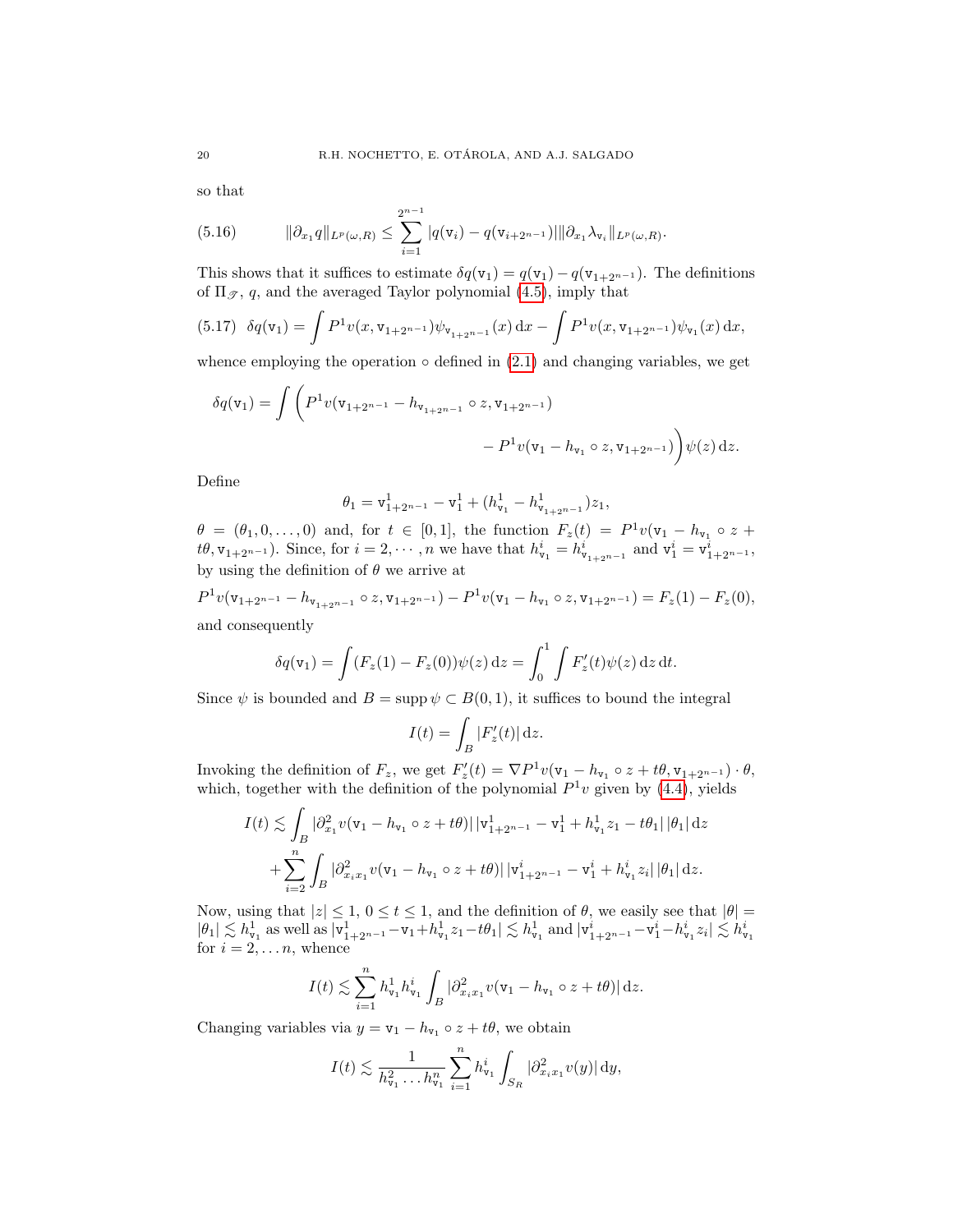where we have used that the support of  $\psi$  is mapped into  $S_{\nu_1} \subset S_R$ . Hölder's inequality implies

$$
I(t) \lesssim \frac{1}{h_{\mathbf{v}_1}^2 \dots h_{\mathbf{v}_1}^n} \|1\|_{L^{p'}(\omega^{-p'/p},S_R)} \sum_{i=1}^n h_{\mathbf{v}_1}^i \|\partial_{x_i x_1}^2 v\|_{L^p(\omega,S_R)},
$$

which combined with  $\|\partial_{x_1}\lambda_{\mathsf{v}_1}\|_{L^p(\omega,R)} \|1\|_{L^{p'}(\omega^{-p'/p},S_R)} \lesssim h_{\mathsf{v}_1}^2 \dots h_{\mathsf{v}_1}^n$ , because  $\omega \in$  $A_p(\mathbb{R}^n)$ , gives the following bound for the first term in [\(5.16\)](#page-19-0)

$$
\delta q(\mathbf{v}_1) \|\partial_{x_1} \lambda_{\mathbf{v}_1}\|_{L^p(\omega,R)} \lesssim \sum_{i=1}^n h_{\mathbf{v}_1}^i \|\partial_{x_i x_1}^2 v\|_{L^p(\omega, S_R)}.
$$

This readily yields [\(5.15\)](#page-18-1).

The estimate [\(5.14\)](#page-18-2) follows along the same arguments as in [\[60,](#page-36-8) Theorem 4.7]. In fact, by the triangle inequality

<span id="page-20-0"></span>(5.18) 
$$
\|\nabla \Pi_{\mathscr{T}} v\|_{L^p(\omega,R)} \leq \|\nabla Q^1_{\mathbf{v}_1} v\|_{L^p(\omega,R)} + \|\nabla (Q^1_{\mathbf{v}_1} v - \Pi_{\mathscr{T}} v)\|_{L^p(\omega,R)}.
$$

The estimate of the first term on the right hand side of [\(5.18\)](#page-20-0) begins by noticing that the definition of  $\psi_{\mathbf{v}_1}$  and the definition [\(2.2\)](#page-3-2) of the  $A_p$  class imply

$$
\|\psi_{\mathbf{v}_1}\|_{L^{p'}(\omega^{-p'/p},S_R)}\|1\|_{L^p(\omega,S_R)}\lesssim 1.
$$

This, together with the definition [\(4.5\)](#page-9-0) of regularized Taylor polynomial  $Q_{\text{v}_1}^1 v$ , yields

$$
\|\nabla Q_{\mathbf{v}_1}^1 v\|_{L^p(\omega,R)} \le \|\nabla v\|_{L^p(\omega,S_R)} \|\psi_{\mathbf{v}_1}\|_{L^{p'}(\omega^{-p'/p},S_R)} \|1\|_{L^p(\omega,S_R)}
$$
  

$$
\lesssim \|\nabla v\|_{L^p(\omega,S_R)}.
$$

To estimate the second term of the right hand side of [\(5.18\)](#page-20-0), we integrate by parts [\(5.17\)](#page-19-1), using that  $\psi_{\mathbf{v}_i} = 0$  on  $\partial S_{\mathbf{v}_i}$  for  $i = 1, \ldots, n$ , to get

$$
\delta q(\mathbf{v}_1) = (n+1) \left( \int v(x) \psi_{\mathbf{v}_{1+2^{n-1}}}(x) dx - \int v(x) \psi_{\mathbf{v}_1}(x) dx \right) - \int v(x) (\mathbf{v}_{1+2^{n-1}} - x) \cdot \nabla \psi_{\mathbf{v}_{1+2^{n-1}}}(x) dx + \int v(x) (\mathbf{v}_1 - x) \cdot \nabla \psi_{\mathbf{v}_1}(x) dx.
$$

In contrast to  $(5.17)$ , we have now created differences which involve  $v(x)$  instead of  $\nabla v(x)$ . However, the same techniques used to derive [\(5.15\)](#page-18-1) yield

$$
|\delta q(\mathbf{v}_1)| \lesssim \frac{1}{h_{\mathbf{v}_1}^2 \dots h_{\mathbf{v}_1}^n} \|\nabla v\|_{L^p(\omega, S_R)} \|1\|_{L^{p'}(\omega^{-p'/p}, S_R)},
$$

which, since  $\|\partial_{x_1}\lambda_{\mathbf{v}_1}\|_{L^{p'}(\omega^{-p'/p},S_R)} \|1\|_{L^p(\omega,S_R)} \lesssim h_{\mathbf{v}_1}^2 \dots h_{\mathbf{v}_1}^n$ , results in

$$
|\delta q(\mathbf{v}_1)||\partial_{x_1}\lambda_{\mathbf{v}_1}\|_{L^p(\omega,R)} \lesssim \|\nabla v\|_{L^p(\omega,S_R)}.
$$

Replacing this estimate in [\(5.16\)](#page-19-0), we get

$$
\|\nabla (Q^1_{\mathtt{v}_1} v - \Pi_{\mathscr{T}} v)\|_{L^p(\omega,\boldsymbol{R})} \lesssim \|\nabla v\|_{L^p(\omega,\boldsymbol{S}_{\boldsymbol{R}})},
$$

which implies the desired result [\(5.14\)](#page-18-2). This completes the proof.  $\Box$ 

Let us now derive a second order anisotropic interpolation error estimates for the weighted  $L^p$ -norm, which is novel even for unweighted norms. For the sake of simplicity, and because the arguments involved are rather technical (as in Theorem [5.8\)](#page-18-3), we prove the result in two dimensions. However, analogous results can be obtained in three and more dimensions by using similar arguments.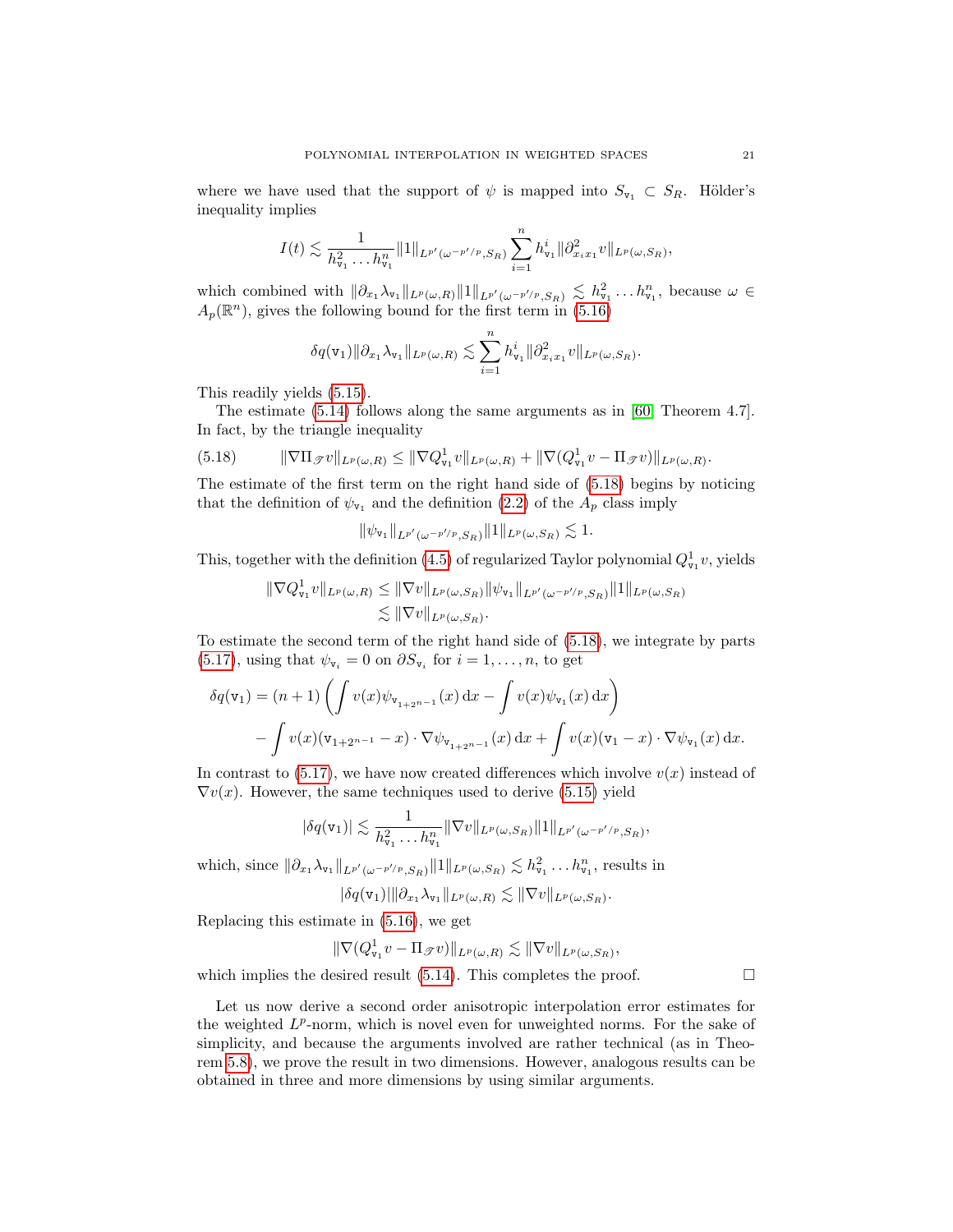**Theorem 5.9** (anisotropic  $L^p$ -weighted interpolation estimate II). Let  $\mathscr T$  satisfy [\(5.6\)](#page-16-0) and  $R \in \mathcal{T}$  such that  $\partial R \cap \partial \Omega = \emptyset$ . If  $v \in W_p^2(\omega, S_R)$ , then we have

<span id="page-21-1"></span>(5.19) 
$$
\|v - \Pi_{\mathscr{T}}v\|_{L^p(\omega,R)} \lesssim \sum_{i,j=1}^n h_R^i h_R^j \|\partial_{x_i}\partial_{x_j}v\|_{L^p(\omega,S_R)},
$$

where the hidden constant in the inequality above depends only on  $C_{p,\omega}$ ,  $\sigma$  and  $\psi$ .

*Proof.* To exploit the symmetry of  $R$ , we label its vertices of  $R$  according to Figure [1:](#page-18-0)  $v_2 = v_1 + (a, 0), v_3 = v_1 + (0, b), v_4 = v_1 + (a, b)$ . We write  $v - \Pi_{\mathscr{T}} v = (v - Q_{v_1}^1 v) +$  $(Q_{\mathbf{v}_1}^1 v - \Pi_{\mathcal{F}} v)$ . The difference  $v - Q_{\mathbf{v}_1}^1 v$  is estimated by Lemma [5.6.](#page-17-3) Consequently, it suffices to estimate  $q = Q_{\nu_1}^1 v - \Pi_{\mathscr{T}} v$ .

<span id="page-21-0"></span>Since  $q \in \mathbb{V}(\mathscr{T})$ ,

(5.20) 
$$
q = \sum_{i=1}^4 q(\mathbf{v}_i) \lambda_{\mathbf{v}_i} \implies ||q||_{L^p(\omega, R)} \leq \sum_{i=1}^4 |q(\mathbf{v}_i)| ||\lambda_{\mathbf{v}_i}||_{L^p(\omega, R)},
$$

and we only need to deal with  $q(v_i)$  for  $i = 1, ..., 4$ . Since  $q(v_1) = 0$ , in accordance with the definition [\(5.7\)](#page-16-1) of  $\Pi_{\mathscr{T}}$ , we just consider  $i = 2$ . Again, by (5.7), we have

$$
q(\mathbf{v}_2) = Q_{\mathbf{v}_1}^1 v(\mathbf{v}_2) - Q_{\mathbf{v}_2}^1 v(\mathbf{v}_2)
$$

which, together with the definition of the averaged Taylor polynomial [\(4.5\)](#page-9-0) and a change of variables, yields

$$
q(\mathbf{v}_2) = \int \left( P^1 v(\mathbf{v}_1 - h_{\mathbf{v}_1} \circ z, \mathbf{v}_2) - P^1 v(\mathbf{v}_2 - h_{\mathbf{v}_2} \circ z, \mathbf{v}_2) \right) \psi(z) dz.
$$

To estimate this integral, we define  $\theta = (\theta_1, 0)$ , where  $\theta_1 = \mathbf{v}_1^1 - \mathbf{v}_2^1 + (h_{\mathbf{v}_2}^1 - h_{\mathbf{v}_1}^1)z_1$ , and the function  $F_z(t) = P^1 v(v_2 - h_{v_2} \circ z + t\theta, v_2)$ . Exploiting the symmetries of R, i.e., using that  $v_1^2 = v_2^2$  and  $h_{v_1}^2 = h_{v_2}^2$ , we arrive at

$$
q(\mathbf{v}_2) = \int (F_z(1) - F_z(0)) \psi(z) dz = \int_0^1 \int F'_z(t) \psi(z) dz dt.
$$

By using the definition of the Taylor polynomial  $P^1v$  given in [\(4.4\)](#page-9-2), we obtain

$$
F'_z(t) = \theta D^2 v(\mathbf{v}_2 - h_{\mathbf{v}_2} \circ z + t\theta)(h_{\mathbf{v}_2} \circ z - t\theta)
$$

which, together with the definition of  $\theta$  and the inequalities  $|\theta_1| \lesssim h_{\nu_2}^1$ ,  $|h_{\nu_2}^1 z_1$  $t\theta_1 \vert \lesssim h^1_{\mathtt{v}_2}$  and  $\vert h^2_{\mathtt{v}_2} z_2 \vert \lesssim h^2_{\mathtt{v}_2}$ , implies

$$
\int F'_z(t)\psi(z) dz \leq \int |\partial_{x_1x_1} v(\mathbf{v}_2 - h_{\mathbf{v}_2} \circ z + t\theta)| |h_{\mathbf{v}_2}^1 z_1 - t\theta_1| |\theta_1| |\psi(z)| dz \n+ \int |\partial_{x_2x_1} v(\mathbf{v}_2 - h_{\mathbf{v}_2} \circ z + t\theta)| |h_{\mathbf{v}_2}^2 z_2| |\theta_1| |\psi(z)| dz \n\lesssim h_{\mathbf{v}_2}^1 h_{\mathbf{v}_2}^1 \int |\partial_{x_1x_1} v(\mathbf{v}_2 - h_{\mathbf{v}_2} \circ z + t\theta)| |\psi(z)| dz \n+ h_{\mathbf{v}_2}^2 h_{\mathbf{v}_2}^1 \int |\partial_{x_2x_1} v(\mathbf{v}_2 - h_{\mathbf{v}_2} \circ z + t\theta)| |\psi(z)| dz.
$$

The change of variables  $y = v_2 - h_{v_2} \circ z + t\theta$  yields

$$
\int F'_{z}(t)\psi(z) dz \lesssim \left(\frac{h_{\nu_2}^1}{h_{\nu_2}^2} \|\partial_{x_1x_1}v\|_{L^p(\omega,S_R)} + \|\partial_{x_2x_1}v\|_{L^p(\omega,S_R)}\right) \|1\|_{L^{p'}(\omega^{-p'/p},S_R)},
$$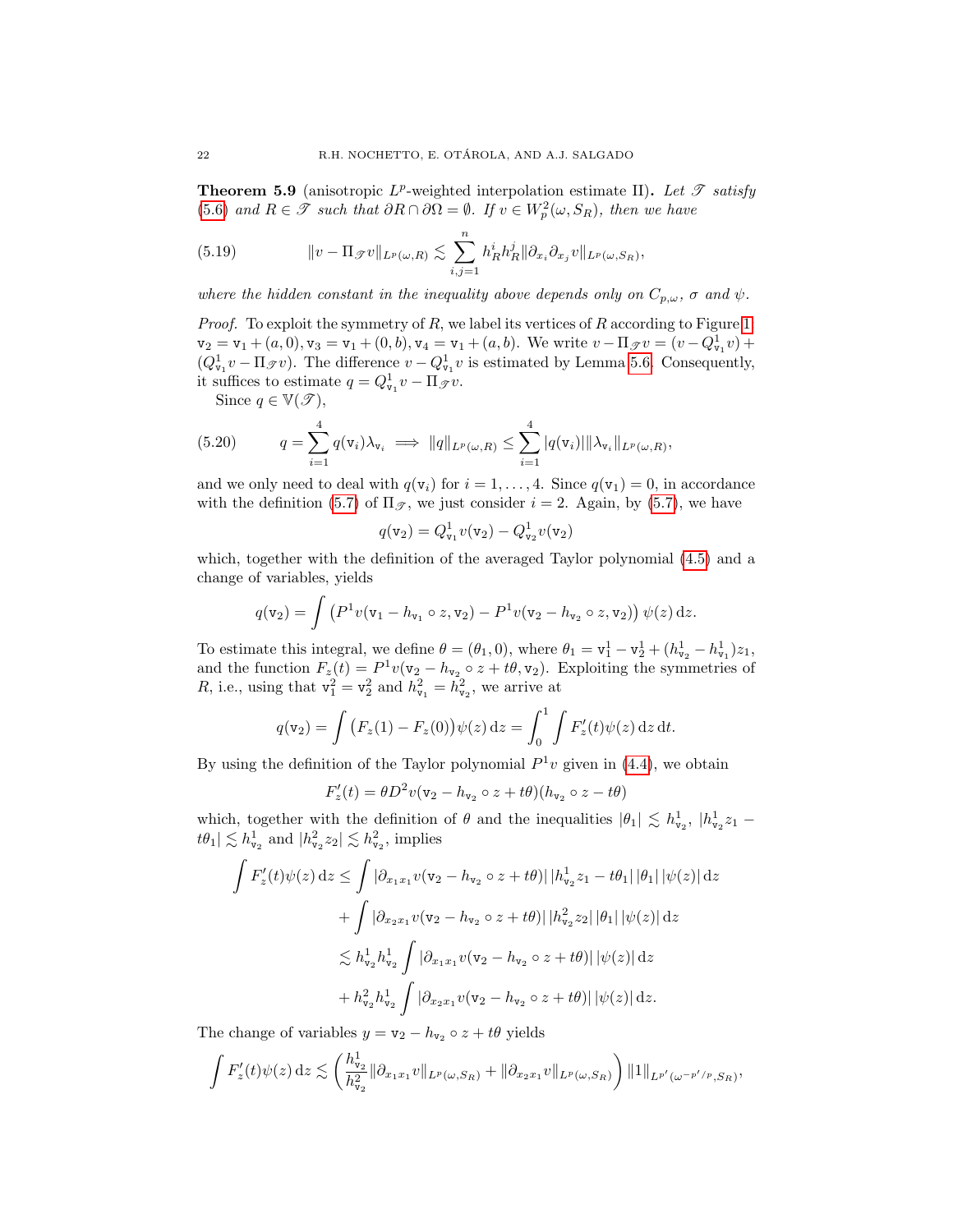where we used Hölder inequality, that the support of  $\psi$  is mapped into  $S_R$ , and  $\psi \in L^{\infty}(\mathbb{R}^n)$ . Finally, using the  $A_p$ -condition, we conclude

 $|q(\textbf{v}_2)| \|\lambda_{\textbf{v}_2}\|_{L^p(\omega,R)} \lesssim (h^1_{\textbf{v}_2})^2 \|\partial_{x_1x_1} v\|_{L^p(\omega,S_R)} + h^1_{\textbf{v}_2}h^2_{\textbf{v}_2}\|\partial_{x_2x_1} v\|_{L^p(\omega,S_R)}.$ 

The same arguments above apply to the remaining terms in [\(5.20\)](#page-21-0). For the term labeled  $i = 3$ , we obtain

$$
|q(\mathbf{v}_3)| \|\lambda_{\mathbf{v}_3}\|_{L^p(\omega,R)} \lesssim (h_{\mathbf{v}_3}^2)^2 \|\partial_{x_2x_2}v\|_{L^p(\omega,S_R)} + h_{\mathbf{v}_3}^1 h_{\mathbf{v}_3}^2 \|\partial_{x_1x_2}v\|_{L^p(\omega,S_R)},
$$

whereas for the term labeled  $i = 4$ , rewritten first in the form

$$
q(\mathbf{v}_4) = (Q_{\mathbf{v}_1}^1 v(\mathbf{v}_4) - Q_{\mathbf{v}_3}^1 v(\mathbf{v}_4)) + (Q_{\mathbf{v}_3}^1 v(\mathbf{v}_4) - Q_{\mathbf{v}_4}^1 v(\mathbf{v}_4)),
$$

we deduce

$$
|q(\mathbf{v}_4)||\lambda_{\mathbf{v}_4}\|_{L^p(\omega,R)} \lesssim \sum_{i,j=1}^2 h_{\mathbf{v}_4}^i h_{\mathbf{v}_4}^j \|\partial_{x_i}\partial_{x_j}v\|_{L^p(\omega,S_R)}.
$$

Finally, replacing the previous estimates back into [\(5.20\)](#page-21-0), and using the shape regularity properties  $h_{\mathbf{v}_i}^j \approx h_R^j$  for  $i = 1, ..., 4$  and  $j = 1, 2$ , which result from [\(5.6\)](#page-16-0), we arrive at the desired anisotropic estimate [\(5.19\)](#page-21-1).  $\Box$ 

Let us comment on the extension of the interpolation estimates of Theorem [5.8](#page-18-3) to elements that intersect the Dirichlet boundary, where the functions to be approximated vanish. The proof is very technical and is an adaptation of the arguments of [\[31,](#page-35-3) Theorem 3.1] and [\[60,](#page-36-8) Theorem 4.8], together with the ideas involved in the proof of Theorem [5.8](#page-18-3) to deal with the Muckenhoupt weight  $\omega \in A_p(\mathbb{R}^n)$ .

<span id="page-22-1"></span>**Theorem 5.10** (stability and local interpolation: Dirichlet elements). Let  $R \in \mathcal{I}$ be a boundary element. If  $v \in W_p^1(\omega, S_R)$  and  $v = 0$  on  $\partial R \cap \partial \Omega$ , then we have

(5.21) 
$$
\|\nabla \Pi_{\mathscr{T}} v\|_{L^p(\omega,R)} \lesssim \|\nabla v\|_{L^p(\omega,S_R)}.
$$

Moreover, if  $v \in W_p^2(\omega, S_R)$ , then

(5.22) 
$$
\|\partial_{x_j}(v - \Pi_{\mathscr{T}}v)\|_{L^p(\omega, R)} \lesssim \sum_{i=1}^n h_R^i \|\partial_{x_j}\partial_{x_i}v\|_{L^p(\omega, S_R)}
$$

for  $j = 1, \ldots, n$ . The hidden constants in both inequalities depend only on  $C_{p,\omega}$ ,  $\sigma$ and  $\psi$ .

.

# 6. Interpolation estimates for different metrics

<span id="page-22-0"></span>Given  $v \in W_p^1(\omega, S_T)$  with  $\omega \in A_p(\mathbb{R}^n)$  and  $p \in (1, \infty)$ , the goal of this section is to derive local interpolation estimates for v in the space  $L^q(\rho,T)$ , with weight  $\rho \neq \omega$ and Lebesgue exponent  $q \neq p$ . To derive such an estimate, it is necessary to ensure that the function v belongs to  $L^q(\rho,T)$ , that is, we need to discuss embeddings between weighted Sobolev spaces with different weights and Lebesgue exponents.

Embedding results in spaces of weakly differentiable functions are fundamental in the analysis of partial differential equations. They provide some basic tools in the study of existence, uniqueness and regularity of solutions. To the best of our knowledge, the first to prove such a result was S.L. Sobolev in 1938 [\[67\]](#page-36-14). Since then, a great deal of effort has been devoted to studying and improving such inequalities; see, for instance, [\[12,](#page-34-8) [59,](#page-36-15) [71\]](#page-37-2). In the context of weighted Sobolev spaces, there is an abundant literature that studies the dependence of this result on the properties of the weight; see [\[38,](#page-35-15) [41,](#page-36-12) [45,](#page-36-16) [46,](#page-36-9) [47,](#page-36-13) [48,](#page-36-17) [49\]](#page-36-5).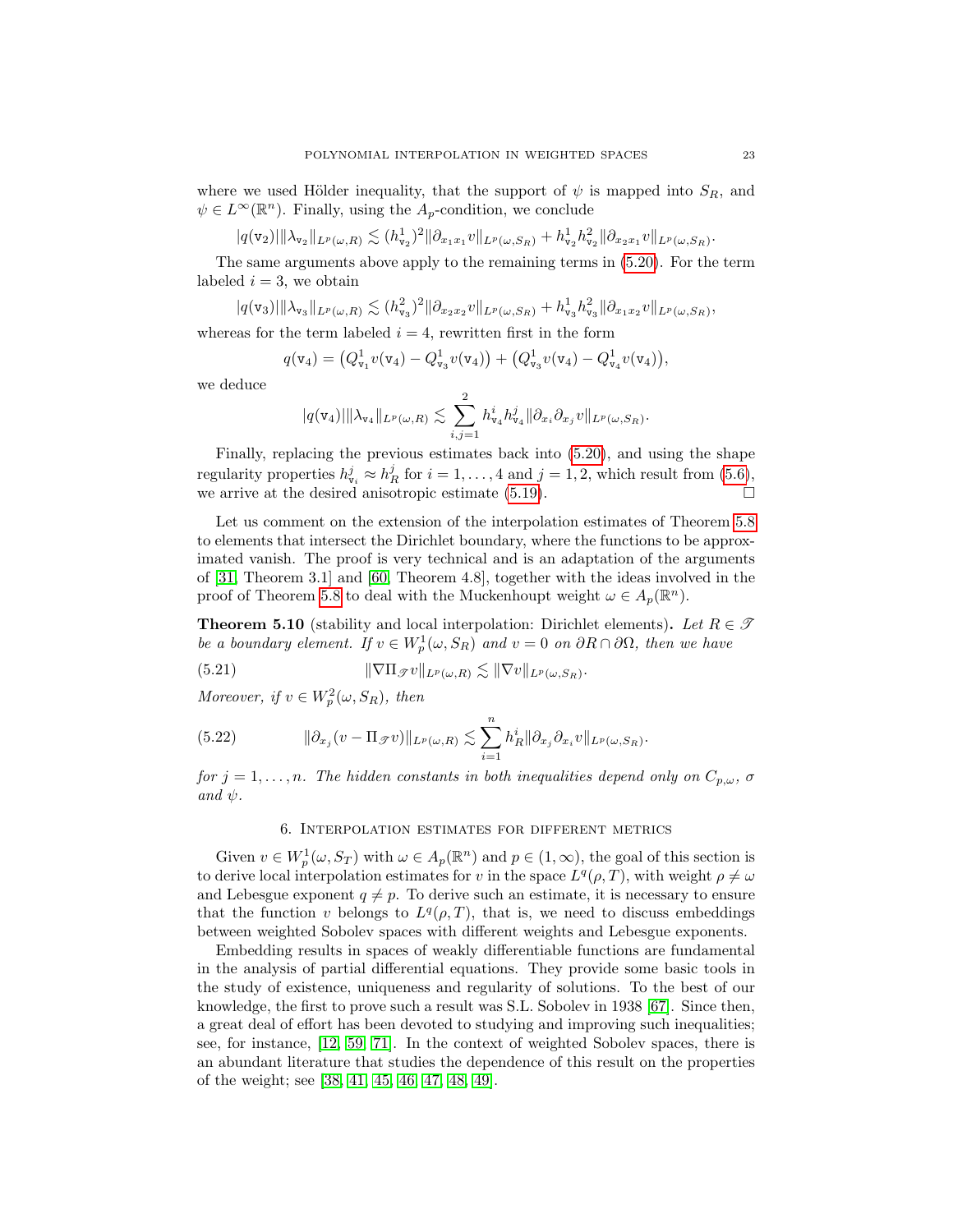Let us first recall the embedding results in the classical case, which will help us draw an analogy for the weighted case. We recall the *Sobolev number* of  $W_p^m(\Omega)$ 

$$
sob(W_p^m) = m - \frac{n}{p},
$$

which governs the scaling properties of the seminorm  $|v|_{W_p^m(\Omega)}$ : the change of variables  $\hat{x} = x/h$  transforms  $\Omega$  into  $\hat{\Omega}$  and  $v$  into  $\hat{v}$ , while the seminorms scale as

<span id="page-23-0"></span>
$$
|\hat{v}|_{W^m_p(\hat{\Omega})}=h^{\mathrm{sob}(W^m_p)}|v|_{W^m_p(\Omega)}.
$$

With this notation classical embeddings [\[40,](#page-36-18) Theorem 7.26] can be written in a concise way: if  $\Omega$  denotes an open and bounded domain with Lipschitz boundary,  $1 \leq p < n$  and  $\operatorname{sob}(W_p^1) \geq \operatorname{sob}(L^q)$ , then  $\overset{\circ}{W}_p^1(\Omega) \hookrightarrow L^q(\Omega)$  and

(6.1) 
$$
||v||_{L^{q}(\Omega)} \lesssim \text{diam}(\Omega)^{\text{sob}(W_p^1) - \text{sob}(L^q)} ||\nabla v||_{L^p(\Omega)}
$$

for all  $v \in \overset{\circ}{W}_{p}^{1}(\Omega)$ . When  $\text{sob}(W_{p}^{1}) > \text{sob}(L^{q})$  the embedding is compact. Results analogous to  $(6.1)$  in the weighted setting have been studied in [\[19,](#page-35-17) [38,](#page-35-15) [57,](#page-36-19) [62\]](#page-36-20) for  $n > 1$ . For  $n = 1$ , if  $\Omega = (0, a)$ ,  $v \in W_p^1(\omega, \Omega)$ , and  $\omega \in A_p(\mathbb{R}^n)$ , Proposition [2.3](#page-5-1) yields  $v \in W_1^1(\Omega)$ . Consequently  $v \in L^{\infty}(\Omega)$ , and then  $v \in L^q(\rho, \Omega)$  for any weight  $\rho$  and  $q \in (1,\infty)$ . However, to gain intuition on the explicit dependence of the embbedding constant in terms of the weights and the Lebesgue measure of the domain, let us consider the trivial case  $n = 1$  in more detail. To simplify the discussion assume that  $v(0) = v(a) = 0$ . We thus have

$$
\int_0^a |v(x)|^q \rho(x) dx = \int_0^a \rho(x) \left| \int_0^x v'(s) \omega(s)^{1/p} \omega(s)^{-1/p} ds \right|^q dx
$$
  

$$
\leq \int_0^a \rho(x) \left( \int_0^x \omega(s) |v'(s)|^p ds \right)^{q/p} \left( \int_0^x \omega(s)^{-p'/p} ds \right)^{q/p'} dx,
$$

whence invoking the definition of the the Muckenhoupt class [\(2.2\)](#page-3-2) we realize that

$$
\int_0^a |v(x)|^q \rho(x) dx \lesssim ||v'||_{L^p(\omega,\Omega)}^q |\Omega|^q \rho(\Omega) \omega(\Omega)^{-q/p}.
$$

The extension of this result to the *n*-dimensional case has been studied in [\[19,](#page-35-17) [38,](#page-35-15) [57\]](#page-36-19) and is reported in the next two theorems; see [\[19\]](#page-35-17) for a discussion.

<span id="page-23-3"></span>**Theorem 6.1** (embeddings in weighted spaces). Let  $\omega \in A_p(\mathbb{R}^n)$ ,  $p \in (1, q]$ , and ρ be a weight that satisfies the strong doubling property [\(2.4\)](#page-4-6). Let the pair  $(ρ, ω)$ satisfy the compatibility condition

<span id="page-23-2"></span>(6.2) 
$$
\frac{r}{R} \left( \frac{\rho(B(x,r))}{\rho(B(x,R))} \right)^{1/q} \leq C_{\rho,\omega} \left( \frac{\omega(B(x,r))}{\omega(B(x,R))} \right)^{1/p},
$$

for all  $x \in \Omega$  and  $r \leq R$ . If  $v \in \overset{\circ}{W}_p^1(\omega, \Omega)$ , then  $v \in L^q(\rho, \Omega)$  and

<span id="page-23-1"></span>(6.3) 
$$
||v||_{L^q(\rho,\Omega)} \lesssim \text{diam}(\Omega)\rho(\Omega)^{1/q} \omega(\Omega)^{-1/p} ||\nabla v||_{L^p(\omega,\Omega)},
$$

where the hidden constant depends on the quotient between the radii of the balls inscribed and circumscribed in  $\Omega$ .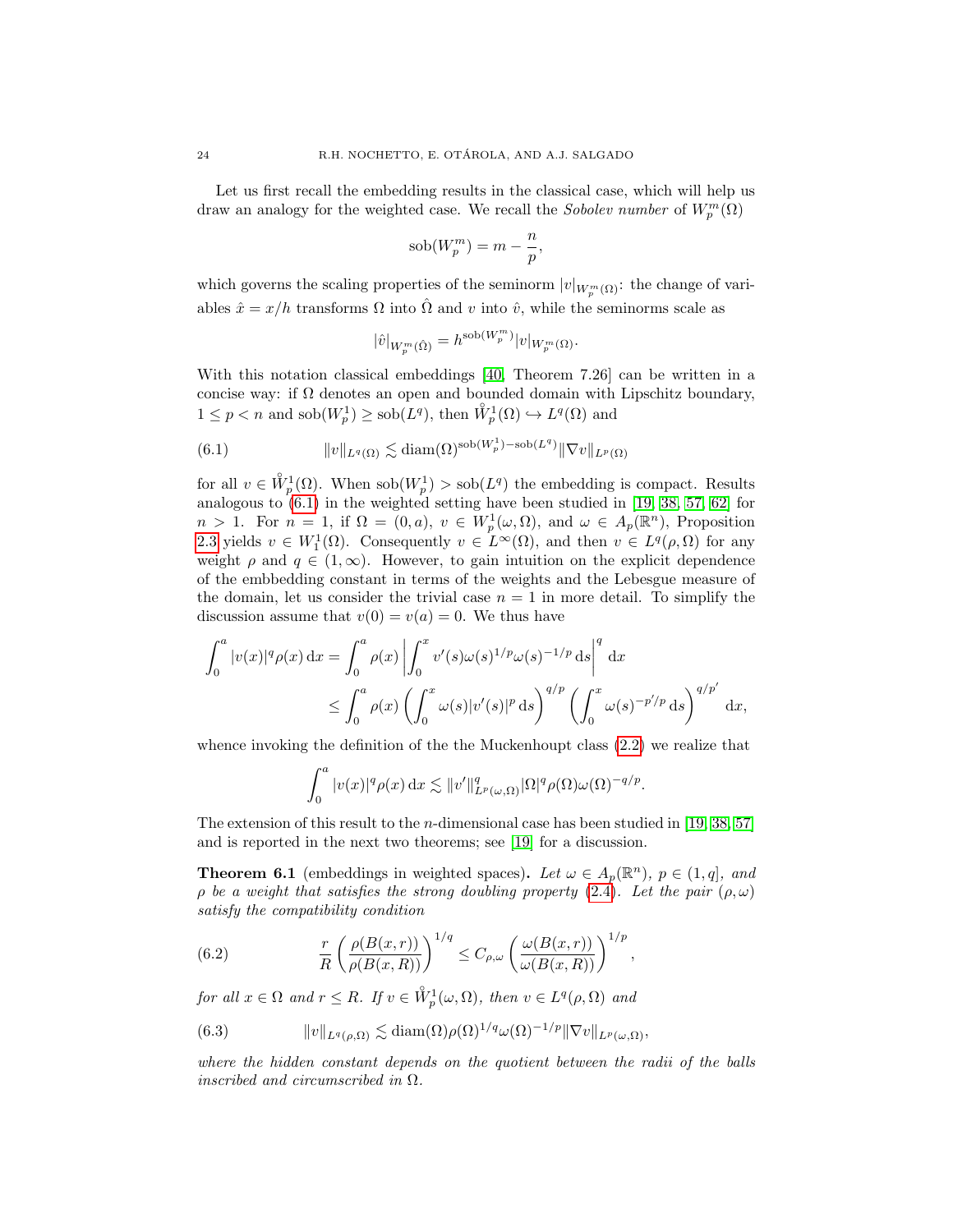*Proof.* Given  $v \in \mathring{W}_p^1(\omega, \Omega)$  we denote by  $\tilde{v}$  its extension by zero to a ball  $B_R$  of radius R containing  $\Omega$  such that  $R \leq 2 \text{ diam}(\Omega)$ . We then apply [\[19,](#page-35-17) Theorem 1.5] if  $p < q$ , or [\[57,](#page-36-19) Corollary 2.1] if  $p = q$ , to conclude

$$
\|\tilde{v}\|_{L^q(\rho,B_R)} \lesssim R\rho(B_R)^{1/q} \omega(B_R)^{-1/p} \|\nabla \tilde{v}\|_{L^p(\omega,B_R)}.
$$

By assumption  $\rho$  satisfies the strong doubling property [\(2.4\)](#page-4-6) and so, for  $B_r \subset \Omega$  $\bar{\Omega} \subset B_R$ , we have  $\rho(B_R) \leq \rho(B_r) \leq \rho(\Omega)$  with a constant that only depends on  $R/r$ . Applying this property, together with  $\omega(\Omega) \leq \omega(B_R)$ , we derive [\(6.3\)](#page-23-1).  $\Box$ 

<span id="page-24-2"></span>**Theorem 6.2** (Poincaré inequality). Let  $p \in (1, q]$ ,  $\rho$  be a weight that satisfies the strong doubling property [\(2.4\)](#page-4-6), and  $\omega \in A_p(\mathbb{R}^n)$ , and let the pair  $(\rho, \omega)$  satisfy [\(6.2\)](#page-23-2). If  $v \in W_p^1(\omega, \Omega)$ , then there is a constant  $v_{\Omega}$  such that

<span id="page-24-0"></span>(6.4) 
$$
\|v - v_{\Omega}\|_{L^q(\rho,\Omega)} \lesssim \text{diam}(\Omega) \rho(\Omega)^{1/q} \omega(\Omega)^{-1/p} \|\nabla v\|_{L^p(\omega,\Omega)},
$$

where the hidden constant depends on the quotient between the radii of the balls inscribed and circumscribed in  $\Omega$ .

*Proof.* Since  $\Omega$  is open and bounded, we can choose  $0 < r < R$  such that  $\bar{B}_r \subset$  $\Omega \subset \overline{\Omega} \subset B_R$ , where  $B_\delta$  is a ball of radius  $\delta$ . The extension theorem on weighted Sobolev spaces proved in [\[22,](#page-35-18) Theorem 1.1] shows that there exists  $\tilde{v} \in W_p^1(\omega, B_R)$ such that  $\tilde{v}_{|\Omega} = v$  and

<span id="page-24-1"></span>(6.5) 
$$
\|\nabla \tilde{v}\|_{L^p(\omega, B_R)} \lesssim \|\nabla v\|_{L^p(\omega, \Omega)},
$$

where the hidden constant does not depend on v. If  $p < q$ , then we invoke [\[38,](#page-35-15) Theorem 1] and [\[19,](#page-35-17) Theorem 1.3] to show that inequality [\(6.4\)](#page-24-0) holds over  $B_R$  with  $v_{\Omega}$  being a weighted mean of  $\tilde{v}$  in  $B_R$ . If  $p = q$  instead, we appeal to [\[57,](#page-36-19) Remark 2.3] and arrive at the same conclusion. Consequently, we have

$$
\|\tilde{v}-v_{\Omega}\|_{L^q(\rho,\Omega)} \le \|\tilde{v}-v_{\Omega}\|_{L^q(\rho,B_R)} \lesssim R\rho(B_R)^{1/q} \omega(B_R)^{-1/p} \|\nabla \tilde{v}\|_{L^p(\omega,B_R)}.
$$

The strong doubling property  $\rho(B_R) \lesssim \rho(\Omega)$  and  $\omega(\Omega) \leq \omega(B_R)$  yield

$$
\|\tilde{v} - v_{\Omega}\|_{L^q(\rho,\Omega)} \lesssim \text{diam}(\Omega) \rho(\Omega)^{1/q} \omega(\Omega)^{-1/p} \|\nabla \tilde{v}\|_{L^p(\omega,B_R)}
$$

Employing  $(6.5)$  we finally conclude  $(6.4)$ .

Inequalities [\(6.3\)](#page-23-1) and [\(6.4\)](#page-24-0) are generalizations of several classical results. We first consider  $\omega = \rho \equiv 1$ , for which an easy manipulation shows that [\(6.2\)](#page-23-2) holds if sob $(W_p^1) \geq$  sob $(L^q)$ , whence [\(6.4\)](#page-24-0) reduces to [\(6.1\)](#page-23-0). We next consider  $\rho = \omega \in$  $A_p(\mathbb{R}^n)$ , for which [\(6.2\)](#page-23-2) becomes

$$
\omega(B(x,R))\lesssim \left(\frac{R}{r}\right)^{pq/(q-p)}\omega(B(x,r)).
$$

This is a consequence of the strong doubling property [\(2.4\)](#page-4-6) for  $\omega$  in conjunction with  $|B_R| \approx R^n$ , provided the restriction  $q \leq pn/(n-1)$  between q and p is valid. Moreover, owing to the so-called open ended property of the Muckenhoupt classes [\[58\]](#page-36-4): if  $\omega \in A_p(\mathbb{R}^n)$ , then  $\omega \in A_{p-\epsilon}(\mathbb{R}^n)$  for some  $\epsilon > 0$ , we conclude that  $q \leq pn/(n-1) + \delta$  for some  $\delta > 0$ , thus recovering the embedding results proved by Fabes, Kenig and Serapioni [\[36,](#page-35-8) Theorem 1.3] and [\[36,](#page-35-8) Theorem 1.5]; see [\[19\]](#page-35-17) for details.

The embedding result of Theorem [6.2](#page-24-2) allows us to obtain polynomial interpolation error estimates in  $L^q(\rho,T)$  for functions in  $W_p^1(\omega, S_T)$ .

.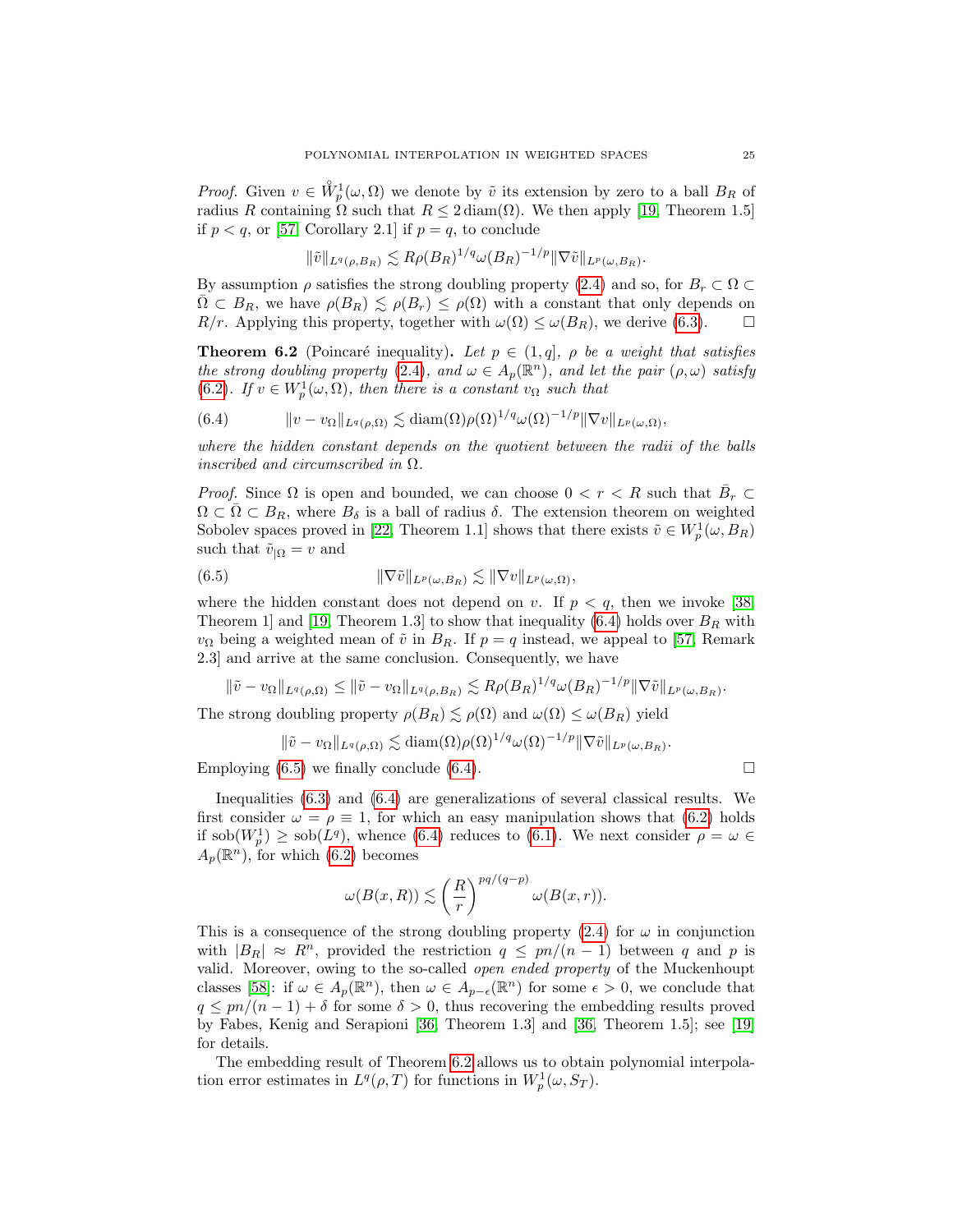<span id="page-25-1"></span>**Theorem 6.3** (interpolation estimates for different metrics I). Let  $\mathscr T$  be a simplicial mesh and  $\mathcal{P} = \mathbb{P}_1$  in [\(4.2\)](#page-8-3). Let the pair  $(\rho, \omega) \in A_q(\mathbb{R}^n) \times A_p(\mathbb{R}^n)$  satisfy [\(6.2\)](#page-23-2). If  $v \in W_p^1(\omega, S_T)$  for any  $T \in \mathscr{T}$ , then

<span id="page-25-0"></span>(6.6) 
$$
\|v - \Pi_{\mathscr{T}}v\|_{L^q(\rho,T)} \lesssim h_T \rho(S_T)^{1/q} \omega(S_T)^{-1/p} \|\nabla v\|_{L^p(\omega,S_T)},
$$

where the hidden constant depends only on  $\sigma$ ,  $\psi$ ,  $C_{p,\omega}$  and  $C_{\rho,\omega}$ .

*Proof.* Given an interior element  $T \in \mathcal{T}$ , let us denote  $v_T$  the constant such that the estimate [\(6.4\)](#page-24-0) holds true on  $S_T$ . Since  $v_T$  is constant over  $S_T$ , we have that  $\Pi_{\mathcal{F}} v_T = v_T$  in T. This, together with the stability bound [\(5.2\)](#page-14-2) for the operator  $\Pi_{\mathscr{T}}$ , implies

$$
||v - \Pi_{\mathscr{T}}v||_{L^q(\rho,T)} = ||(I - \Pi_{\mathscr{T}})(v - v_T)||_{L^q(\rho,T)} \lesssim ||v - v_T||_{L^q(\rho,S_T)}.
$$

The Poincaré inequality  $(6.4)$  and the mesh regularity assumption  $(5.6)$  yield

$$
||v - \Pi_{\mathscr{T}}v||_{L^q(\rho,T)} \lesssim ||v - v_T||_{L^q(\rho,S_T)} \lesssim h_T \rho(S_T)^{1/q} \omega(S_T)^{-1/p} ||\nabla v||_{L^p(\omega,S_T)}
$$

which is [\(6.6\)](#page-25-0). A similar argument yields (6.6) on boundary elements.  $\Box$ 

A trivial but important consequence of Theorem [6.3](#page-25-1) is the standard, unweighted, interpolation error estimate in Sobolev spaces; see [\[23,](#page-35-11) Theorem 3.1.5].

**Corollary 6.4** ( $L^q$ -based interpolation estimate). If  $p < n$  and  $sob(W_p^1) > sob(L^q)$ , then for all  $T \in \mathcal{T}$  and  $v \in W_p^1(S_T)$ , we have the local error estimate

(6.7) 
$$
\|v - \Pi_{\mathscr{T}}v\|_{L^q(T)} \lesssim h_T^{\text{sob}(W_p^1) - \text{sob}(L^q)} \|\nabla v\|_{L^p(S_T)},
$$

where the hidden constant depends only on  $\sigma$  and  $\psi$ .

For simplicial meshes, the invariance property of  $\Pi_{\mathscr{T}}$  and similar arguments to those used in  $\S 5.1$  $\S 5.1$  enable us to obtain other interpolation estimates. We illustrate this in the following result.

<span id="page-25-3"></span>**Theorem 6.5** (interpolation estimates for different metrics II). Let  $\mathscr T$  be a simplicial mesh and  $P = \mathbb{P}_1$  in [\(4.2\)](#page-8-3). Given  $p \in (1, q]$ , let the pair  $(\omega, \rho) \in A_p(\mathbb{R}^n) \times$  $A_q(\mathbb{R}^n)$  satisfy [\(6.2\)](#page-23-2). Then, for every  $T \in \mathscr{T}$  and every  $v \in W_p^2(\omega, S_T)$  we have

<span id="page-25-2"></span>(6.8) 
$$
\|\nabla (v - \Pi_{\mathcal{F}}v)\|_{L^q(\rho,T)} \lesssim h_T \rho(S_T)^{1/q} \omega(S_T)^{-1/p} |v|_{W_p^2(\omega,S_T)},
$$

where the hidden constant depends only on  $\sigma$ ,  $\psi$ ,  $C_{p,\omega}$  and  $C_{\rho,\omega}$ .

*Proof.* Let, again,  $T \in \mathcal{T}$  be an interior element, the proof for boundary elements follows from similar arguments. Denote by  $v$  a vertex of  $T$ . Since the pair of weights  $(\omega, \rho)$  satisfies [\(6.2\)](#page-23-2) the embedding  $W_p^2(\omega, S_T) \hookrightarrow W_q^1(\rho, S_T)$  holds and it is legitimate to write

$$
\|\nabla(v-\Pi_{\mathscr{T}}v)\|_{L^q(\rho,T)}\leq \|\nabla v-\nabla Q^1_\mathbf{v}v\|_{L^q(\rho,T)}+\|\nabla (Q^1_\mathbf{v}v-\Pi_{\mathscr{T}}v)\|_{L^q(\rho,T)}.
$$

In view of  $(5.3)$  and  $(5.2)$ , we have

$$
\|\nabla (Q_{\mathtt{v}}^1 v - \Pi_{\mathscr{T}} v)\|_{L^q(\rho,T)} \lesssim \|\nabla v - \nabla Q_{\mathtt{v}}^1 v\|_{L^q(\rho,T)}.
$$

We now recall [\(4.6\)](#page-10-0), namely  $\nabla Q_{\mathbf{v}}^1 v = Q_{\mathbf{v}}^0 \nabla v$ , to end up with

$$
\|\nabla(v - \Pi_{\mathscr{T}}v)\|_{L^q(\rho,T)} \lesssim \|\nabla v - Q_{\mathtt{v}}^0 \nabla v\|_{L^q(\rho,T)} \lesssim \|\nabla v - (\nabla v)_T\|_{L^q(\rho,T)},
$$

because  $Q_{\text{v}}^0 c = c$  for any constant c and  $Q_{\text{v}}^0$  is continuous in  $L^q(\rho,T)$ . Applying  $(6.4)$  finally implies  $(6.8)$ .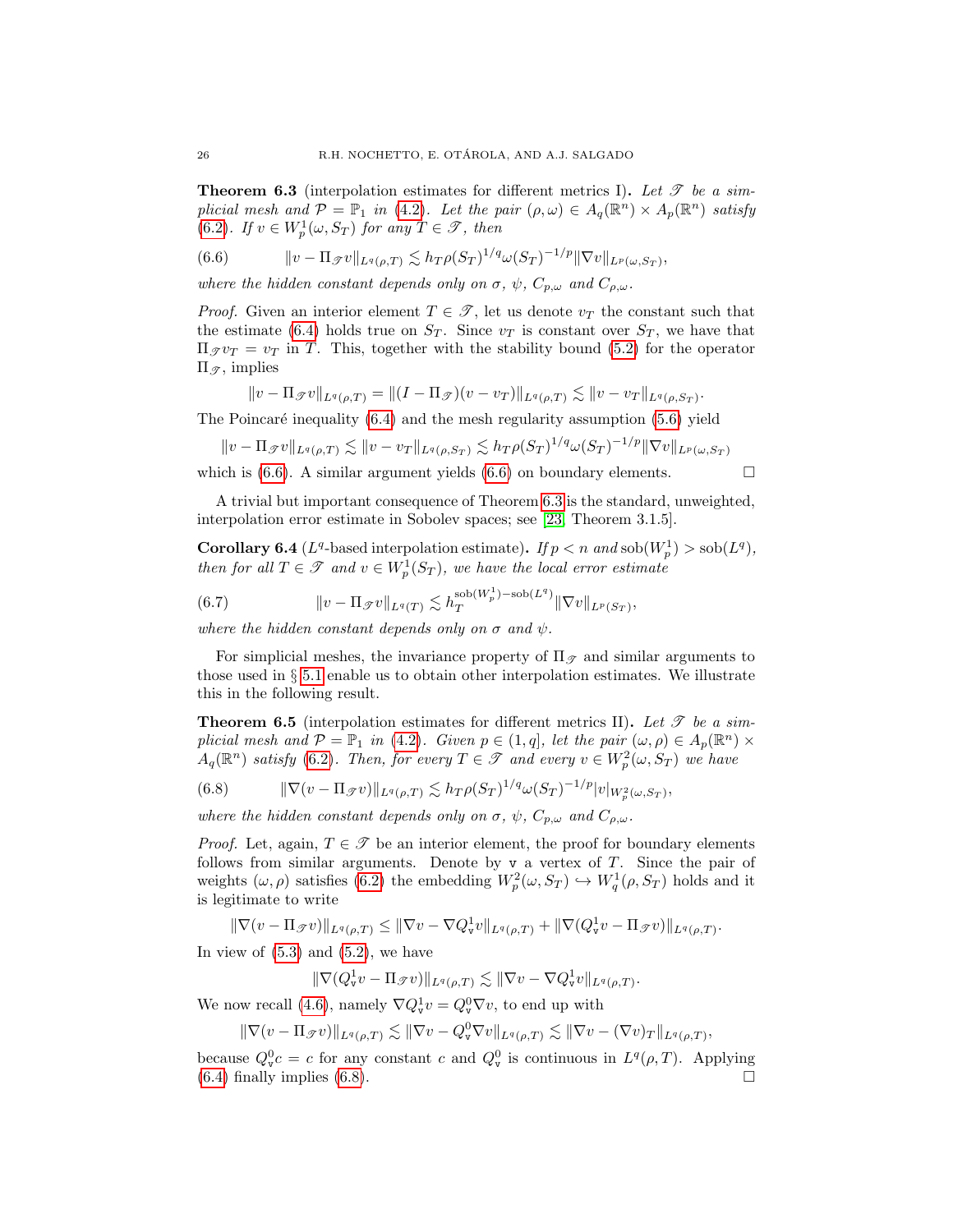# 7. Applications

<span id="page-26-0"></span>We now present some immediate applications of the interpolation error estimates developed in the previous sections. We recall that  $\mathbb{V}(\mathcal{T})$  denotes the finite element space over the mesh  $\mathscr{T}$ ,  $\Pi_{\mathscr{T}}$  the quasi-interpolation operator defined in [\(5.1\)](#page-14-1), and  $U_{\mathscr{T}}$  the Galerkin solution to [\(1.3\)](#page-1-3).

7.1. Nonuniformly elliptic boundary value problems. We first derive novel error estimates for the finite element approximation of solutions of a *nonuniformly* elliptic boundary value problem. Let  $\Omega$  be a polyhedral domain in  $\mathbb{R}^n$  with Lipschitz boundary,  $\omega \in A_2(\mathbb{R}^n)$  and f be a function in  $L^2(\omega^{-1}, \Omega)$ . Consider problem [\(1.1\)](#page-1-0) with  $A$  as in [\(1.2\)](#page-1-1). The natural space to seek a solution  $u$  of problem [\(1.1\)](#page-1-0) is the weighted Sobolev space  $H_0^1(\omega,\Omega)$ .

Since  $\Omega$  is bounded and  $\omega \in A_2(\mathbb{R}^n)$ , Proposition [2.4](#page-6-4) shows that  $H_0^1(\omega,\Omega)$  is Hilbert. The Poincaré inequality proved in [\[36,](#page-35-8) Theorem 1.3] and the Lax-Milgram lemma then imply the existence and uniqueness of a solution to [\(1.1\)](#page-1-0) as well as [\(1.3\)](#page-1-3). The following result establishes a connection between u and  $U_{\mathscr{T}}$ .

<span id="page-26-1"></span>**Corollary 7.1** (error estimates for nonuniformly elliptic PDE). Let  $\omega \in A_2(\mathbb{R}^n)$ and  $\mathbb{V}(\mathcal{T})$  consist of simplicial elements of degree  $m \geq 1$  or rectangular elements of degree  $m = 1$ . If the solution u of  $(1.1)$  satisfies  $u \in H_0^1(\omega, \Omega) \cap H^{k+1}(\omega, \Omega)$  for some  $1 \leq k \leq m$ , then we have the following global error estimate

(7.1) 
$$
\|\nabla(u - U_{\mathcal{F}})\|_{L^2(\omega,\Omega)} \lesssim \|h^k D^{k+1} u\|_{L^2(\omega,\Omega)},
$$

where h denotes the local mesh-size function of  $\mathcal{T}$ .

Proof. By Galerkin orthogonality we have

$$
\|\nabla (u-U_{\mathscr{T}})\|_{L^2(\omega,\Omega)}\lesssim \inf_{V\in\mathbb{V}(\mathscr{T})}\|\nabla (u-V)\|_{L^2(\omega,\Omega)}.
$$

Consider  $V = \Pi_{\mathscr{F}} u$  and use the local estimates of either Theorem [5.4](#page-15-5) or Theo-rems [5.8](#page-18-3) and [5.10,](#page-22-1) depending on the discretization. This concludes the proof.  $\Box$ 

Remark 7.2 (regularity assumption). We assumed that  $u \in H^{m+1}(\omega, \Omega)$  in Corol-lary [7.1.](#page-26-1) Since the coefficient matrix  $A$  is not smooth but rather satisfies [\(1.2\)](#page-1-1), it is natural to ponder whether  $u \in H^{m+1}(\omega, \Omega)$  holds. References [\[18,](#page-35-19) [21\]](#page-35-20) provide sufficient conditions on A,  $\Omega$  and f for this result to be true for  $m = 1$ .

Remark 7.3 (multilevel methods). Multilevel methods are known to exhibit linear complexity for the solution of the ensuing algebraic systems. We refer to [\[43\]](#page-36-21) for weights of class  $A_1$  and [\[20\]](#page-35-21) for weights of class  $A_2$  (including fractional diffusion).

7.2. Elliptic problems with Dirac sources. Dirac sources arise in applications as diverse as modeling of pollutant transport, degradation in an aquatic medium [\[5\]](#page-34-9) and problems in fractured domains [\[25\]](#page-35-6). The analysis of the finite element method applied to such problems is not standard, since in general the solution does not belong to  $H^1(\Omega)$  for  $n \geq 1$ . A priori error estimates in the  $L^2(\Omega)$ -norm have been derived in the literature using different techniques. In a two dimensional setting and assuming that the domain is smooth, Babuška [\[7\]](#page-34-10) derived almost optimal a priori error estimates of order  $\mathcal{O}(h^{1-\epsilon})$ , for an arbitrary  $\epsilon > 0$ . Scott [\[64\]](#page-36-22) improved these estimates by removing the  $\epsilon$  and thus obtaining an optimal error estimate of order  $\mathcal{O}(h^{2-n/2})$  for  $n=2,3$ . It is important to notice, as pointed out in [\[66,](#page-36-23) Remark 3.1], that these results leave a "regularity gap". In other words, the results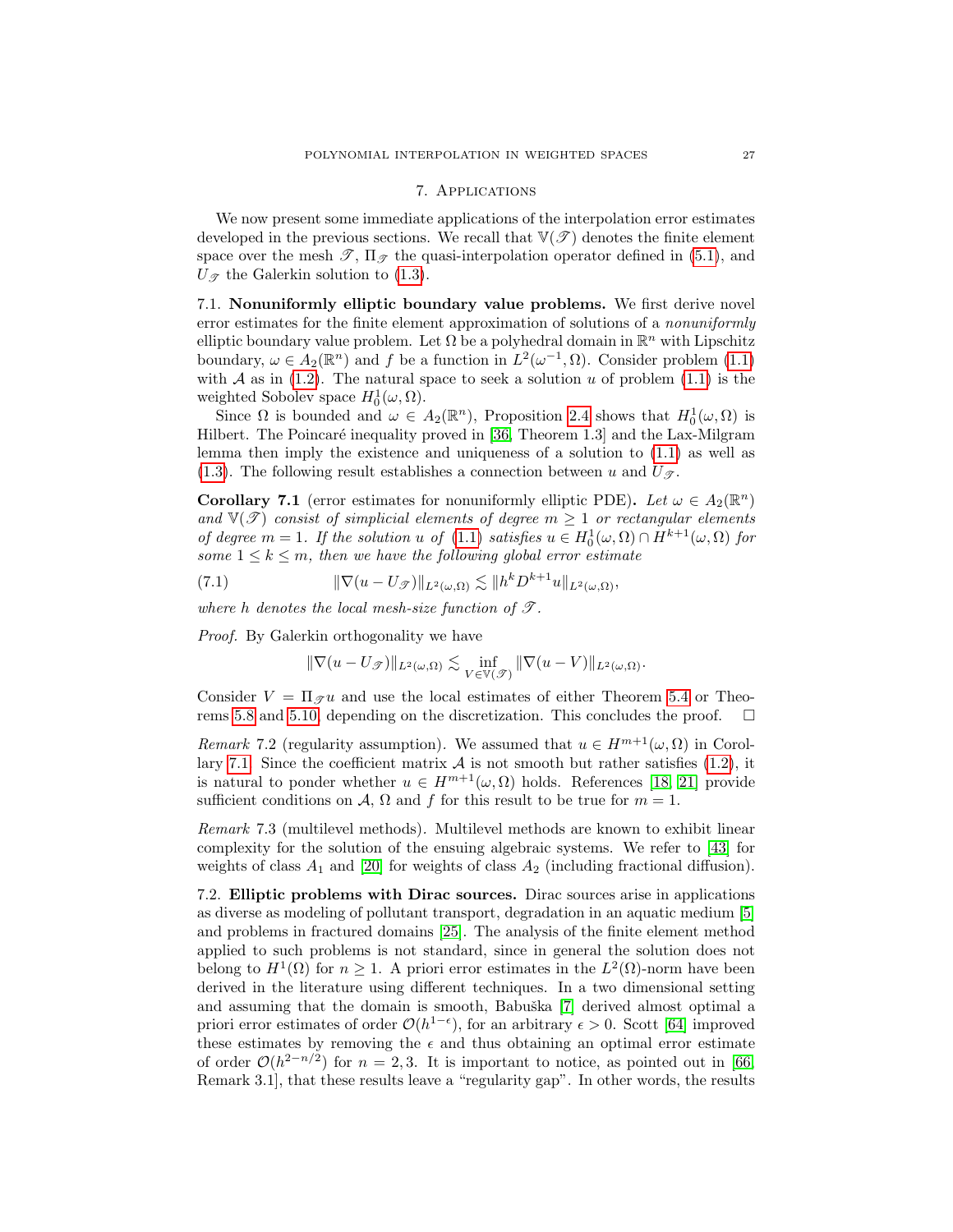of [\[64\]](#page-36-22) require a  $\mathcal{C}^{\infty}$  domain yet the triangulation is assumed to consist of simplices. Using a different technique, Casas [\[17\]](#page-35-22) obtained the same result for polygonal or polyhedral domains and general regular Borel measures on the right-hand side. Estimates in other norms are also available in the literature [\[34,](#page-35-23) [63\]](#page-36-24).

In the context of weighted Sobolev spaces, interpolation estimates and a priori error estimates have been developed in [\[3,](#page-34-1) [25\]](#page-35-6) for such problems. We now show how to apply our polynomial interpolation theory to obtain similar results.

Let  $\Omega$  be a convex polyhedral domain in  $\mathbb{R}^n$  with Lipschitz boundary, and  $x_0$  be an interior point of  $\Omega$ . Consider the following elliptic boundary value problem:

<span id="page-27-0"></span>(7.2) 
$$
\begin{cases} -\nabla \cdot (\mathcal{A} \nabla u) + \mathbf{b} \cdot \nabla u + cu = \delta_{x_0}, & \text{in } \Omega, \\ u = 0, & \text{on } \partial \Omega, \end{cases}
$$

where  $A \in L^{\infty}(\Omega)$  is a piecewise smooth and uniformly symmetric positive definite matrix,  $\mathbf{b} \in W^{1,\infty}(\Omega)^n$ ,  $c \in L^{\infty}(\Omega)$ , and  $\delta_{x_0}$  denotes the Dirac delta supported at  $x_0 \in \Omega$ . Existence and uniqueness of u in weighted Sobolev spaces follows from [\[3,](#page-34-1) Theorem 1.3] and Lemma [7.7](#page-29-0) below, and its asymptotic behavior near  $x_0$  is dictated by that of the Laplacian

<span id="page-27-1"></span>(7.3) 
$$
\nabla u(x) \approx |x - x_0|^{1-n}.
$$

Denote by  $d = \text{diam}(\Omega)$  the diameter of  $\Omega$  and by  $\mathsf{d}_{x_0}(x)$  the scaled Euclidean distance  $d_{x_0}(x) = |x - x_0|/(2d)$  to  $x_0$ . Define the weight

<span id="page-27-3"></span>(7.4) 
$$
\varpi(x) = \begin{cases} \frac{d_{x_0}(x)^{n-2}}{\log^2 d_{x_0}(x)}, & 0 < d_{x_0}(x) < \frac{1}{2}, \\ \frac{2^{2-n}}{\log^2 2}, & d_{x_0}(x) \ge \frac{1}{2}. \end{cases}
$$

We now study two important properties of  $\varpi$ :  $\nabla u \in L^2(\varpi, \Omega)$  and  $\varpi \in A_2(\mathbb{R}^n)$ . **Lemma 7.4** (regularity of  $\nabla u$ ). The solution u of [\(7.2\)](#page-27-0) satisfies  $\nabla u \in L^2(\varpi,\Omega)$ . *Proof.* Since  $\Omega \subset B$ , the ball of radius d centered at  $x_0$ , we readily have from [\(7.3\)](#page-27-1)

$$
\int_{\Omega} |\nabla u|^2 \varpi \lesssim \int_{B} d_{x_0}(x)^{2(1-n)} \frac{d_{x_0}(x)^{n-2}}{\log^2 d_{x_0}(x)} \,dx \lesssim \int_0^{\frac{1}{2}} \frac{1}{r \log^2 r} \,dr = \frac{1}{\log 2},
$$

which is the asserted result.

<span id="page-27-4"></span>**Lemma 7.5** ( $\varpi \in A_2(\mathbb{R}^n)$ ). The weight  $\varpi$  belongs to the Muckenhoupt class  $A_2(\mathbb{R}^n)$  with constant  $C_{2,\varpi}$  only depending on d.

*Proof.* Let  $x_0 = 0$  for simplicity, let  $B_r = B_r(y)$  be a ball in  $\mathbb{R}^n$  of radius r and center y, and denote  $\varpi(B_r) = \int_{B_r} \varpi$  and  $\varpi^{-1}(B_r) = \int_{B_r} \varpi^{-1}$ . We must show

(7.5) 
$$
\varpi(B_r) \varpi^{-1}(B_r) \lesssim r^{2n} \qquad \forall r > 0,
$$

with a hidden constant depending solely on  $d$ . We split the proof into two cases. 1. Case  $|y| < 2r$ : Since  $B_r(y) \subset B_{3r}(0)$  we infer that

<span id="page-27-2"></span>
$$
\varpi(B_r) \lesssim \int_{B_{3r}(0)} \frac{\left(\frac{|x|}{2d}\right)^{n-2}}{\log^2 \frac{|x|}{2d}} dx \lesssim \int_0^{\frac{3r}{2d}} \frac{s^{2n-3}}{\log^2 s} ds \approx \frac{\left(\frac{3r}{2d}\right)^{2n-2}}{\log^2 \frac{3r}{2d}}
$$

$$
\Box
$$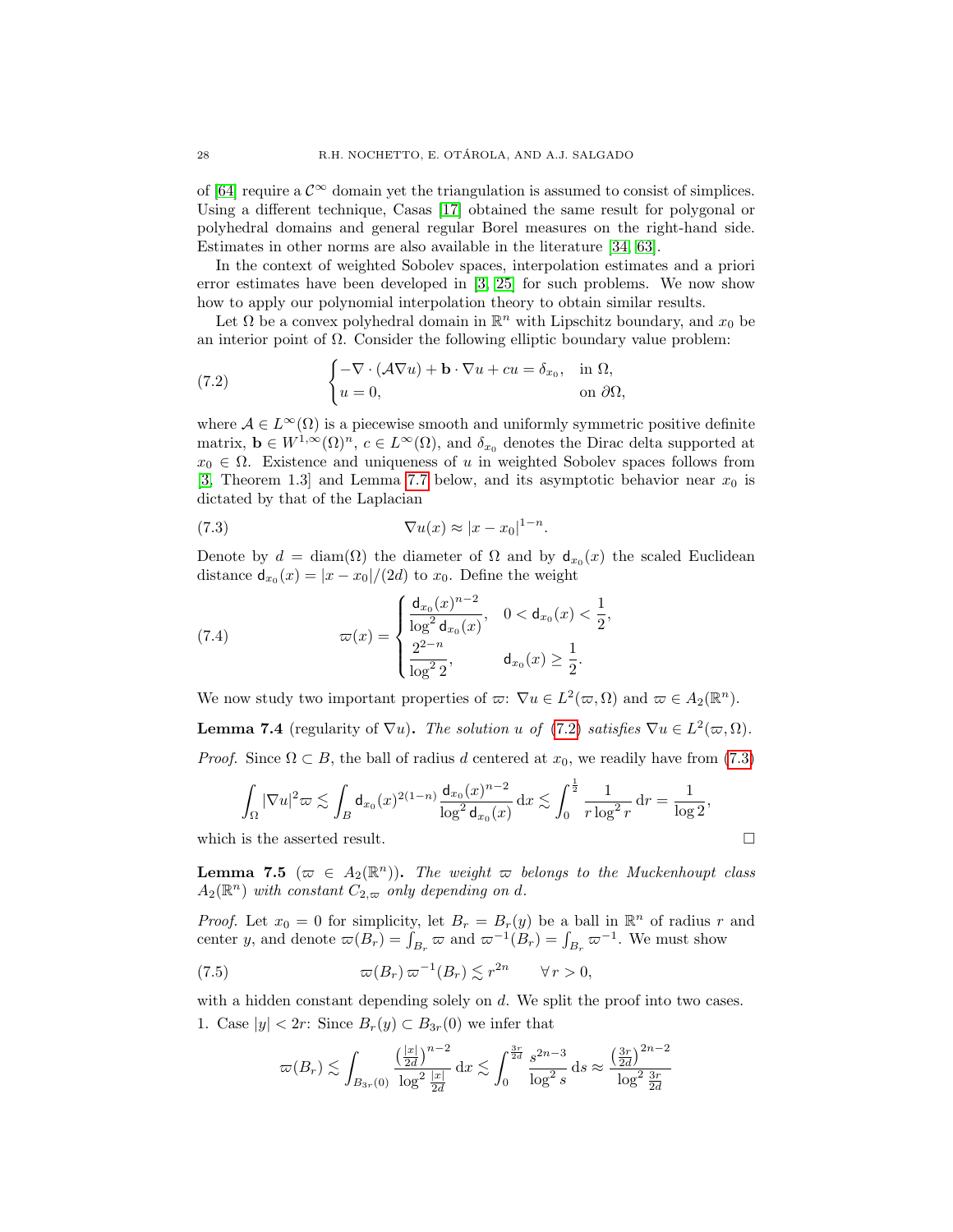and

$$
\varpi^{-1}(B_r) \lesssim \int_{B_{3r}(0)} \left(\frac{|x|}{2d}\right)^{2-n} \log^2\left(\frac{|x|}{2d}\right) dx \lesssim \int_0^{\frac{3r}{2d}} s \log^2 s ds \approx \left(\frac{3r}{2d}\right)^2 \log^2 \frac{3r}{2d},
$$

provided  $3r < d$ . The equivalences  $\approx$  can be checked via L'Hôpital's rule for  $r \to 0$ . If  $3r \geq d$ , then both  $\varpi(B_r)$  and  $\varpi^{-1}(B_r)$  are bounded by constants depending only on d. Therefore, this yields [\(7.5\)](#page-27-2).

2. Case  $|y| \ge 2r$ : Since all  $x \in B_r(y)$  satisfy  $\frac{1}{2}|y| \le |x| \le \frac{3}{2}|y|$  we deduce

$$
\varpi \le \min\left\{ \frac{\left(\frac{3|y|}{4d}\right)^{n-2}}{\log^2 \frac{3|y|}{4d}}, \frac{2^{2-n}}{\log^2 2} \right\}, \quad \varpi^{-1} \le \max\left\{ \left(\frac{|y|}{4d}\right)^{2-n} \log^2 \frac{|y|}{4d}, 2^{n-2} \log^2 2 \right\},\
$$

whence  $\varpi(B_r) \varpi^{-1}(B_r)$  satisfies again [\(7.5\)](#page-27-2).

This completes the proof.

The fact that the weight  $\varpi \in A_2(\mathbb{R}^n)$  is the key property for the analysis of discretizations of problem [\(7.2\)](#page-27-0). Let us apply the results of Theorem [6.1](#page-23-3) to this particular weight.

<span id="page-28-0"></span>**Lemma 7.6**  $(H^1(\Omega) \hookrightarrow L^2(\varpi^{-1}, \Omega))$ . Let  $\varpi$  be defined in [\(7.4\)](#page-27-3). If  $n < 4$ , then the following embedding holds:

$$
H^1(\Omega) \hookrightarrow L^2(\varpi^{-1}, \Omega).
$$

Proof. This is an application of Theorem [6.1.](#page-23-3) We must show when condition [\(6.2\)](#page-23-2) holds with  $p = q = 2$ ,  $\omega = 1$  and  $\rho = \varpi^{-1}$ . In other words, we need to verify

$$
\Lambda(r,R):=\frac{r^{2-n}}{R^{2-n}}\frac{\varpi^{-1}(B_r)}{\varpi^{-1}(B_R)}\lesssim 1,\quad \forall r\in(0,R],
$$

where both  $B_r$  and  $B_R$  are centered at  $y \in \mathbb{R}^n$ . We proceed as in Lemma [7.5](#page-27-4) and consider now three cases.

1.  $|y| < 2r$ . We know from Lemma [7.5](#page-27-4) that  $\varpi^{-1}(B_r) \lesssim \left(\frac{3r}{2d}\right)^2 \log^2\left(\frac{3r}{2d}\right)$ . Moreover, every  $x \in B_R(y)$  satisfies  $|x| < |y| + R \leq 3R$  whence

$$
\varpi^{-1}(B_R) \ge \int_{B_R} \left(\frac{3|x|}{2d}\right)^{2-n} \log^2\left(\frac{3|x|}{2d}\right) dx \approx \int_0^{\frac{3R}{2d}} s \log^2 s ds \approx \left(\frac{3R}{2d}\right)^2 \log^2\left(\frac{3R}{2d}\right).
$$

If  $n < 4$ , then this shows

$$
\Lambda(r,R) \lesssim \frac{r^{4-n}}{R^{4-n}} \frac{\log^2\left(\frac{3r}{2d}\right)}{\log^2\left(\frac{3R}{2d}\right)} \lesssim 1.
$$

2.  $2r \le |y| < 2R$ . We learn from Lemma [7.5](#page-27-4) that

$$
\varpi^{-1}(B_r) \lesssim |B_r| \left(\frac{|y|}{4d}\right)^{2-n} \log^2\left(\frac{|y|}{4d}\right) \lesssim \left(\frac{r}{2d}\right)^2 \log^2\left(\frac{r}{2d}\right).
$$

In addition, any  $x \in B_R$  satisfies  $|x| \le |y| + R \le 3R$  and the same bound as in Case 1 holds for  $\varpi^{-1}(B_R)$ . Consequently,  $\Lambda(r, R) \lesssim 1$  again for  $n < 4$ .

3.  $|y| \geq 2R$ . Since still  $|y| > 2r$  we have for  $\varpi^{-1}(B_r)$  the same upper bound as in Case 2. On the other hand, for all  $x \in B_R$  we realize that  $|x| \le |y| + R \le \frac{3}{2}|y|$ and  $\varpi^{-1}(x) \geq \varpi^{-1}(\frac{3}{2}y)$ . Therefore, we deduce

$$
\left(\frac{3R}{d}\right)^2 \log^2 \frac{3R}{d} \lesssim R^n \left(\frac{3|y|}{2d}\right)^{2-n} \log^2 \left(\frac{3|y|}{2d}\right) \lesssim \varpi^{-1}(B_R),
$$

which again leads to  $\Lambda(r, R) \leq 1$  for  $n < 4$ .

$$
\Box
$$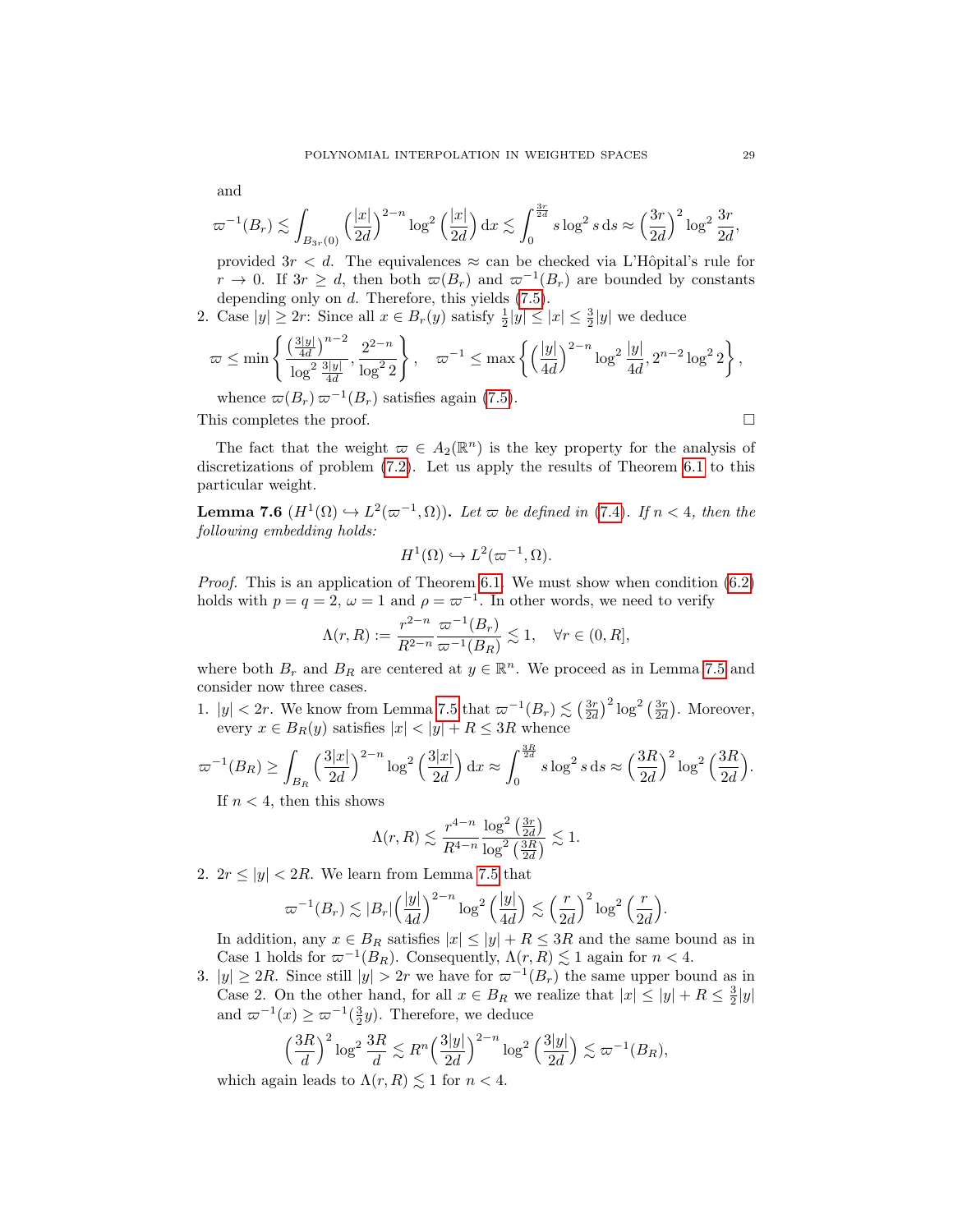This concludes the proof.

The embedding of Lemma [7.6](#page-28-0) allows us to develop a general theory for equations of the form [\(7.2\)](#page-27-0) on weighted spaces. To achieve this, define

<span id="page-29-1"></span>(7.6) 
$$
a(w,v) = \int_{\Omega} A \nabla w \cdot \nabla v + \mathbf{b} \cdot \nabla w v + c w v.
$$

The following results follow [\[3,](#page-34-1) [25\]](#page-35-6).

<span id="page-29-0"></span>**Lemma 7.7** (inf–sup conditions). The bilinear form a, defined in  $(7.6)$ , satisfies

<span id="page-29-4"></span>(7.7) 
$$
1 \lesssim \inf_{w \in H_0^1(\varpi, \Omega)} \sup_{v \in H_0^1(\varpi^{-1}, \Omega)} \frac{a(w, v)}{\|\nabla w\|_{L^2(\varpi, \Omega)} \|\nabla v\|_{L^2(\varpi^{-1}, \Omega)}},
$$

<span id="page-29-7"></span>(7.8) 
$$
1 \lesssim \inf_{v \in H_0^1(\varpi^{-1}, \Omega)} \sup_{w \in H_0^1(\varpi, \Omega)} \frac{a(w, v)}{\|\nabla w\|_{L^2(\varpi, \Omega)} \|\nabla v\|_{L^2(\varpi^{-1}, \Omega)}}.
$$

Proof. We divide the proof into several steps:

1. We first obtain an orthogonal decomposition of  $L^2(\varpi^{-1}, \Omega)$  [\[25,](#page-35-6) Lemma 2.1]: for every  $\mathbf{q} \in L^2(\varpi^{-1}, \Omega)$  there is a unique couple  $(\sigma, v) \in \mathbb{X} := L^2(\varpi^{-1}, \Omega) \times$  $H_0^1(\varpi^{-1}, \Omega)$  such that

<span id="page-29-2"></span>(7.9) 
$$
\mathbf{q} = \boldsymbol{\sigma} + \nabla v, \qquad \int_{\Omega} \mathcal{A} \boldsymbol{\sigma} \cdot \nabla w = 0, \qquad \forall w \in H_0^1(\boldsymbol{\varpi}, \Omega),
$$

<span id="page-29-3"></span>
$$
(7.10) \t\t ||\boldsymbol{\sigma}||_{L^2(\varpi^{-1},\Omega)} + ||\nabla v||_{L^2(\varpi^{-1},\Omega)} \lesssim ||\mathbf{q}||_{L^2(\varpi^{-1},\Omega)}.
$$

To see this, we let  $\mathbb{Y} := L^2(\varpi^{-1}, \Omega) \times H_0^1(\varpi, \Omega)$ , write [\(7.9\)](#page-29-2) in mixed form

$$
\mathcal{B}[(\boldsymbol{\sigma},v),(\boldsymbol{\tau},w)]:=\int_{\Omega}\boldsymbol{\sigma}\cdot\boldsymbol{\tau}+\int_{\Omega}\nabla v\cdot\boldsymbol{\tau}+\int_{\Omega}\mathcal{A}\boldsymbol{\sigma}\cdot\nabla w=\int_{\Omega}\mathbf{q}\cdot\boldsymbol{\tau}\quad\forall(\boldsymbol{\tau},w)\in\mathbb{Y},
$$

and apply the generalized Babuška-Brezzi inf–sup theory  $[11,$  Theorem 2.1],  $[25,$ Lemma 2.1]. This requires only that  $A$  be positive definite along with the trivial fact that  $\phi \in L^2(\varpi^{-1}, \Omega)$  implies  $\varpi^{-1}\phi \in L^2(\varpi, \Omega)$ .

2. Set  $|\mathbf{b}| = c = 0$  and let  $w \in H_0^1(\varpi, \Omega)$  be given. According to Step 1 we can decompose  $\mathbf{q} = \varpi \nabla w \in L^2(\varpi^{-1}, \Omega)$  into  $\mathbf{q} = \boldsymbol{\sigma} + \nabla v$ . Invoking [\(7.9\)](#page-29-2), as in [\[25,](#page-35-6) Corollary 2.2] and [\[3,](#page-34-1) Proposition 1.1], we infer that

$$
\int_{\Omega} \mathcal{A} \nabla w \cdot \nabla v = \int_{\Omega} \mathcal{A} \nabla w \cdot \mathbf{q} - \int_{\Omega} \mathcal{A} \nabla w \cdot \sigma = \int_{\Omega} \varpi \mathcal{A} \nabla w \cdot \nabla w \approx \int_{\Omega} \varpi |\nabla w|^2,
$$

whence, using [\(7.10\)](#page-29-3) in the form  $\|\nabla v\|_{L^2(\varpi^{-1},\Omega)} \lesssim \|\nabla w\|_{L^2(\varpi,\Omega)}$ , we deduce the inf–sup condition [\(7.7\)](#page-29-4).

3. As in [\[3\]](#page-34-1), we show that for every  $F \in H_0^1(\varpi^{-1}, \Omega)'$  the problem

$$
w \in H_0^1(\varpi, \Omega): a(w, v) = \langle F, v \rangle, \quad \forall v \in H_0^1(\varpi^{-1}, \Omega),
$$

is well posed. To this end, we decompose  $w = w_1 + w_2 \in H_0^1(\varpi, \Omega)$ , with

<span id="page-29-5"></span>(7.11) 
$$
w_1 \in H_0^1(\varpi, \Omega): \int_{\Omega} A \nabla w_1 \cdot \nabla v = \langle F, v \rangle, \quad \forall v \in H_0^1(\varpi^{-1}, \Omega),
$$

<span id="page-29-6"></span>(7.12) 
$$
w_2 \in H_0^1(\Omega): \quad a(w_2, v) = -\int_{\Omega} (\mathbf{b} \cdot \nabla w_1 + cw_1) v, \quad \forall v \in H_0^1(\Omega).
$$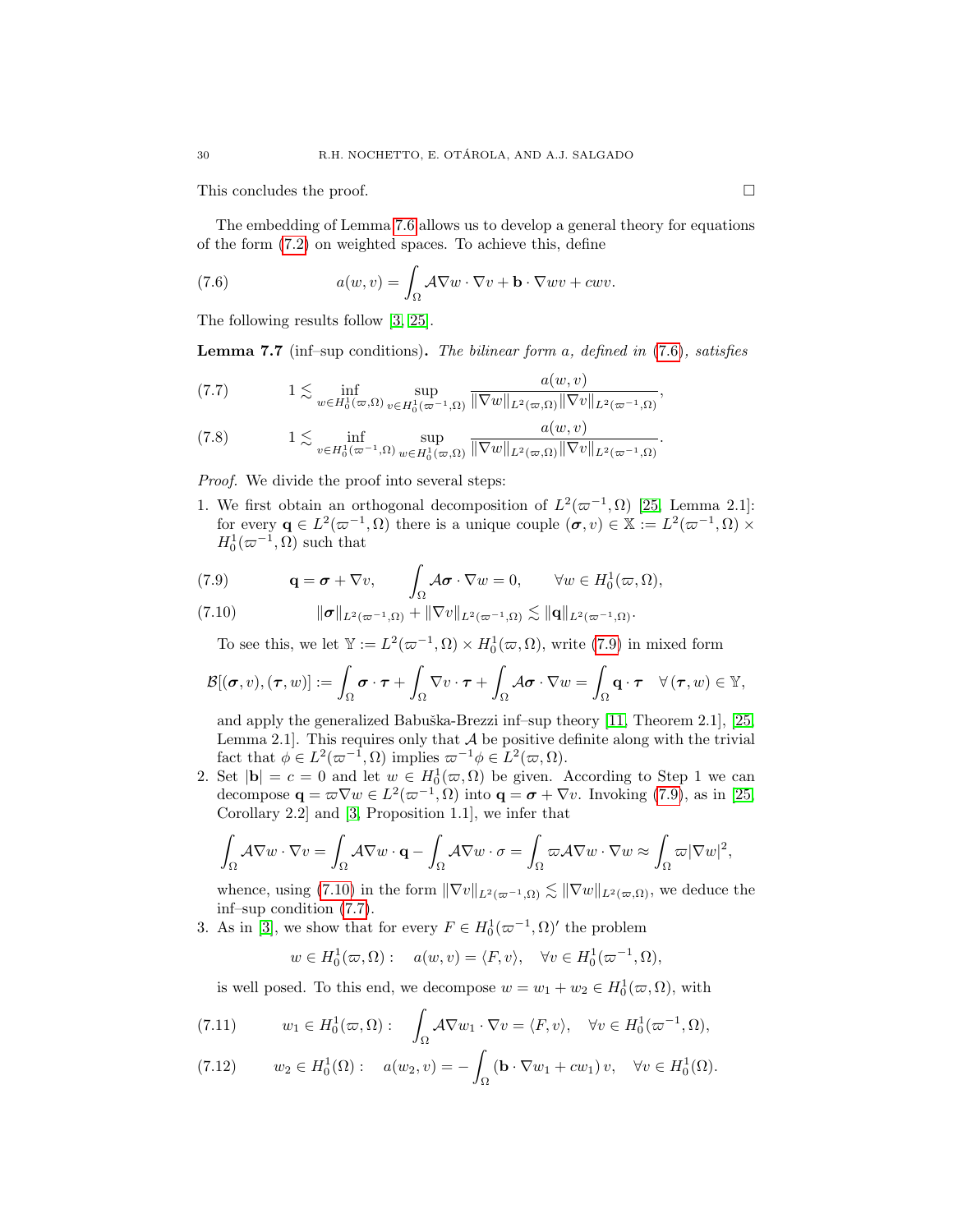In fact, if problems [\(7.11\)](#page-29-5) and [\(7.12\)](#page-29-6) have a unique solution, then we obtain

$$
a(w, v) = a(w_1 + w_2, v)
$$
  
=  $\int_{\Omega} A \nabla w_1 \cdot \nabla v + \int_{\Omega} (\mathbf{b} \cdot \nabla w_1 + cw_1) v + a(w_2, v) = \langle F, v \rangle$ ,

for any  $v \in H_0^1(\varpi^{-1}, \Omega) \subset H_0^1(\Omega)$ . The conclusion of Step 2 shows that [\(7.11\)](#page-29-5) is well posed. The Cauchy-Schwarz inequality and Lemma [7.6](#page-28-0) yield

$$
\int_{\Omega} \left( \mathbf{b} \cdot \nabla w_1 + c w_1 \right) v \lesssim \|w_1\|_{H^1(\varpi, \Omega)} \|v\|_{L^2(\varpi^{-1}, \Omega)} \lesssim \|F\|_{H^1_0(\varpi^{-1}, \Omega)'} \|\nabla v\|_{L^2(\varpi^{-1}, \Omega)},
$$

which combines with the fact that  $a(\cdot, \cdot)$  satisfies the inf–sup condition in  $H_0^1(\Omega)$ [\[8,](#page-34-12) Theorem 5.3.2 - Part I] to show that [\(7.12\)](#page-29-6) is well posed as well.

Finally, the general inf–sup theory [\[35\]](#page-35-24) [\[61,](#page-36-25) Theorem 2] guarantees the validity of the two inf–sup conditions [\(7.7\)](#page-29-4) and [\(7.8\)](#page-29-7). This concludes the proof.  $\Box$ 

We also have the following discrete counterpart of Lemma [7.7.](#page-29-0) We refer to [\[25,](#page-35-6) Lemma 3.3] and [\[3,](#page-34-1) Theorem 2.1] for similar results which, however, do not exploit the Muckenhoupt structure of the weight  $\varpi$ .

<span id="page-30-0"></span>**Lemma 7.8** (discrete inf–sup conditions). Let  $\mathcal{T}$  be a quasi-uniform mesh of size h consisting of simplices. If  $\mathbb{V}(\mathcal{T})$  is made of piecewise linears, then the bilinear form a, defined in [\(7.6\)](#page-29-1), satisfies:

 $\lambda$  -  $\lambda$  -  $\lambda$ 

$$
1 \lesssim \inf_{W \in \mathbb{V}(\mathcal{F})} \sup_{V \in \mathbb{V}(\mathcal{F})} \frac{a(W, V)}{\|\nabla W\|_{L^2(\varpi, \Omega)} \|\nabla V\|_{L^2(\varpi^{-1}, \Omega)}},
$$
  

$$
1 \lesssim \inf_{V \in \mathbb{V}(\mathcal{F})} \sup_{W \in \mathbb{V}(\mathcal{F})} \frac{a(W, V)}{\|\nabla W\|_{L^2(\varpi, \Omega)} \|\nabla V\|_{L^2(\varpi^{-1}, \Omega)}}.
$$

where the hidden constants depend on  $C_{2,\varpi}$  but not on h.

Proof. We proceed as in Lemma [7.7.](#page-29-0) We define the spaces of piecewise constants

$$
\mathbb{V}_0(\mathscr{T}) = \mathbb{W}_0(\mathscr{T}) = \left\{ \mathbf{Q} \in L^\infty(\Omega) : \mathbf{Q}_{|T} \in \mathbb{R}^n, \ \forall T \in \mathscr{T} \right\},\
$$

those of piecewise linears  $\mathbb{V}_1(\mathcal{T}) = \mathbb{W}_1(\mathcal{T}) = \mathbb{V}(\mathcal{T})$ , and endow the product spaces  $\mathbb{V}_0(\mathscr{T}) \times \mathbb{V}_1(\mathscr{T})$  and  $\mathbb{W}_0(\mathscr{T}) \times \mathbb{W}_1(\mathscr{T})$  with the norms of X and Y respectively, the latter spaces being defined in Lemma [7.7.](#page-29-0) Given  $\mathbf{Q} \in \mathbb{V}_0(\mathscr{T})$ , we need the following orthogonal decomposition — a discrete counterpart of  $(7.9)-(7.10)$  $(7.9)-(7.10)$  $(7.9)-(7.10)$ : find  $\Sigma \in \mathbb{V}_0(\mathscr{T}), V \in \mathbb{V}_1(\mathscr{T})$  so that

(7.13) 
$$
\mathbf{Q} = \mathbf{\Sigma} + \nabla V, \qquad \int_{\Omega} A\mathbf{\Sigma} \cdot \nabla W = 0, \qquad \forall W \in \mathbb{W}_{1}(\mathscr{T}),
$$

$$
(7.14) \t\t\t\t||\boldsymbol{\Sigma}||_{L^2(\varpi^{-1},\Omega)} + ||\nabla V||_{L^2(\varpi^{-1},\Omega)} \lesssim ||\mathbf{Q}||_{L^2(\varpi^{-1},\Omega)}.
$$

We first have to verify that the bilinear form  $\beta$  satisfies a discrete inf–sup condition, as in Step 1 of Lemma [7.7.](#page-29-0) We just prove the most problematic inf–sup

$$
\|\nabla W\|_{L^2(\varpi,\Omega)} \lesssim \sup_{\mathbf{T}\in\mathbb{V}_0(\mathscr{T})} \frac{\int_\Omega \mathcal{A}\mathbf{T}\cdot \nabla W}{\|\mathbf{T}\|_{L^2(\varpi^{-1},\Omega)}}.
$$

We let  $\mathbf{T} = \varpi_{\mathscr{T}} \nabla W \in V_0(\mathscr{T})$ , where  $\varpi_{\mathscr{T}}$  is the piecewise constant weight defined on each element  $T \in \mathscr{T}$  as  $\varpi_{\mathscr{T}} |_{T} = |T|^{-1} \int_{T} \varpi$ . Since  $\nabla W \in \mathbb{V}_{0}(\mathscr{T})$ , we get

$$
\int_{\Omega} \mathcal{A} \mathbf{T} \cdot \nabla W = \int_{\Omega} \varpi_{\mathscr{T}} \mathcal{A} \nabla W \cdot \nabla W \approx \int_{\Omega} \varpi_{\mathscr{T}} \nabla W \cdot \nabla W = \int_{\Omega} \varpi |\nabla W|^2,
$$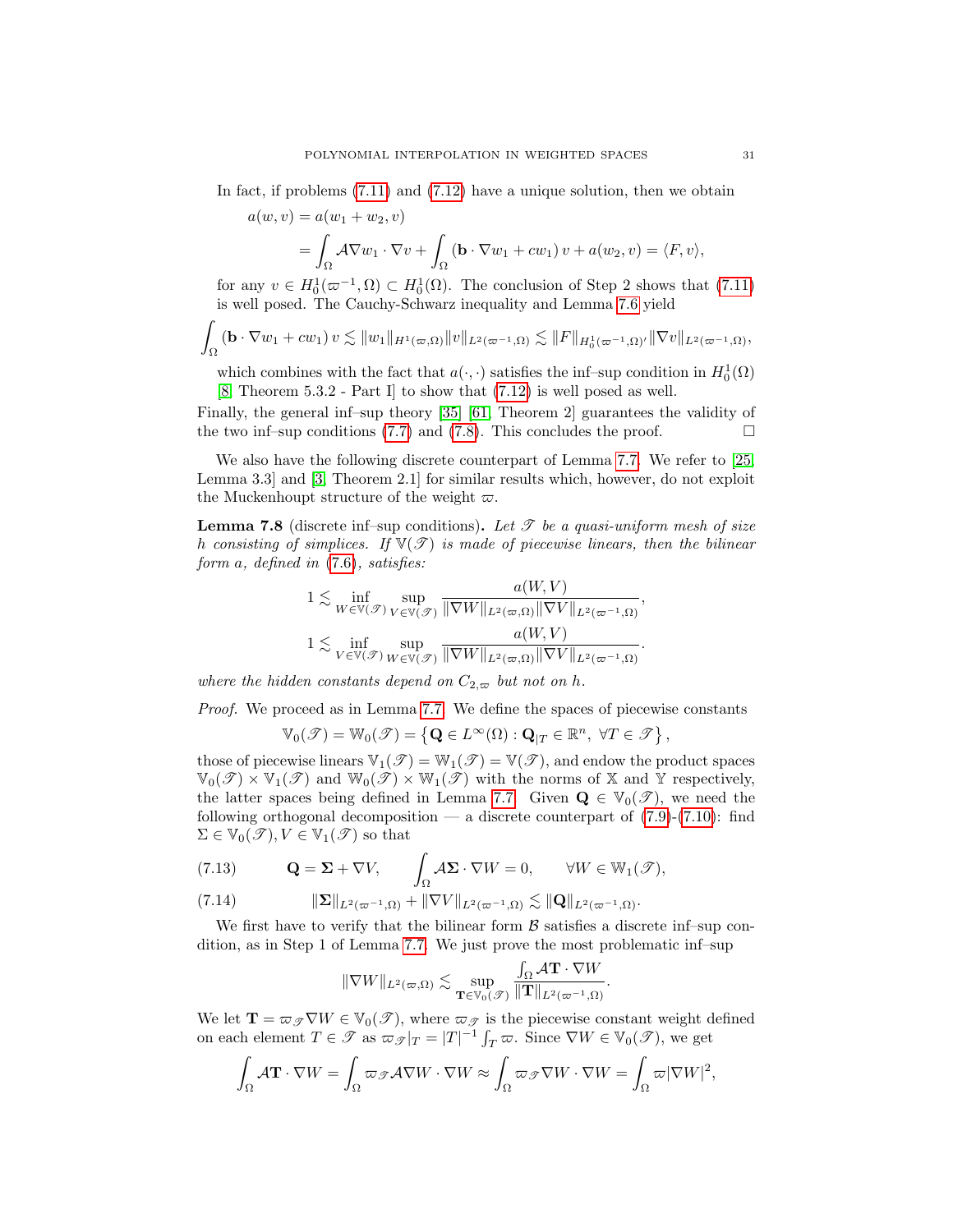and

$$
\int_{\Omega} \varpi^{-1} |\mathbf{T}|^2 = \sum_{T \in \mathcal{T}} \int_T |T|^{-2} \varpi^{-1} \left( \int_T \varpi \right)^2 |\nabla W_{|T}|^2 \leq C_{2, \varpi} \int_{\Omega} \varpi |\nabla W|^2.
$$

We employ a similar calculation to perform Step 2 of Lemma [7.7,](#page-29-0) and the rest is exactly the same as in Lemma [7.7.](#page-29-0) The proof is thus complete.  $\Box$ 

The numerical analysis of a finite element approximation to the solution of problem [\(7.2\)](#page-27-0) is now a consequence of the interpolation estimates developed in section [6.](#page-22-0)

Corollary 7.9 (error estimate for elliptic problems with Dirac sources). Assume that  $n < 4$  and let  $u \in H_0^1(\varpi, \Omega)$  be the solution of  $(7.2)$  and  $U_{\mathscr{T}} \in V(\mathscr{T})$  be the finite element solution to [\(7.2\)](#page-27-0). If  $\mathscr T$  is simplicial, quasi-uniform and of size h, we have the following error estimate

<span id="page-31-3"></span>(7.15) 
$$
\|u - U_{\mathcal{F}}\|_{L^2(\Omega)} \lesssim h^{2-n/2} |\log h| \|\nabla u\|_{L^2(\varpi,\Omega)}.
$$

*Proof.* We employ a duality argument. Let  $\varphi \in H_0^1(\Omega)$  be the solution of

(7.16) 
$$
a(v,\varphi) = \int_{\Omega} (u - U_{\mathscr{T}})v \quad \forall v \in H_0^1(\Omega),
$$

which is the adjoint of [\(7.2\)](#page-27-0). Since  $\Omega$  is convex and polyhedral, and the coefficients  $\mathcal{A}, \mathbf{b}, c$  are sufficiently smooth, we have the standard regularity pick-up [\[40\]](#page-36-18):

(7.17) 
$$
\|\varphi\|_{H^2(\Omega)} \lesssim \|u - U_{\mathscr{T}}\|_{L^2(\Omega)}.
$$

This, together with Lemma [7.6,](#page-28-0) allows us to conclude that, if  $n < 4$ ,

<span id="page-31-1"></span><span id="page-31-0"></span>
$$
\varphi \in H^2(\Omega) \cap H_0^1(\Omega) \hookrightarrow H_0^1(\varpi^{-1}, \Omega).
$$

Moreover, Theorem [6.5](#page-25-3) yields the error estimate

$$
\|\nabla(\varphi - \Pi_{\mathscr{T}}\varphi)\|_{L^2(\varpi^{-1},\Omega)} \lesssim \sigma(h)\|\varphi\|_{H^2(\Omega)},
$$

with

$$
\sigma(h) = h(\varpi^{-1}(B_h))^{\frac{1}{2}}|B_h|^{-\frac{1}{2}} \lesssim h^{2-\frac{n}{2}}|\log h|.
$$

Let  $\Phi_{\mathscr{T}} \in \mathbb{V}(\mathscr{T})$  be the Galerkin solution to [\(7.16\)](#page-31-0). Galerkin orthogonality and the continuity of the form  $a$  on  $H_0^1(\varpi, \Omega) \times H_0^1(\varpi^{-1}, \Omega)$  yield

<span id="page-31-2"></span>
$$
(7.18) \t\t ||u - U_{\mathscr{T}}||_{L^{2}(\Omega)}^{2} = a(u, \varphi - \Phi_{\mathscr{T}}) \lesssim ||\nabla u||_{L^{2}(\varpi,\Omega)} ||\nabla(\varphi - \Phi_{\mathscr{T}})||_{L^{2}(\varpi^{-1},\Omega)}.
$$

The discrete inf–sup conditions of Lemma [7.8](#page-30-0) and and the continuity of the form a allow us to conclude that

$$
\|\nabla(\varphi-\Phi_{\mathscr{T}})\|_{L^2(\varpi^{-1},\Omega)}\lesssim \|\nabla(\varphi-\Pi_{\mathscr{T}}\varphi)\|_{L^2(\varpi^{-1},\Omega)}.
$$

Combining this bound with [\(7.17\)](#page-31-1) and [\(7.18\)](#page-31-2) results in

$$
||u - U_{\mathscr{F}}||_{L^2(\Omega)}^2 \lesssim \sigma(h) ||\nabla u||_{L^2(\varpi,\Omega)} ||u - U_{\mathscr{F}}||_{L^2(\Omega)},
$$

which is the asserted estimate  $(7.15)$  in disguise.

Remark 7.10 (an interpolation result). For any  $\beta \in (-n, n)$  we can consider the weight  $d_{x_0}(x)^\beta$ , which belongs to the  $A_2(\mathbb{R}^n)$  Muckenhoupt class. Theorem [5.4](#page-15-5) and Theorems [5.8](#page-18-3) and [5.10](#page-22-1) show that

$$
\|u-\Pi_{\mathscr{T}} u\|_{L^2(\text{d}_{x_0}^\beta,\Omega)}\lesssim \|h\nabla u\|_{L^2(\text{d}_{x_0}^\beta,\Omega)}.
$$

This extends the interpolation error estimates of [\[3,](#page-34-1) Proposition 4.6], which are valid for  $\beta \in (-n, 0)$  only.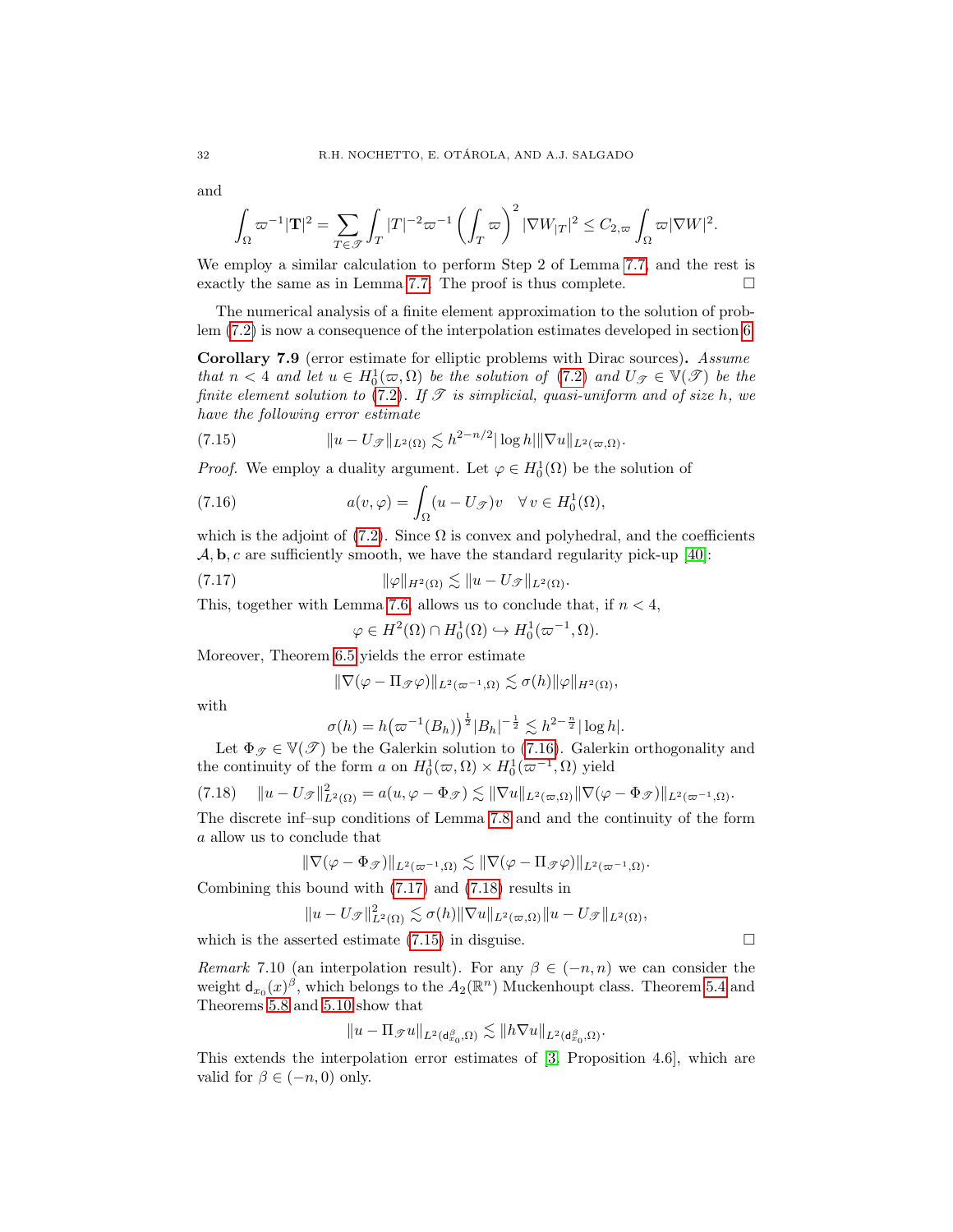7.3. Fractional powers of uniformly elliptic operators. We finally examine finite element approximations of solutions to fractional differential equations; we refer the reader to [\[60\]](#page-36-8) for further details. Let  $\Omega$  be a polyhedral domain in  $\mathbb{R}^n$  $(n \geq 1)$ , with boundary  $\partial \Omega$ . Given a piecewise smooth and uniformly symmetric positive definite matrix  $A \in L^{\infty}(\Omega)$  and a nonnegative function  $c \in L^{\infty}(\Omega)$ , define the differential operator

$$
\mathcal{L}w = -\text{div}(\mathcal{A}\nabla w) + cw.
$$

Given  $f \in H^{-1}(\Omega)$ , the problem of finding  $u \in H_0^1(\Omega)$  such that  $\mathcal{L}u = f$  has a unique solution. Moreover, the operator  $\mathcal{L}: \mathcal{D}(\mathcal{L}) \subset L^2(\Omega) \to L^2(\Omega)$  with domain  $\mathcal{D}(\mathcal{L}) = H^2(\Omega) \cap H_0^1(\Omega)$  has a compact inverse [\[44,](#page-36-26) Theorem 2.4.2.6]. Therefore, there exists a sequence of eigenpairs  $\{\lambda_k, \varphi_k\}_{k=1}^{\infty}$ , with  $\lambda_k > 0$ , such that

$$
\mathcal{L}\varphi_k = \lambda_k \varphi_k, \text{ in } \Omega \qquad \varphi_{k|\partial\Omega} = 0.
$$

The sequence  $\{\varphi_k\}_{k=1}^{\infty}$  is an orthonormal basis of  $L^2(\Omega)$ .

In this case, for  $s \in (0,1)$ , we define the fractional powers of  $\mathcal{L}_0$  (where the sub-index is used to indicate the homogeneous Dirichlet boundary conditions) by

$$
w = \sum_{k} w_k \varphi_k \quad \Longrightarrow \quad \mathcal{L}_0^s w = \sum_{k} \lambda_k^s w_k \varphi_k.
$$

It is possible also to show that  $\mathcal{L}_0^s : \mathbb{H}^s(\Omega) \to \mathbb{H}^{-s}(\Omega)$  is an isomorphism, where

(7.19) 
$$
\mathbb{H}^{s}(\Omega) = \begin{cases} H^{s}(\Omega), & s \in (0, \frac{1}{2}), \\ H_{00}^{1/2}(\Omega), & s = \frac{1}{2}, \\ H_{0}^{s}(\Omega), & s \in (\frac{1}{2}, 1), \end{cases}
$$

and  $\mathbb{H}^{-s}(\Omega)$  denotes its dual space. We are interested in finding numerical solutions to the following fractional differential equation: given  $s \in (0,1)$  and a function  $f \in \mathbb{H}^{-s}(\Omega)$ , find u such that

$$
(7.20)\t\t\t\mathcal{L}_0^s u = f.
$$

The fractional operator  $\mathcal{L}_0^s$  is *nonlocal* (see [\[55,](#page-36-27) [15,](#page-35-5) [14\]](#page-35-4)). To localize it, Caffarelli and Silvestre showed in [\[15\]](#page-35-5) that any power of the fractional Laplacian in  $\mathbb{R}^n$  can be determined as a Dirichlet-to-Neumann operator via an extension problem on the upper half-space  $\mathbb{R}^{n+1}_+$ . For a bounded domain  $\Omega$  and more general operators, this result has been extended and adapted in [\[16\]](#page-35-25) and [\[69\]](#page-37-3), respectively. This way the nonlocal problem [\(7.20\)](#page-32-0) is replaced by the local one

<span id="page-32-0"></span>
$$
-\text{div}\left(y^{\alpha}\mathbf{A}\nabla\mathcal{U}\right) + y^{\alpha}c\mathcal{U} = 0
$$

with  $\alpha := 1-2s$ ,  $\mathbf{A} = \text{diag}\{\mathcal{A}, 1\} \in \mathbb{R}^{(n+1)\times(n+1)}$ , posed in the semi-infinite cylinder  $C = \{(x', y) : x' \in \Omega, y \in (0, \infty)\},\$ 

and subject to a Neumann condition at  $y = 0$  involving f. Since C is an unbounded domain, this problem cannot be directly approximated with finite-element-like techniques. However, as [\[60,](#page-36-8) Proposition 3.1] shows, the solution to this problem decays exponentially in the extended variable  $y$  so that, by truncating the cylinder  $\mathcal C$  to

$$
\mathcal{C}_{\mathcal{Y}} = \Omega \times (0, \mathcal{Y}),
$$

and setting a vanishing Dirichlet condition on the upper boundary  $y = \gamma$ , we only incur in an exponentially small error in terms of  $\mathcal{Y}$  [\[60,](#page-36-8) Theorem 3.5].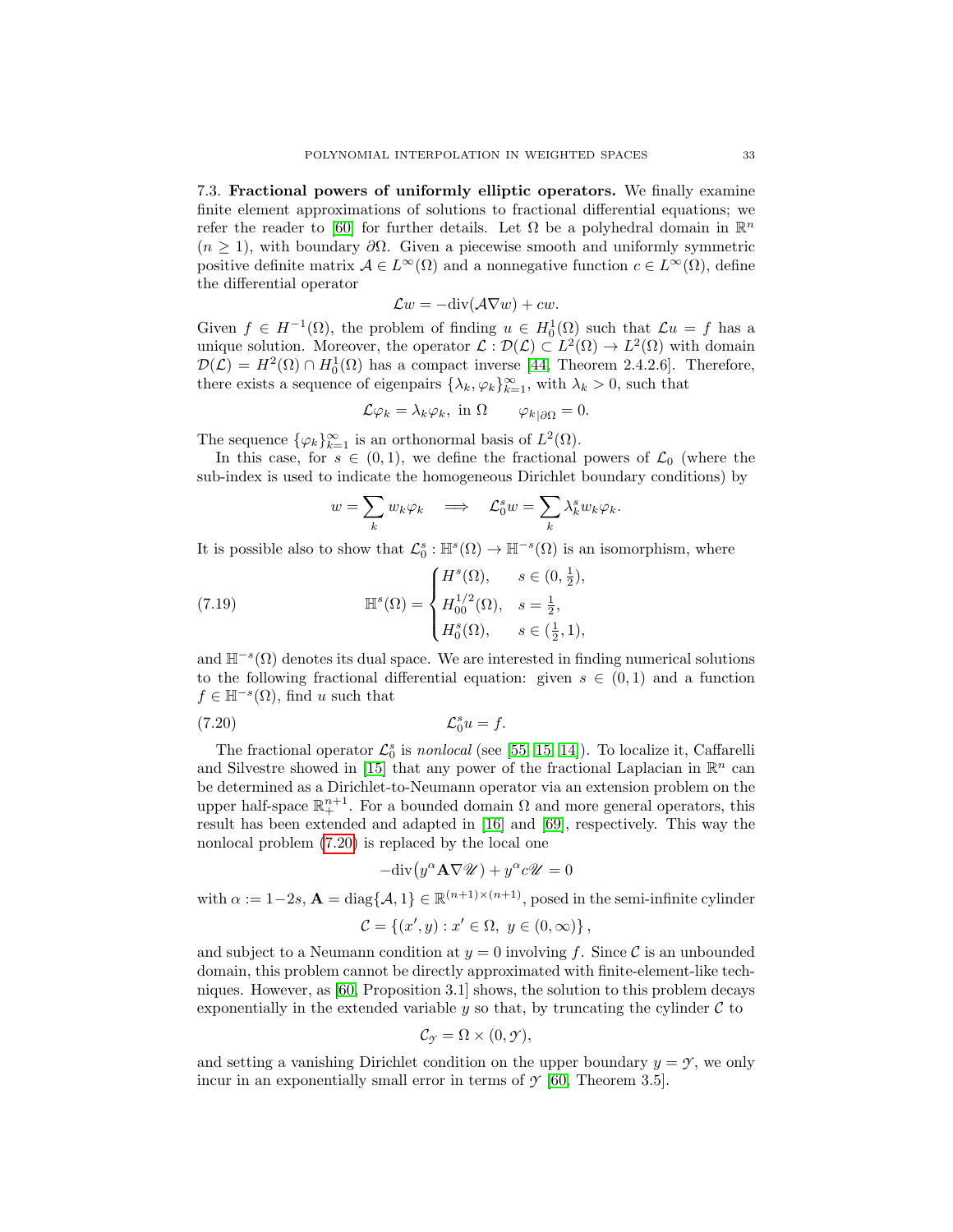Define

$$
\mathring{H}_L^1(y^\alpha, \mathcal{C}_{\mathcal{I}}) = \left\{ v \in H^1(y^\alpha, \mathcal{C}_{\mathcal{I}}) : v = 0 \text{ on } \partial_L \mathcal{C}_{\mathcal{I}} \cup \Omega \times \{ \mathcal{I} \} \right\},
$$

where  $\partial_L C_\gamma = \partial \Omega \times (0, \gamma)$  is the lateral boundary. As [\[60,](#page-36-8) Proposition 2.5] shows, the trace operator  $\mathring{H}_L^1(y^\alpha, \mathcal{C}_\mathcal{J}) \ni w \mapsto \text{tr}_\Omega w \in \mathbb{H}^s(\Omega)$  is well defined. The aforementioned problem then reads: find  $\mathscr{U} \in \overset{\circ}{H}_{L}^{1}(y^{\alpha}, \mathcal{C}_{\gamma})$  such that for all  $v \in \overset{\circ}{H}_{L}^{1}(y^{\alpha}, \mathcal{C}_{\gamma})$ 

<span id="page-33-0"></span>(7.21) 
$$
\int_{\mathcal{C}_{\mathcal{I}}} y^{\alpha} \left( (\mathbf{A} \nabla \mathscr{U}) \cdot \nabla v + c \mathscr{U} v \right) = d_s \langle f, \text{tr}_{\Omega} v \rangle_{\mathbb{H}^{-s}(\Omega) \times \mathbb{H}^s(\Omega)},
$$

where  $\langle \cdot, \cdot \rangle_{\mathbb{H}^s(\Omega) \times \mathbb{H}^{-s}(\Omega)}$  denotes the duality pairing between  $\mathbb{H}^s(\Omega)$  and  $\mathbb{H}^{-s}(\Omega)$  and  $d_s$  is a positive normalization constant which depends only on s.

The second order regularity of the solution  $\mathscr U$  of [\(7.21\)](#page-33-0), with  $\mathcal C_{\gamma}$  being replaced by  $\mathcal{C}$ , is much worse in the pure y direction as the following estimates from [\[60,](#page-36-8) Theorem 2.6] reveal

$$
(7.22) \t\t\t\t\|\mathcal{L}_{x'}\mathscr{U}\|_{L^2(y^{\alpha},\mathcal{C})}+\|\partial_y\nabla_{x'}\mathscr{U}\|_{L^2(y^{\alpha},\mathcal{C})}\lesssim\|f\|_{\mathbb{H}^{1-s}(\Omega)},
$$

<span id="page-33-1"></span>
$$
(7.23) \t\t\t\t\t\|\mathscr{U}_{yy}\|_{L^2(y^\beta,\mathcal{C})} \lesssim \|f\|_{L^2(\Omega)},
$$

where  $\beta > 2\alpha + 1$ . This suggests that graded meshes in the extended variable y play a fundamental role.

We construct a mesh over  $\mathcal{C}_{\gamma}$  with cells of the form  $T = K \times I$  with  $K \subset \Omega$ being an element that is isoparametrically equivalent either to  $[0, 1]^n$  or the unit simplex in  $\mathbb{R}^n$  and  $I \subset \mathbb{R}$  is an interval. Exploiting the Cartesian structure of the mesh it is possible to handle anisotropy in the extended variable and, much as in § [5.2,](#page-15-1) obtain estimates of the form

$$
\begin{aligned} \|v-\Pi_{\mathscr{T}}v\|_{L^2(y^\alpha,T)}\lesssim h_{\mathbf{v}'}\|\nabla_{x'}v\|_{L^2(y^\alpha,S_T)}+h_{\mathbf{v}''}\|\partial_yv\|_{L^2(y^\alpha,S_T)},\\ \|\partial_{x_j}(v-\Pi_{\mathscr{T}}v)\|_{L^2(y^\alpha,T)}\lesssim h_{\mathbf{v}'}\|\nabla_{x'}\partial_{x_j}v\|_{L^2(y^\alpha,S_T)}+h_{\mathbf{v}''}\|\partial_y\partial_{x_j}v\|_{L^2(y^\alpha,S_T)}, \end{aligned}
$$

with  $j = 1, ..., n + 1$  and where  $h_{\mathbf{v}'} = \min\{h_K : \mathbf{v}'$  is a vertex of  $K\}$ , and  $h_{\mathbf{v}''} =$  $\min\{h_I : \mathsf{v''}\$ is a vertex of  $I\}$ ; see [\[60,](#page-36-8) Theorems 4.6–4.9] for details. However, since  $\mathscr{U}_{yy} \approx y^{-\alpha-1}$  as  $y \approx 0$ , we realize that  $\mathscr{U} \notin H^2(y^{\alpha}, \mathcal{C}_{\mathcal{I}})$  and the second estimate is not meaningful for  $j = n+1$ . In view of the regularity estimate [\(7.23\)](#page-33-1) it is necessary to measure the regularity of  $\mathcal{U}_{yy}$  with a stronger weight and thus compensate with a graded mesh in the extended dimension. This makes anisotropic estimates essential.

<span id="page-33-2"></span>We consider the graded partition of the interval  $[0, \gamma]$  with mesh points

(7.24) 
$$
y_k = \left(\frac{k}{M}\right)^{\gamma} \gamma, \quad k = 0, \dots, M,
$$

where  $\gamma > 3/(1-\alpha)$ , along with a quasi-uniform triangulation  $\mathcal{T}_{\Omega}$  of the domain  $\Omega$ . We construct the mesh  $\mathcal{T}_{\gamma}$  as the tensor product of  $\mathcal{T}_{\Omega}$  and the partition given in [\(7.24\)](#page-33-2); hence  $\#\mathscr{T} = M \#\mathscr{T}_{\Omega}$ . Assuming that  $\#\mathscr{T}_{\Omega} \approx M^n$  we have  $\#\mathscr{T}_{\gamma} \approx M^{n+1}$ . Finally, since  $\mathcal{T}_{\Omega}$  is shape regular and quasi-uniform,  $h_{\mathcal{T}_{\Omega}} \approx (\#\mathcal{T}_{\Omega})^{-1/n}$ . All these considerations allow us to obtain the following result.

Corollary 7.11 (error estimate for fractional powers of elliptic operators). Let T be a graded tensor product grid, which is quasi-uniform in  $\Omega$  and graded in the extended variable so that [\(7.24\)](#page-33-2) hold. If  $\mathbb{V}(\mathscr{T})$  is made of bilinear elements, then the solution of [\(7.21\)](#page-33-0) and its Galerkin approximation  $U_{\mathcal{F}} \in \mathbb{V}(\mathcal{F})$  satisfy

$$
\|\mathscr{U}-U_{\mathscr{F}}\|_{\hat{H}^1_L(y^{\alpha},\mathcal{C})}\lesssim |\log(\#\mathscr{T}_{\mathscr{Y}})|^s(\#\mathscr{T}_{\mathscr{Y}})^{-1/(n+1)}\|f\|_{\mathbb{H}^{1-s}(\Omega)},
$$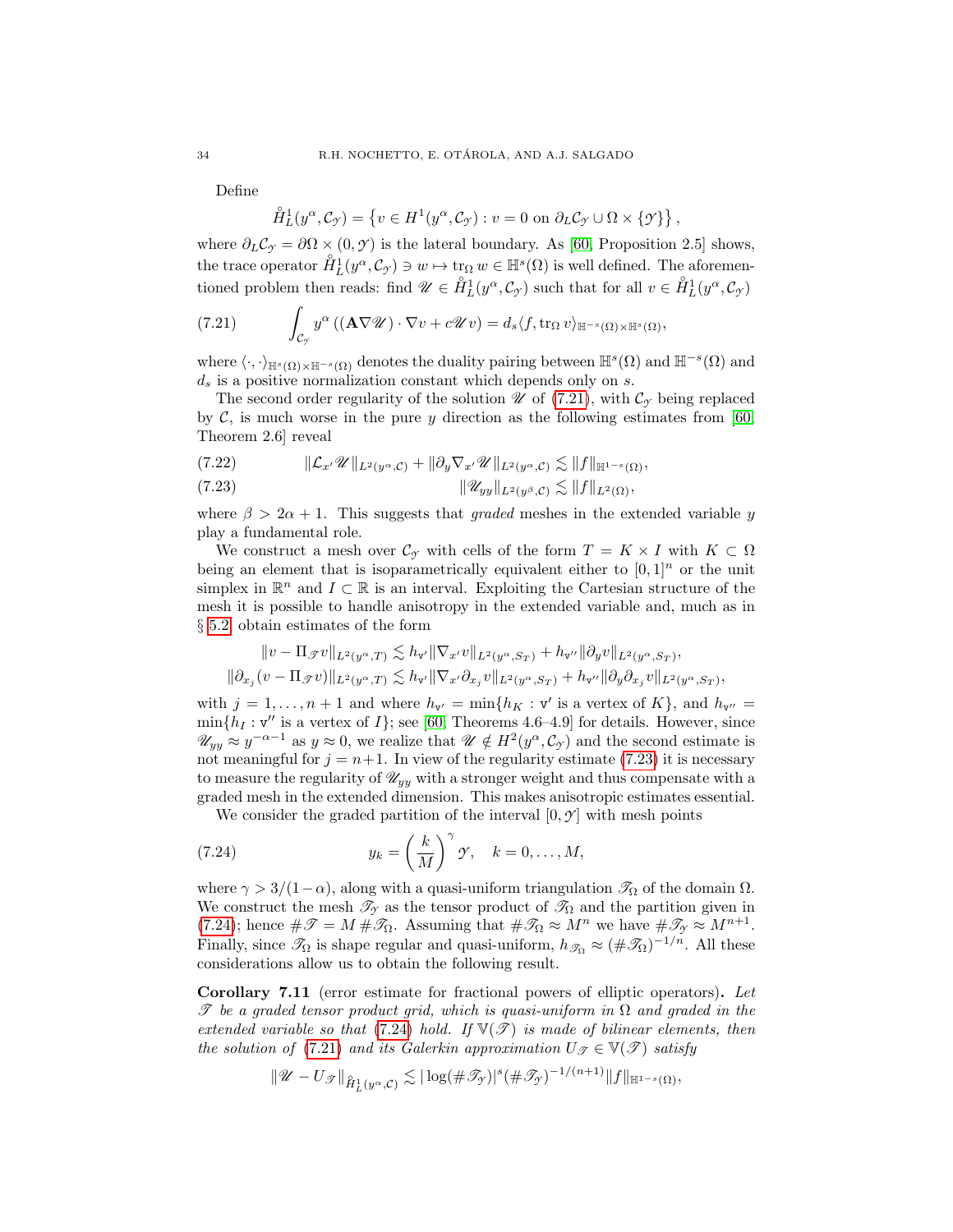where  $\mathcal{Y} \approx \log(\#\mathcal{I}_\mathcal{Y})$ . Alternatively, if u denotes the solution of [\(7.20\)](#page-32-0), then

$$
||u - U_{\mathscr{T}}(\cdot,0)||_{\mathbb{H}^{s}(\Omega)} \lesssim |\log(\#\mathscr{T}_{\mathscr{T}})|^{s}(\#\mathscr{T}_{\mathscr{T}})^{-1/(n+1)}||f||_{\mathbb{H}^{1-s}(\Omega)}
$$

*Proof.* First of all, notice that  $y^{\alpha} \in A_2(\mathbb{R}^{n+1})$  for  $\alpha \in (-1,1)$ . Owing to the exponential decay of  $\mathscr{U}$ , and the choice of the parameter  $\mathscr{Y}$ , it suffices to estimate  $\mathscr{U} - \Pi_{\mathscr{F}_Y} \mathscr{U}$  on the mesh  $\mathscr{F}_Y$ ; see [\[60,](#page-36-8) § 4.1]. To do so, we notice that if  $I_1$  and  $I_2$ are neighboring cells on the partition of  $[0, \mathcal{Y}]$ , then the weak regularity condition [\(5.6\)](#page-16-0) holds. Thus, we decompose the mesh  $\mathscr{T}_{\gamma}$  into the sets

$$
\mathcal{T}_0 = \left\{ T \in \mathscr{T}_{\mathcal{T}}: \ S_T \cap (\bar{\Omega} \times \{0\}) = \emptyset \right\}, \quad \mathcal{T}_1 = \left\{ T \in \mathscr{T}_{\mathcal{T}}: \ S_T \cap (\bar{\Omega} \times \{0\}) \neq \emptyset \right\},
$$

and apply our interpolation theory developed in Theorems [5.8](#page-18-3) and [5.10](#page-22-1) for interior and boundary elements respectively, together with the local regularity estimates for the function  $\mathscr U$  derived in [\[60,](#page-36-8) Theorem 2.9].

The error estimates with graded meshes are quasi-optimal in both regularity and order. Error estimates for quasi-uniform meshes are suboptimal in terms of order [\[60,](#page-36-8) Section 5]. Mesh anisotropy is thus able to capture the singular behavior of the solution  $\mathscr U$  and restore optimal decay rates.

### **ACKNOWLEDGEMENT**

We dedicate this paper to R.G. Durán, whose work at the intersection of real and numerical analysis has been inspirational to us.

# **REFERENCES**

- <span id="page-34-6"></span>[1] G. Acosta. Lagrange and average interpolation over 3D anisotropic elements. J. Comput. Appl. Math., 135(1):91–109, 2001.
- <span id="page-34-0"></span>[2] J. Agler and J.E. McCarthy. Pick interpolation and Hilbert function spaces, volume 44 of Graduate Studies in Mathematics. American Mathematical Society, Providence, RI, 2002.
- <span id="page-34-1"></span>[3] J.P. Agnelli, E.M. Garau, and P. Morin. A posteriori error estimates for elliptic problems with Dirac measure terms in weighted spaces. ESAIM: Mathematical Modelling and Numerical Analysis, 48:1557–1581, 11 2014.
- <span id="page-34-3"></span>[4] T. Apel. Interpolation of non-smooth functions on anisotropic finite element meshes. M2AN Math. Model. Numer. Anal., 33(6):1149–1185, 1999.
- <span id="page-34-9"></span>[5] R. Araya, E. Behrens, and R. Rodríguez. An adaptive stabilized finite element scheme for a water quality model. Comput. Methods Appl. Mech. Engrg., 196(29-30):2800-2812, 2007.
- <span id="page-34-4"></span>[6] D. Arroyo, A. Bespalov, and N. Heuer. On the finite element method for elliptic problems with degenerate and singular coefficients. Math. Comp., 76(258):509–537 (electronic), 2007.
- <span id="page-34-10"></span>[7] I. Babuška. Error-bounds for finite element method.  $Numer. Math., 16:322-333, 1970/1971.$
- <span id="page-34-12"></span>[8] I. Babuška and A. K. Aziz. Survey lectures on the mathematical foundations of the finite element method. In The mathematical foundations of the finite element method with applications to partial differential equations (Proc. Sympos., Univ. Maryland, Baltimore, Md., 1972), pages 1–359. Academic Press, New York, 1972. With the collaboration of G. Fix and R. B. Kellogg.
- <span id="page-34-7"></span>[9] S. Bartels, R.H. Nochetto, and A.J. Salgado. A total variation diminishing interpolation operator and applications. Math. Comp., 2014. accepted.
- <span id="page-34-2"></span>[10] Z. Belhachmi, Ch. Bernardi, and S. Deparis. Weighted Clément operator and application to the finite element discretization of the axisymmetric Stokes problem. Numer. Math., 105(2):217–247, 2006.
- <span id="page-34-11"></span>[11] Ch. Bernardi, C. Canuto, and Y. Maday. Generalized inf-sup conditions for Chebyshev spectral approximation of the Stokes problem. SIAM J. Numer. Anal., 25(6):1237–1271, 1988.
- <span id="page-34-8"></span>[12] O.V. Besov, V.P. Il'in, and S.M. Nikol'skiĭ. Integralnye predstavleniya funktsii i teoremy vlozheniya. Fizmatlit "Nauka", Moscow, second edition, 1996.
- <span id="page-34-5"></span>[13] S.C. Brenner and L.R. Scott. The mathematical theory of finite element methods, volume 15 of Texts in Applied Mathematics. Springer, New York, third edition, 2008.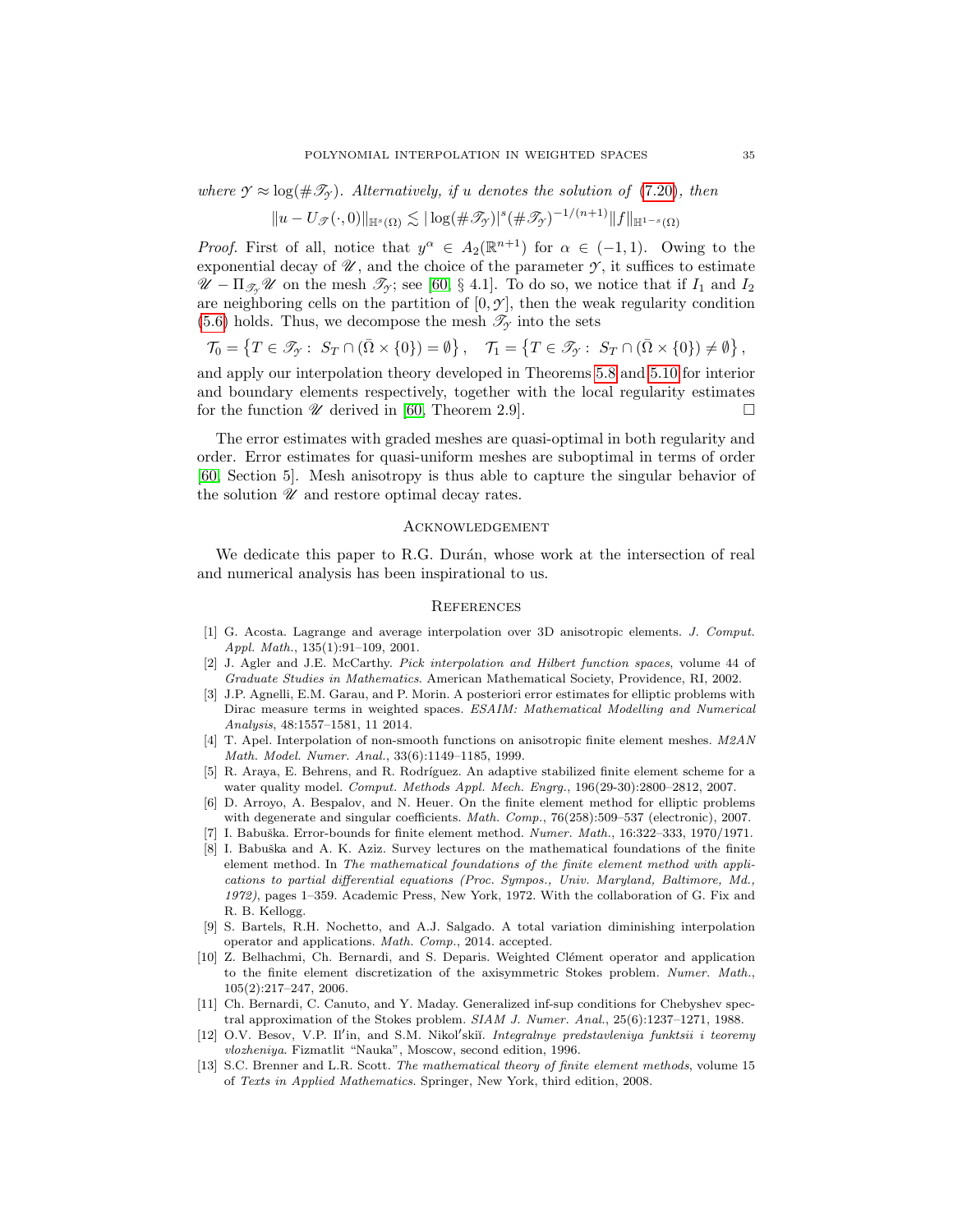- <span id="page-35-4"></span>[14] X. Cabré and Y. Sire. Nonlinear equations for fractional Laplacians ii: Existence, uniqueness and qualitative properties of solutions. Trans. Amer. Math. Soc., 2014. To appear.
- <span id="page-35-5"></span>[15] L. Caffarelli and L. Silvestre. An extension problem related to the fractional Laplacian. Comm. Partial Differential Equations, 32(7-9):1245–1260, 2007.
- <span id="page-35-25"></span>[16] A. Capella, J. Dávila, L. Dupaigne, and Y. Sire. Regularity of radial extremal solutions for some non-local semilinear equations. Comm. Partial Differential Equations, 36(8):1353–1384, 2011.
- <span id="page-35-22"></span>[17] E. Casas.  $L^2$  estimates for the finite element method for the Dirichlet problem with singular data. Numer. Math., 47(4):627–632, 1985.
- <span id="page-35-19"></span>[18] A.C. Cavalheiro. A theorem on global regularity for solutions of degenerate elliptic equations. Commun. Math. Anal., 11(2):112–123, 2011.
- <span id="page-35-17"></span>[19] S. Chanillo and R.L. Wheeden. Weighted Poincaré and Sobolev inequalities and estimates for weighted Peano maximal functions. Amer. J. Math., 107(5):1191–1226, 1985.
- <span id="page-35-21"></span>[20] L. Chen, R.H. Nochetto, E. Otárola, and A.J. Salgado. Multilevel methods for nonuniformly elliptic operators. arXiv:1403.4278, 2014.
- <span id="page-35-20"></span>[21] Y. Chen. Regularity of solutions to the Dirichlet problem for degenerate elliptic equation. Chinese Ann. Math. Ser. B, 24(4):529–540, 2003.
- <span id="page-35-18"></span>[22] S.-K. Chua. Extension theorems on weighted Sobolev spaces. Indiana Univ. Math. J., 41(4):1027–1076, 1992.
- <span id="page-35-11"></span>[23] P.G. Ciarlet. The finite element method for elliptic problems, volume 40 of Classics in Applied Mathematics. SIAM, Philadelphia, PA, 2002.
- <span id="page-35-0"></span>[24] P. Clément. Approximation by finite element functions using local regularization.  $RAIRO$ Analyse Numérique, 9(R-2):77-84, 1975.
- <span id="page-35-6"></span>[25] C. D'Angelo. Finite element approximation of elliptic problems with Dirac measure terms in weighted spaces: applications to one- and three-dimensional coupled problems. SIAM J. Numer. Anal., 50(1):194–215, 2012.
- <span id="page-35-12"></span>[26] L. Diening and M. Ružička. Interpolation operators in Orlicz-Sobolev spaces. Numer. Math., 107(1):107–129, 2007.
- <span id="page-35-14"></span>[27] J. Duoandikoetxea. Fourier analysis, volume 29 of Graduate Studies in Mathematics. American Mathematical Society, Providence, RI, 2001. Translated and revised from the 1995 Spanish original by David Cruz-Uribe.
- <span id="page-35-1"></span>[28] T. Dupont and L.R. Scott. Polynomial approximation of functions in Sobolev spaces. Math. Comp., 34(150):441–463, 1980.
- <span id="page-35-2"></span>[29] R.G. Durán. On polynomial approximation in Sobolev spaces. SIAM J. Numer. Anal., 20(5):985–988, 1983.
- <span id="page-35-13"></span>[30] R.G. Durán. Quasi-optimal estimates for finite element approximations using Orlicz norms. Math. Comp., 49(179):17–23, 1987.
- <span id="page-35-3"></span>[31] R.G. Durán and A.L. Lombardi. Error estimates on anisotropic  $Q_1$  elements for functions in weighted Sobolev spaces. Math. Comp., 74(252):1679-1706 (electronic), 2005.
- <span id="page-35-16"></span>R.G. Durán, A.L. Lombardi, and M.I. Prieto. Superconvergence for finite element approximation of a convection–diffusion equation using graded meshes. IMA Journal of Numerical Analysis, 32(2):511–533, 2012.
- <span id="page-35-7"></span>[33] R.G. Durán and F. López García. Solutions of the divergence and Korn inequalities on domains with an external cusp. Ann. Acad. Sci. Fenn. Math., 35(2):421–438, 2010.
- <span id="page-35-23"></span>[34] K. Eriksson. Improved accuracy by adapted mesh-refinements in the finite element method. Math. Comp., 44(170):321–343, 1985.
- <span id="page-35-24"></span>[35] A. Ern and J.-L. Guermond. Theory and practice of finite elements, volume 159 of Applied Mathematical Sciences. Springer-Verlag, New York, 2004.
- <span id="page-35-8"></span>[36] E.B. Fabes, C.E. Kenig, and R.P. Serapioni. The local regularity of solutions of degenerate elliptic equations. Comm. Partial Differential Equations, 7(1):77–116, 1982.
- <span id="page-35-9"></span>[37] L.E. Figueroa and E. Süli. Greedy Approximation of High-Dimensional Ornstein–Uhlenbeck Operators. Found. Comput. Math., 12(5):573–623, 2012.
- <span id="page-35-15"></span>[38] B. Franchi, C.E. Gutiérrez, and R.L. Wheeden. Two-weight Sobolev-Poincaré inequalities and Harnack inequality for a class of degenerate elliptic operators. Atti Accad. Naz. Lincei Cl. Sci. Fis. Mat. Natur. Rend. Lincei (9) Mat. Appl., 5(2):167–175, 1994.
- <span id="page-35-10"></span>[39] D.A. French. The finite element method for a degenerate elliptic equation. SIAM J. Numer. Anal., 24(4):788–815, 1987.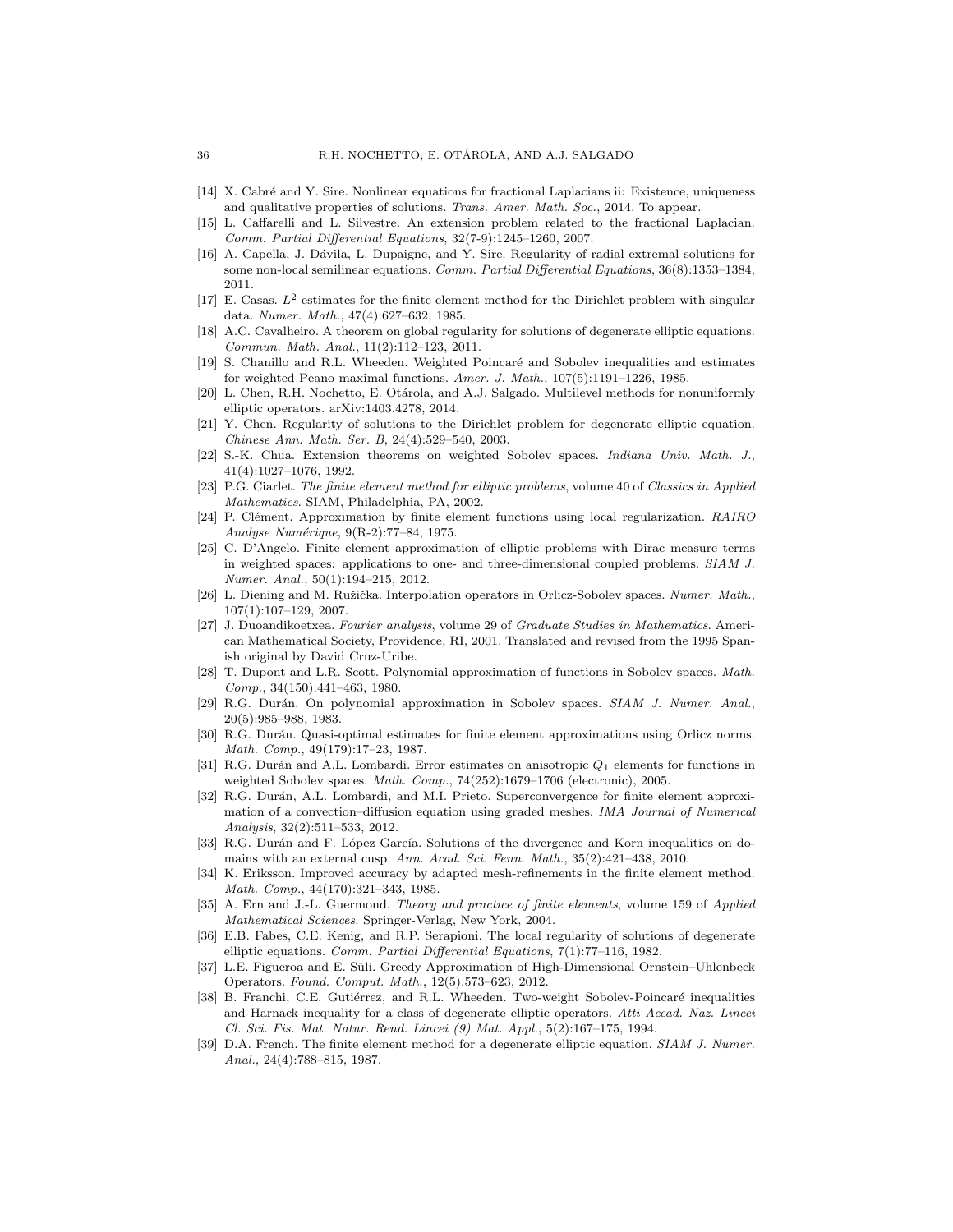- <span id="page-36-18"></span>[40] D. Gilbarg and N.S. Trudinger. Elliptic partial differential equations of second order. Classics in Mathematics. Springer-Verlag, Berlin, 2001. Reprint of the 1998 edition.
- <span id="page-36-12"></span>[41] V. Gol'dshtein and A. Ukhlov. Weighted Sobolev spaces and embedding theorems. Trans. Amer. Math. Soc., 361(7):3829–3850, 2009.
- <span id="page-36-6"></span>[42] J. Gopalakrishnan and J.E. Pasciak. The convergence of V-cycle multigrid algorithms for axisymmetric Laplace and Maxwell equations. Math. Comp., 75(256):1697–1719, 2006.
- <span id="page-36-21"></span>[43] M. Griebel, K. Scherer, and A. Schweitzer. Robust norm equivalencies for diffusion problems. Math. Comp., 76(259):1141–1161 (electronic), 2007.
- <span id="page-36-26"></span>[44] P. Grisvard. Elliptic problems in nonsmooth domains, volume 24 of Monographs and Studies in Mathematics. Pitman (Advanced Publishing Program), Boston, MA, 1985.
- <span id="page-36-16"></span>[45] P. Gurka and B. Opic. Continuous and compact imbeddings of weighted Sobolev spaces. I. Czechoslovak Math. J., 38(113)(4):730–744, 1988.
- <span id="page-36-9"></span>[46] P. Hajlasz. Sobolev spaces on an arbitrary metric space. Potential Anal., 5(4):403-415, 1996.
- <span id="page-36-13"></span>[47] P. Hajłasz and P. Koskela. Sobolev met Poincaré. Mem. Amer. Math. Soc.,  $145(688):x+101$ , 2000.
- <span id="page-36-17"></span>[48] D.D. Haroske and L. Skrzypczak. Entropy and approximation numbers of embeddings of function spaces with Muckenhoupt weights. I. Rev. Mat. Complut., 21(1):135–177, 2008.
- <span id="page-36-5"></span>[49] D.D. Haroske and L. Skrzypczak. Entropy and approximation numbers of embeddings of function spaces with Muckenhoupt weights, II. General weights. Ann. Acad. Sci. Fenn. Math., 36(1):111–138, 2011.
- <span id="page-36-10"></span>[50] J. Heinonen, T. Kilpeläinen, and O. Martio. Nonlinear potential theory of degenerate elliptic equations. Oxford Mathematical Monographs. The Clarendon Press Oxford University Press, New York, 1993. Oxford Science Publications.
- <span id="page-36-2"></span>[51] A. Kufner. Weighted Sobolev spaces. A Wiley-Interscience Publication. John Wiley & Sons Inc., New York, 1985.
- <span id="page-36-11"></span>[52] A. Kufner and B. Opic. How to define reasonably weighted Sobolev spaces. Comment. Math. Univ. Carolin., 25(3):537–554, 1984.
- <span id="page-36-3"></span>[53] A. Kufner and A.-M. Sändig. Some applications of weighted Sobolev spaces, volume 100 of Teubner Texts in Mathematics. BSB B. G. Teubner Verlagsgesellschaft, Leipzig, 1987.
- <span id="page-36-0"></span>[54] M.-J. Lai and L.L. Schumaker. Spline functions on triangulations, volume 110 of Encyclopedia of Mathematics and its Applications. Cambridge University Press, Cambridge, 2007.
- <span id="page-36-27"></span>[55] N.S. Landkof. Foundations of modern potential theory. Springer-Verlag, New York, 1972. Translated from the Russian by A. P. Doohovskoy, Die Grundlehren der mathematischen Wissenschaften, Band 180.
- <span id="page-36-7"></span>[56] H. Li. A-priori analysis and the finite element method for a class of degenerate elliptic equations. Math. Comp., 78(266):713–737, 2009.
- <span id="page-36-19"></span>[57] F.I. Mamedov and R.A. Amanov. On some nonuniform cases of weighted Sobolev and Poincaré inequalities.  $Algebra\ i\ Analiz,$   $20(3):163-186,$  2008. (in Russian).
- <span id="page-36-4"></span>[58] B. Muckenhoupt. Weighted norm inequalities for the Hardy maximal function. Trans. Amer. Math. Soc., 165:207–226, 1972.
- <span id="page-36-15"></span>[59] S.M. Nikol'skiï. Approximation of functions of several variables and imbedding theorems. Springer-Verlag, New York, 1975.
- <span id="page-36-8"></span>[60] R.H. Nochetto, E. Otárola, and A.J. Salgado. A PDE approach to fractional diffusion in general domains: A priori error analysis. Found. Comput. Math., pages 1–59, 2014. DOI:10.1007/s10208-014-9208-x.
- <span id="page-36-25"></span>[61] R.H. Nochetto, K.G. Siebert, and A. Veeser. Theory of adaptive finite element methods: An introduction. In R. DeVore and A. Kunoth, editors, Multiscale, Nonlinear and Adaptive Approximation, pages 409–542. Springer Berlin Heidelberg, 2009.
- <span id="page-36-20"></span>[62] C. Pérez. Two weighted norm inequalities for Riesz potentials and uniform  $L^p$ -weighted Sobolev inequalities. *Indiana Univ. Math. J.*, 39(1):31-44, 1990.
- <span id="page-36-24"></span>[63] A. H. Schatz and L. B. Wahlbin. Interior maximum norm estimates for finite element methods. Math. Comp., 31(138):414–442, 1977.
- <span id="page-36-22"></span>[64] L.R. Scott. Finite element convergence for singular data. Numer. Math., 21:317–327, 1973/74.
- <span id="page-36-1"></span>[65] L.R. Scott and S. Zhang. Finite element interpolation of nonsmooth functions satisfying boundary conditions. Math. Comp., 54(190):483–493, 1990.
- <span id="page-36-23"></span>[66] T.I. Seidman, M.K. Gobbert, D.W. Trott, and M. Kružík. Finite element approximation for time-dependent diffusion with measure-valued source. Numer. Math., 122(4):709–723, 2012.
- <span id="page-36-14"></span>[67] S.L. Sobolev. On a theorem of functional analysis. *Mat. Sb*, 4(46):471-497, 1938.